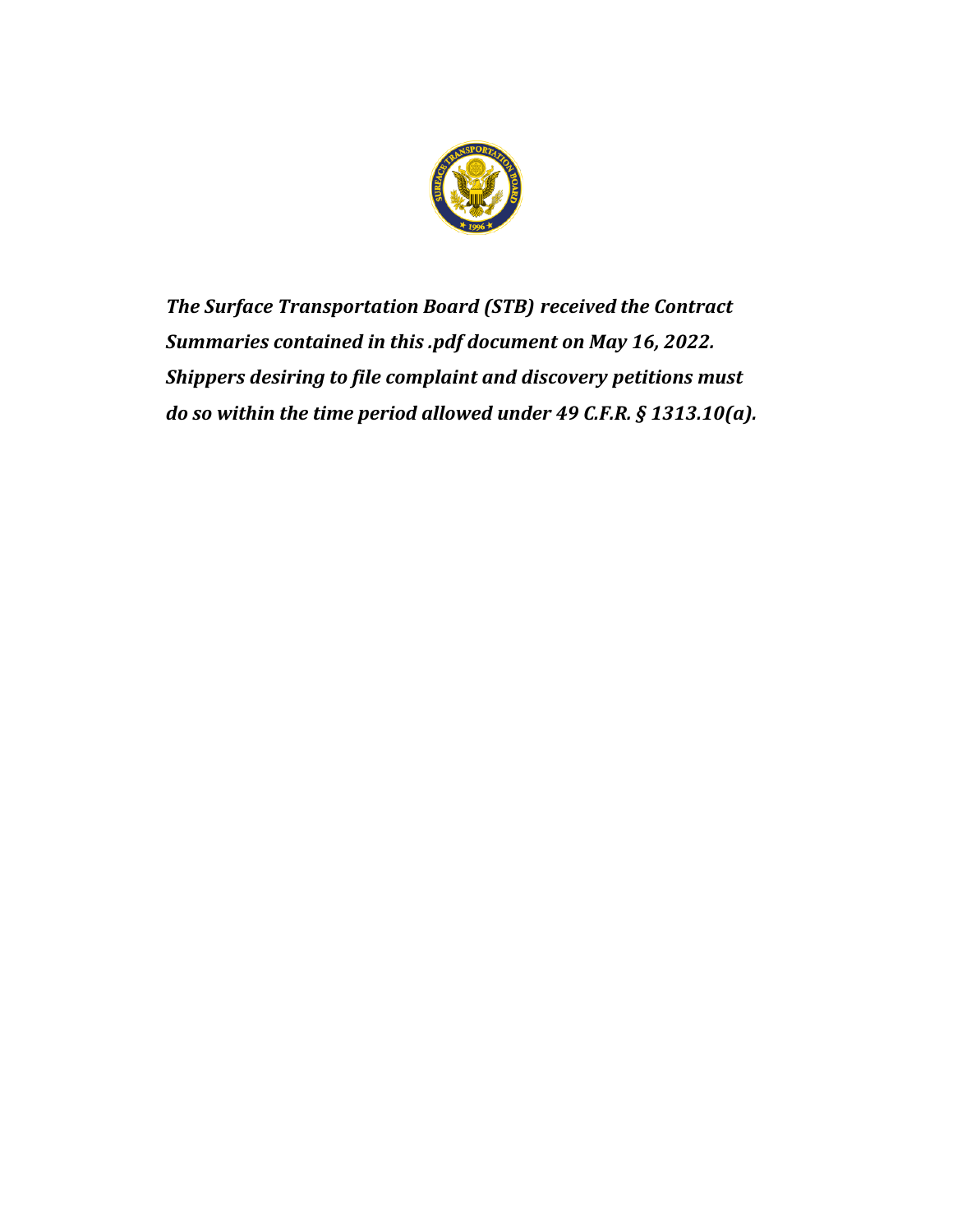

STB-UPOTMQ 168019-M

# **UNION PACIFIC RAILROAD COMPANY**

# **AMENDED CONTRACT SUMMARY**

**Issued:**  May 10, 2022

**Effective:** January 1, 2022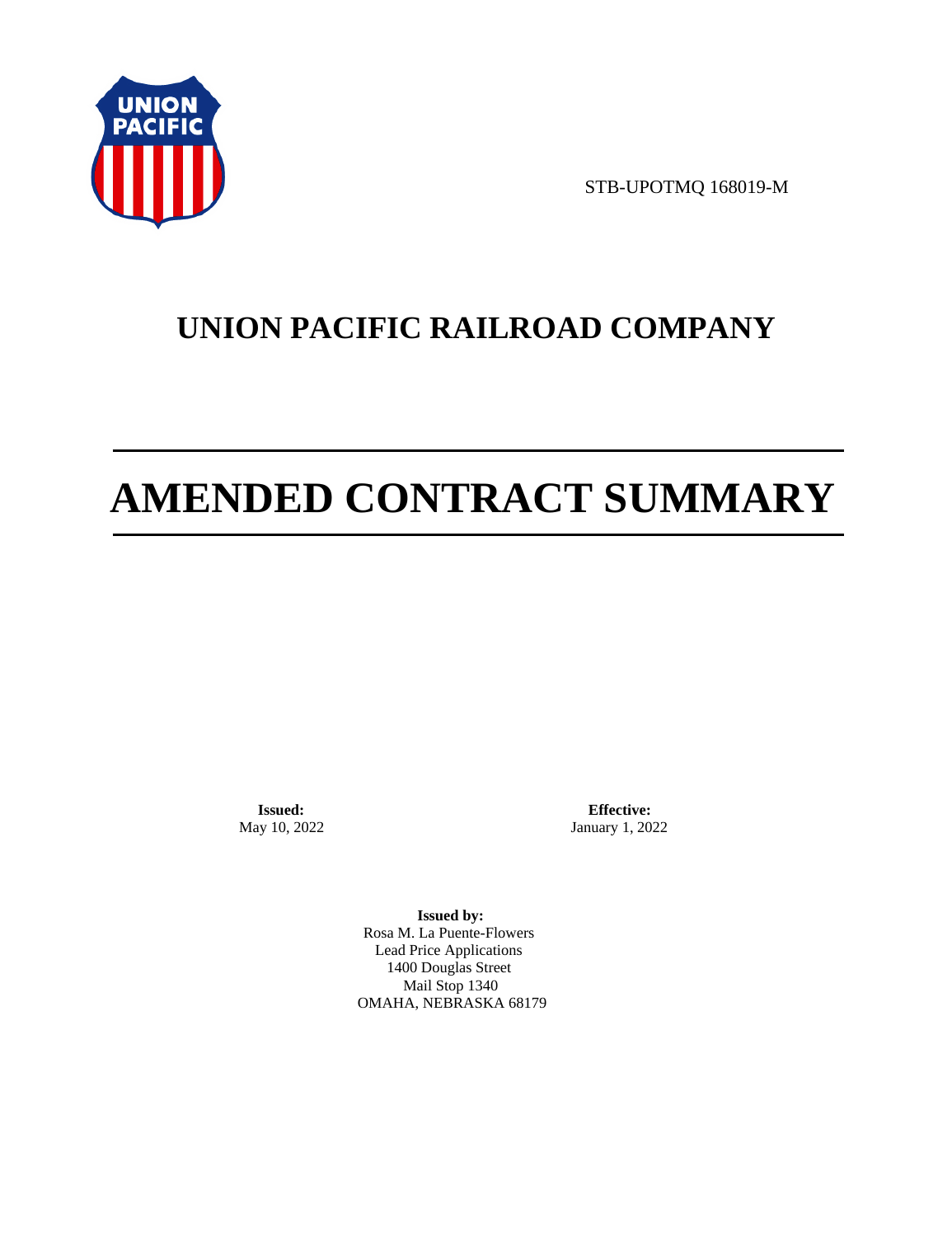AT & L RAILROAD CO INC **ADDITION**  P.O. Box 29 Watonga, OK 73772

 UNION PACIFIC RAILROAD COMPANY 1400 Douglas St. Omaha, NE 68179

# **COMMODITY:**

 Corn Exc.Popcorn See 01152 **ADDITION**  Wheat Exc.Buckwheat See 01139 **ADDITION** 

#### **SHIPPER:**

THE ANDERSONS INC **ADDITION** 

### **ORIGIN(S):**

 IDAHO FALLS, ID **ADDITION**  ST ANNE, IL **ADDITION**  MILAN, MN **ADDITION**  WICHITA, KS **ADDITION**  WATONGA, OK **ADDITION**  MANKATO, KS **ADDITION**  GRAND ISLAND, NE **ADDITION**  MN - TCWR EAST AGS (See Exhibit Definition) LINCOLN, NE **ADDITION**  SIOUX CITY, IA **ADDITION**  BROWNTON, MN **ADDITION** 

### **DESTINATION(S):**

 EL PASO, TX **ADDITION**  FT WORTH, TX **ADDITION**  LYNNDYL, UT **ADDITION**  KANSAS CITY, MO **ADDITION**  BRYAN, TX **ADDITION**  EAGLE PASS, TX **ADDITION**  LAREDO, TX **ADDITION**  SHERMAN, TX **ADDITION**  SHREVEPORT, LA **ADDITION**  CLINTON, OK **ADDITION**  ALEDO, TX **ADDITION**  WUNOTOO, NV **ADDITION**  NACOGDOCHES, TX **ADDITION** 

# **PORT(S):**

Not Applicable

### **DURATION:**

 Effective Date: January 1, 2022 Amendment Effective Date: January 1, 2022 **ADDITION**  Expiration Date: December 31, 2022 **EXTENSION** 

### **RAIL CAR DATA:**

No cars dedicated to service under this Contract. Cars are provided on a common carrier basis only.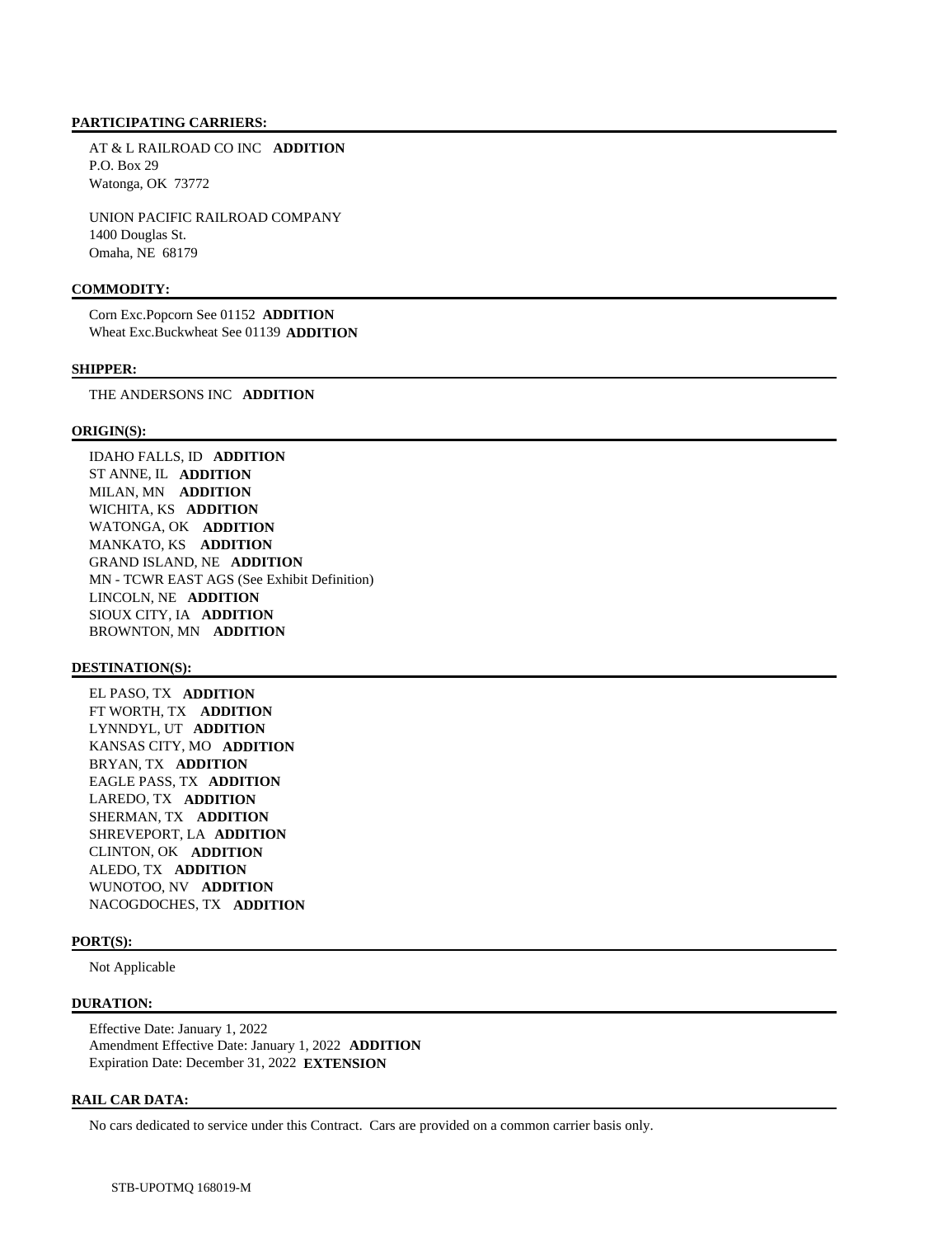# **RATES & CHARGES:**

Not applicable

# **VOLUME:**

 Minimum shipment of 107 carloads. **ADDITION**  Multiple Car Shipments **ADDITION** 

# **SPECIAL FEATURES:**

 Special Switching Provision Not Applicable. This change pertained only to confidential data. (Switching)

# **SPECIAL NOTICE:**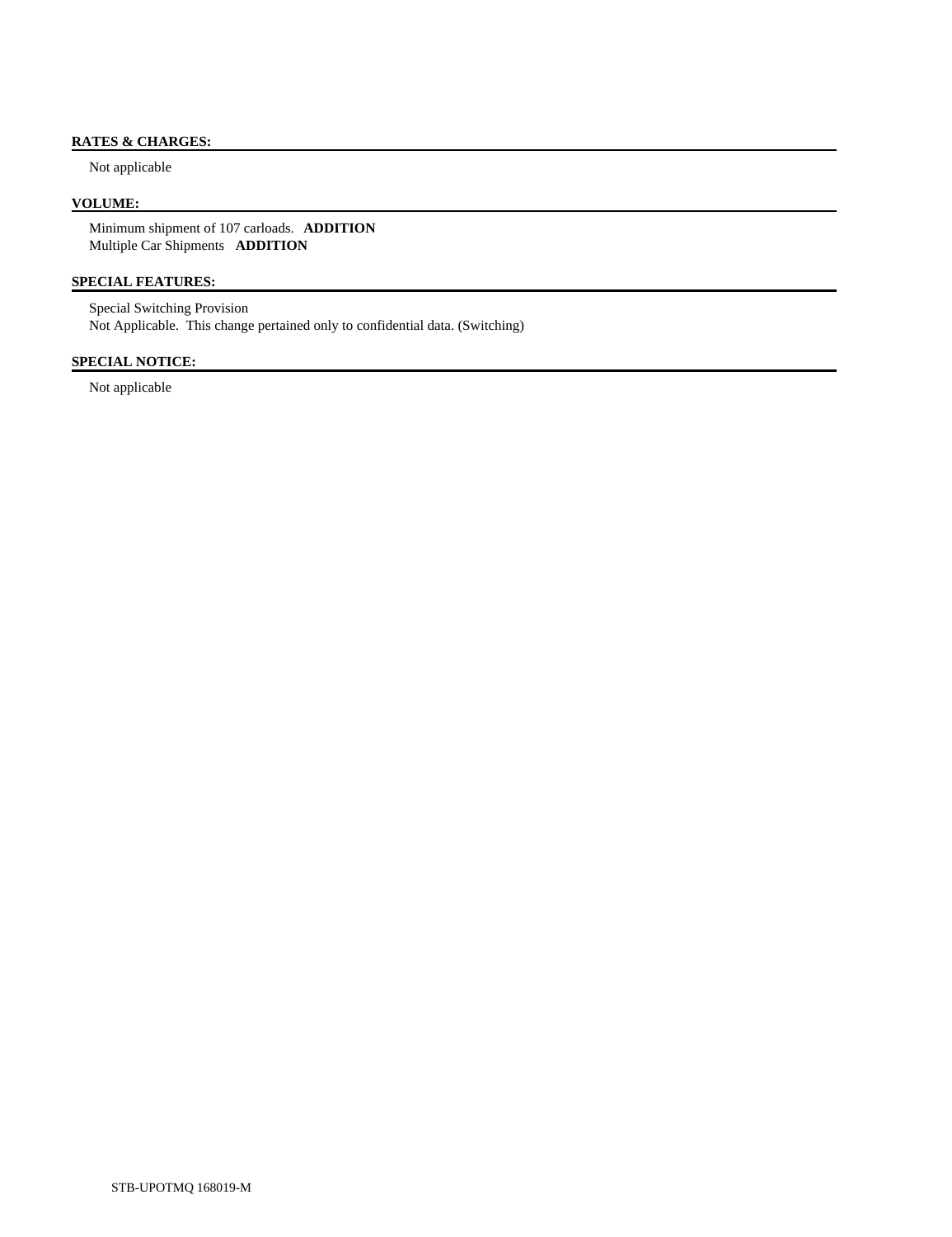### **EXHIBIT DEFINITIONS:**

 MN - TCWR EAST AGS consist of: BONGARDS, MN **ADDITION**  BROWNTON, MN **ADDITION**  BUFFALO LAKE, MN **ADDITION**  BUFFALO LAKE, MN **ADDITION**  CHANHASSEN, MN **ADDITION**  COLOGNE, MN **ADDITION**  GLENCOE, MN **ADDITION**  HOPKINS, MN **ADDITION**  JONATHAN, MN **ADDITION**  JONATHAN, MN **ADDITION**  PLATO, MN **ADDITION**  ST LOUIS PARK, MN **ADDITION**  STEWART, MN **ADDITION**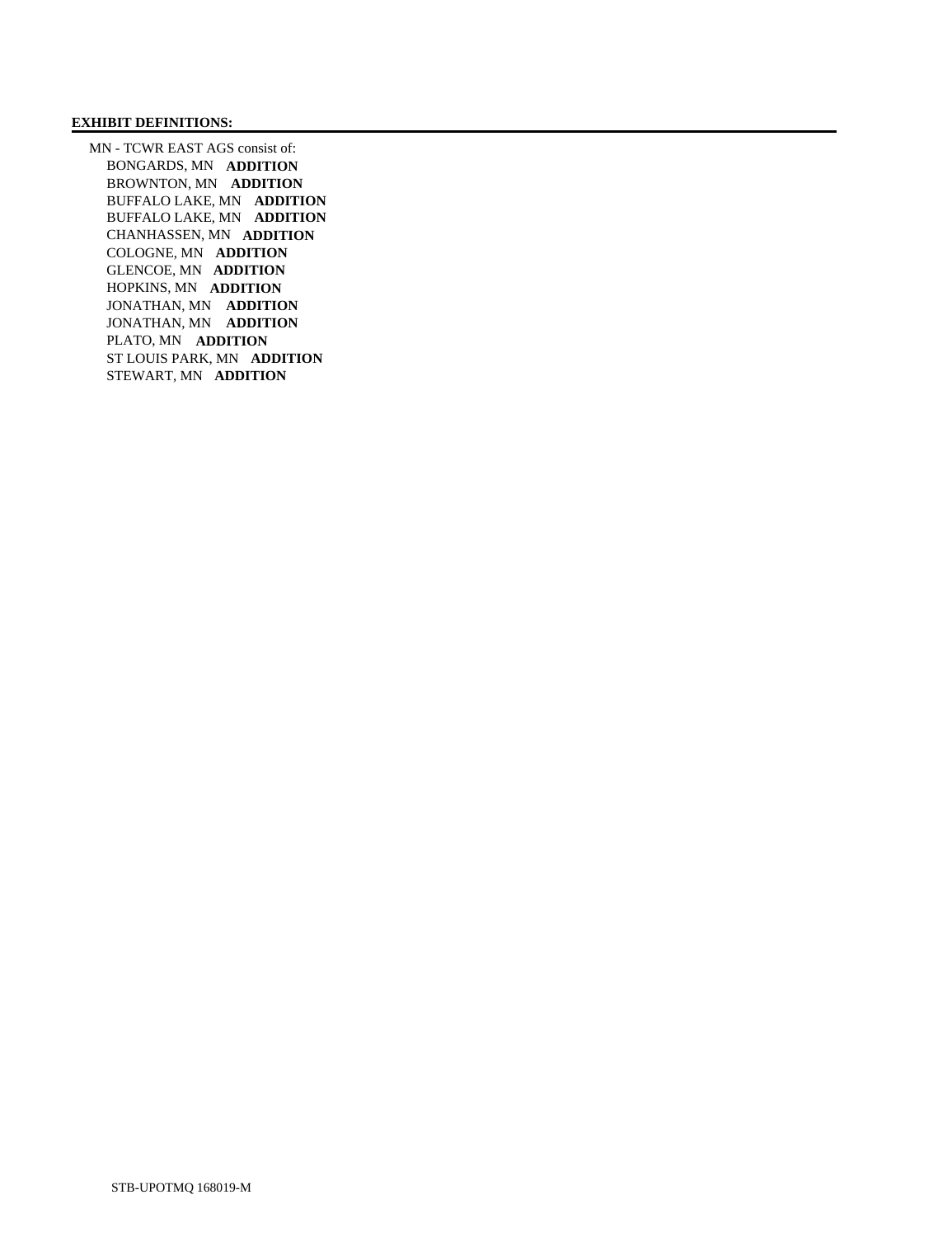

STB-UPOTMQ 168020-B

# **UNION PACIFIC RAILROAD COMPANY**

# **AMENDED CONTRACT SUMMARY**

**Issued:**  May 10, 2022

**Effective:** January 1, 2022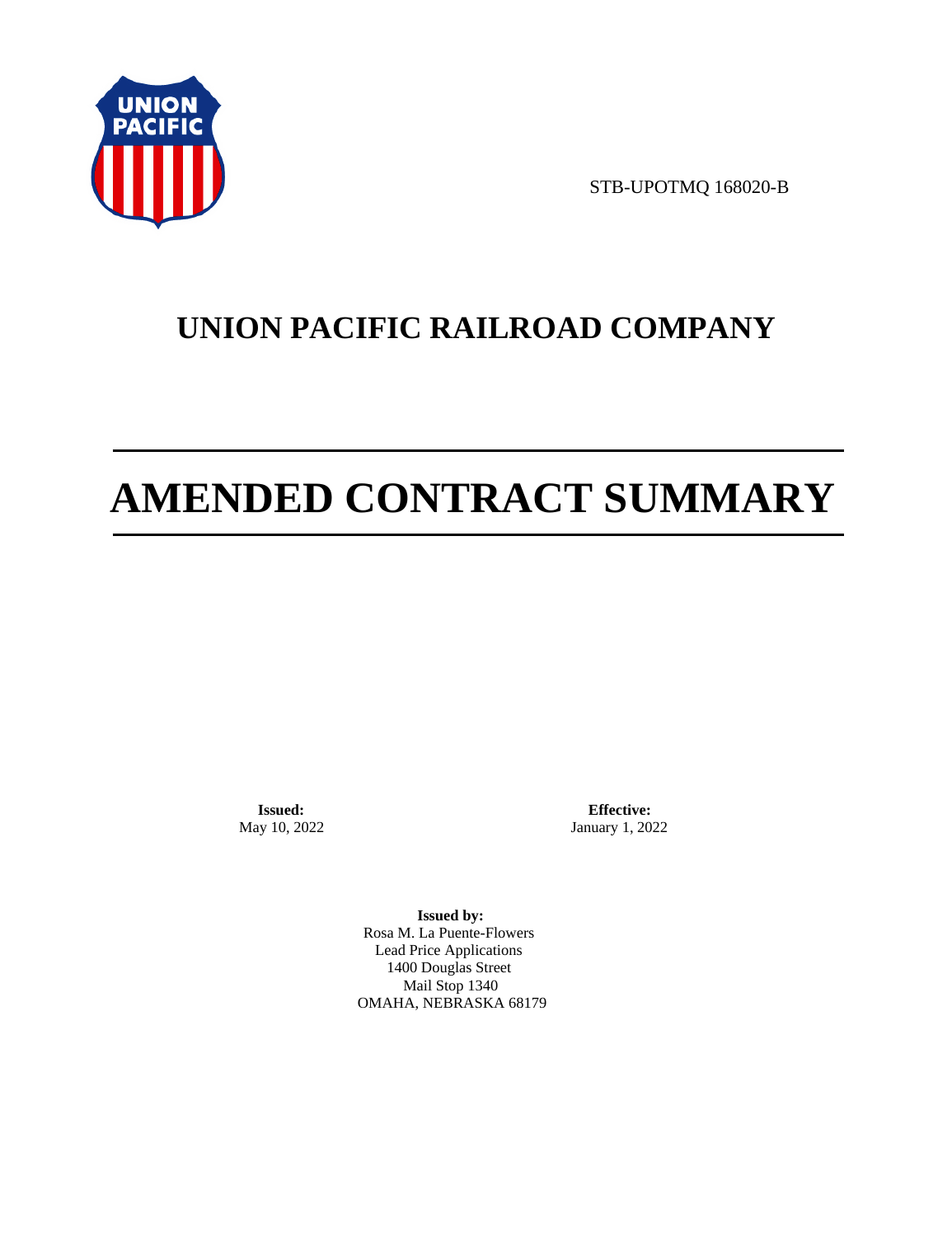UNION PACIFIC RAILROAD COMPANY 1400 Douglas St. Omaha, NE 68179

# **COMMODITY:**

Corn Exc.Popcorn See 01152 **ADDITION** 

# **SHIPPER:**

 ADAMS GROUP INC **ADDITION**  ADAMS GRAIN CO **ADDITION** 

### **ORIGIN(S):**

WOODLAND, CA **ADDITION** 

### **DESTINATION(S):**

CHICAGO, IL **ADDITION** 

### **PORT(S):**

Not Applicable

## **DURATION:**

 Effective Date: January 1, 2022 Amendment Effective Date: January 1, 2022 **ADDITION**  Expiration Date: December 31, 2022 **EXTENSION** 

### **RAIL CAR DATA:**

No cars dedicated to service under this Contract. Cars are provided on a common carrier basis only.

# **RATES & CHARGES:**

Not applicable

# **VOLUME:**

Single Car Shipments **ADDITION** 

### **SPECIAL FEATURES:**

 Special Switching Provision Not Applicable. This change pertained only to confidential data. (Switching)

### **SPECIAL NOTICE:**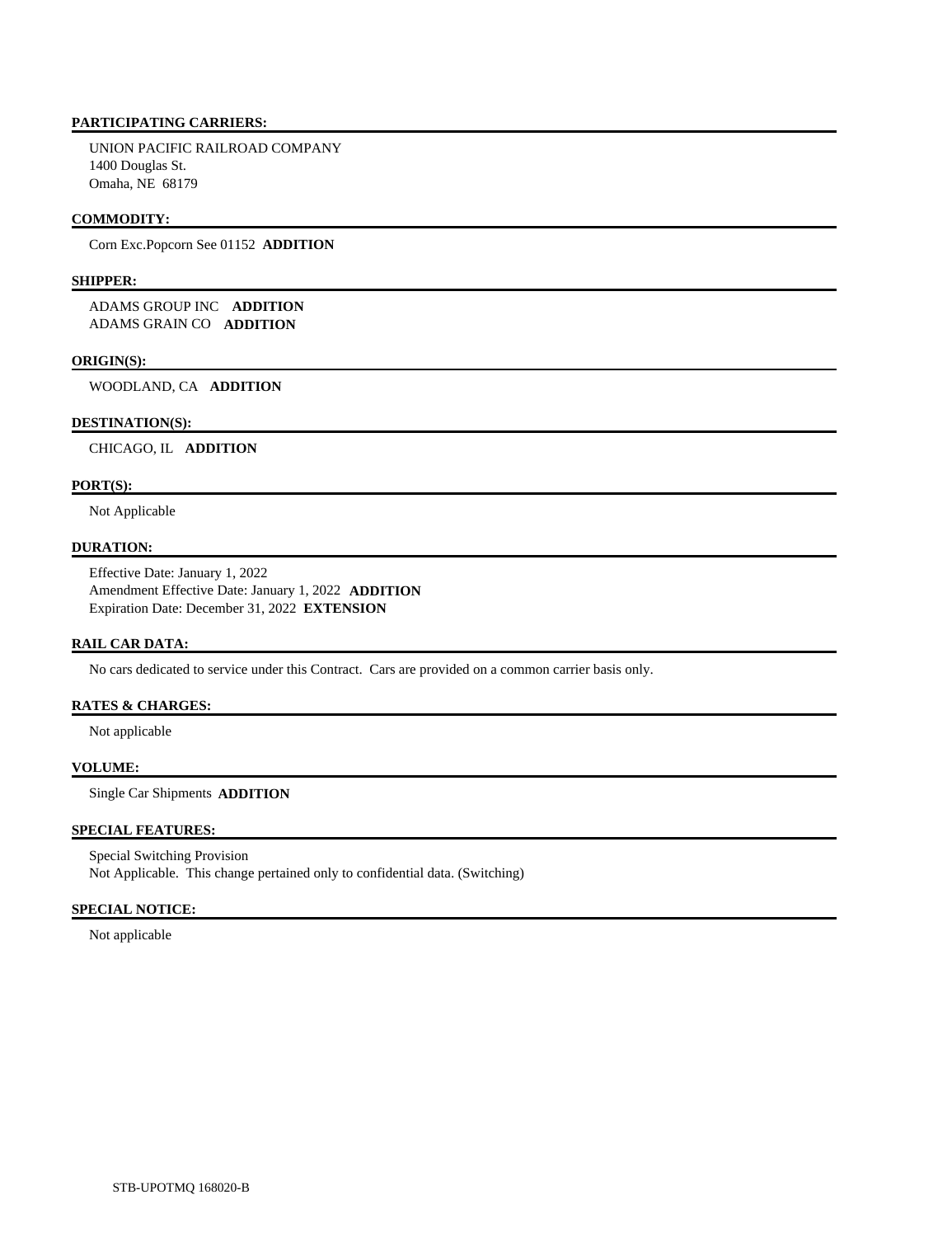

STB-UPOTMQ 168075-J

# **UNION PACIFIC RAILROAD COMPANY**

# **AMENDED CONTRACT SUMMARY**

**Issued:**  May 12, 2022

**Effective:** January 1, 2022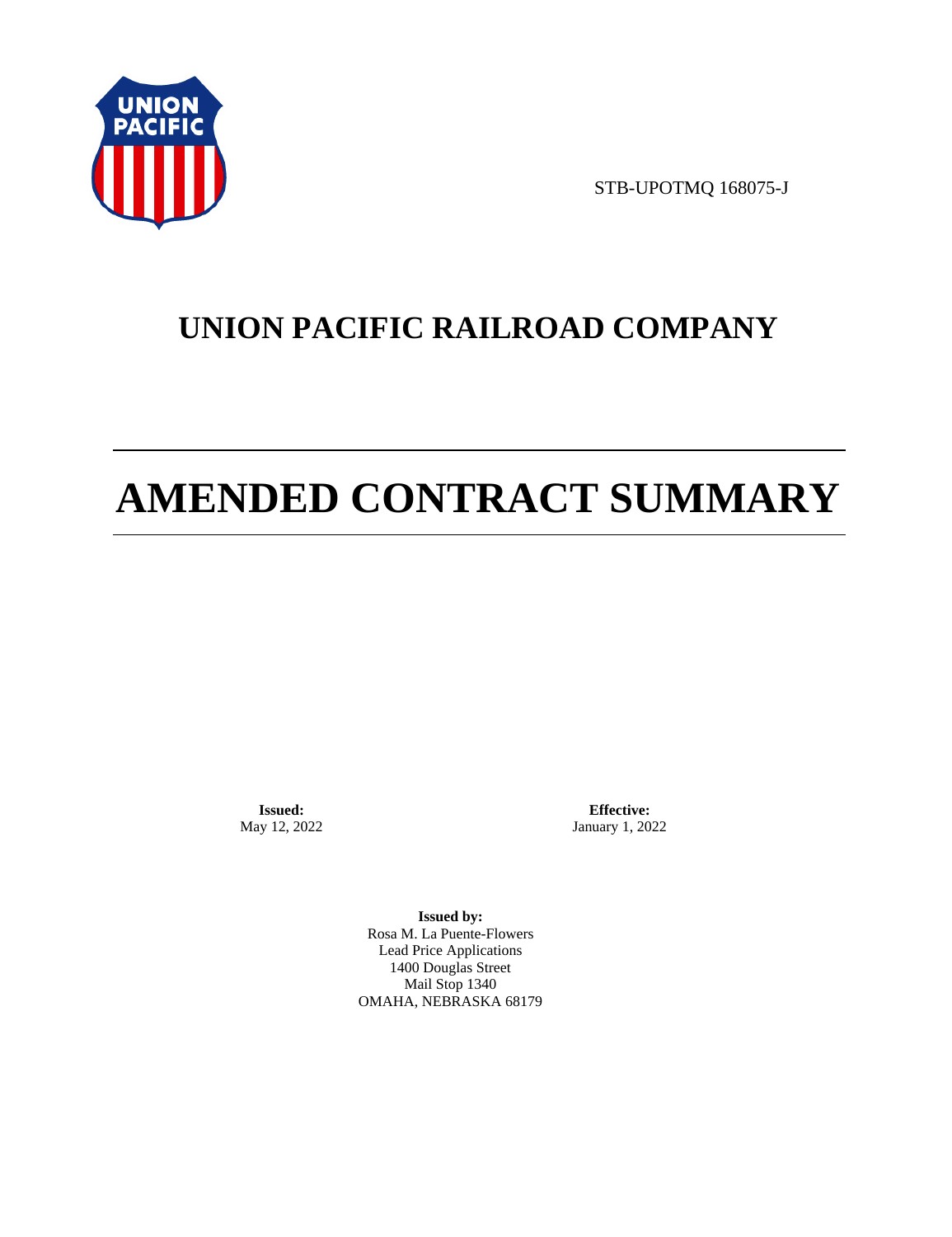UNION PACIFIC RAILROAD COMPANY 1400 Douglas St. Omaha, NE 68179

### **COMMODITY:**

 Wheat Flour Exc.Blended Or Prepared See 20451- 20452 **ADDITION**  Wheat Exc.Buckwheat See 01139 **ADDITION** 

### **SHIPPER:**

GRAIN CRAFT INC **ADDITION** 

### **ORIGIN(S):**

 ELMENDORF, TX **ADDITION**  BARNES YARD, OR **ADDITION**  TACOMA, WA **ADDITION**  DILLON, MT **ADDITION**  SILVER BOW, MT **ADDITION**  KANSAS CITY, MO **ADDITION**  KANSAS CITY, KS **ADDITION**  HENDERSON, NV **ADDITION**  TOPEKA, KS **ADDITION** 

#### **DESTINATION(S):**

 OGDEN, UT **ADDITION**  AMERICAN FALLS, ID **ADDITION**  BLACKFOOT, ID **ADDITION**  COLLINS, ID **ADDITION**  WICHITA, KS **ADDITION** 

### **PORT(S):**

Not Applicable

### **DURATION:**

 Effective Date: January 1, 2022 Amendment Effective Date: January 1, 2022 **ADDITION**  Expiration Date: December 31, 2022 **EXTENSION** 

### **RAIL CAR DATA:**

No cars dedicated to service under this Contract. Cars are provided on a common carrier basis only.

### **RATES & CHARGES:**

Subject to increases.

### **VOLUME:**

Single Car Shipments **ADDITION** 

### **SPECIAL FEATURES:**

 Special Switching Provision Not Applicable. This change pertained only to confidential data. (Switching)

### **SPECIAL NOTICE:**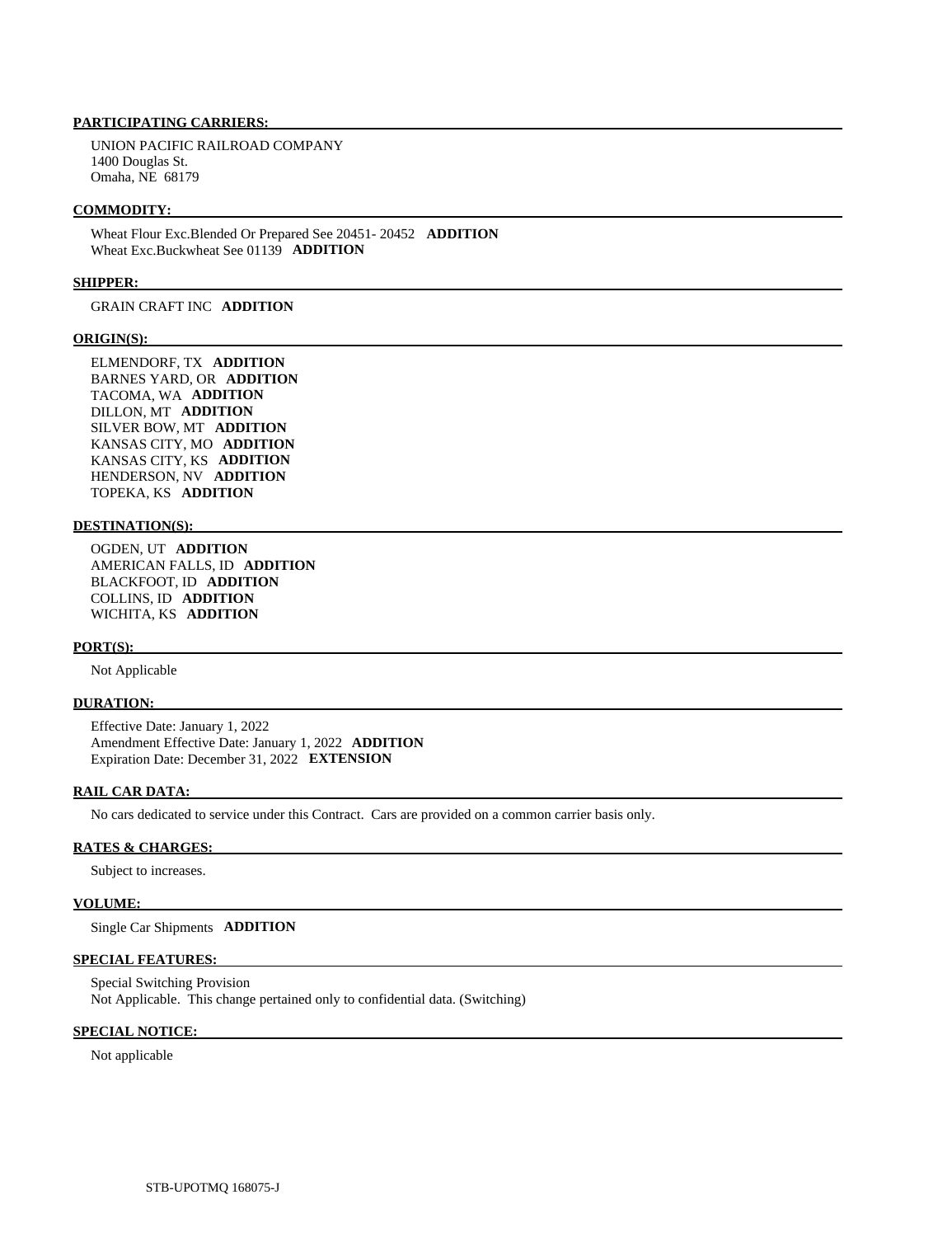

STB-UPOTMQ 168088-H

# **UNION PACIFIC RAILROAD COMPANY**

# **AMENDED CONTRACT SUMMARY**

**Issued:**  May 10, 2022

**Effective:** January 1, 2022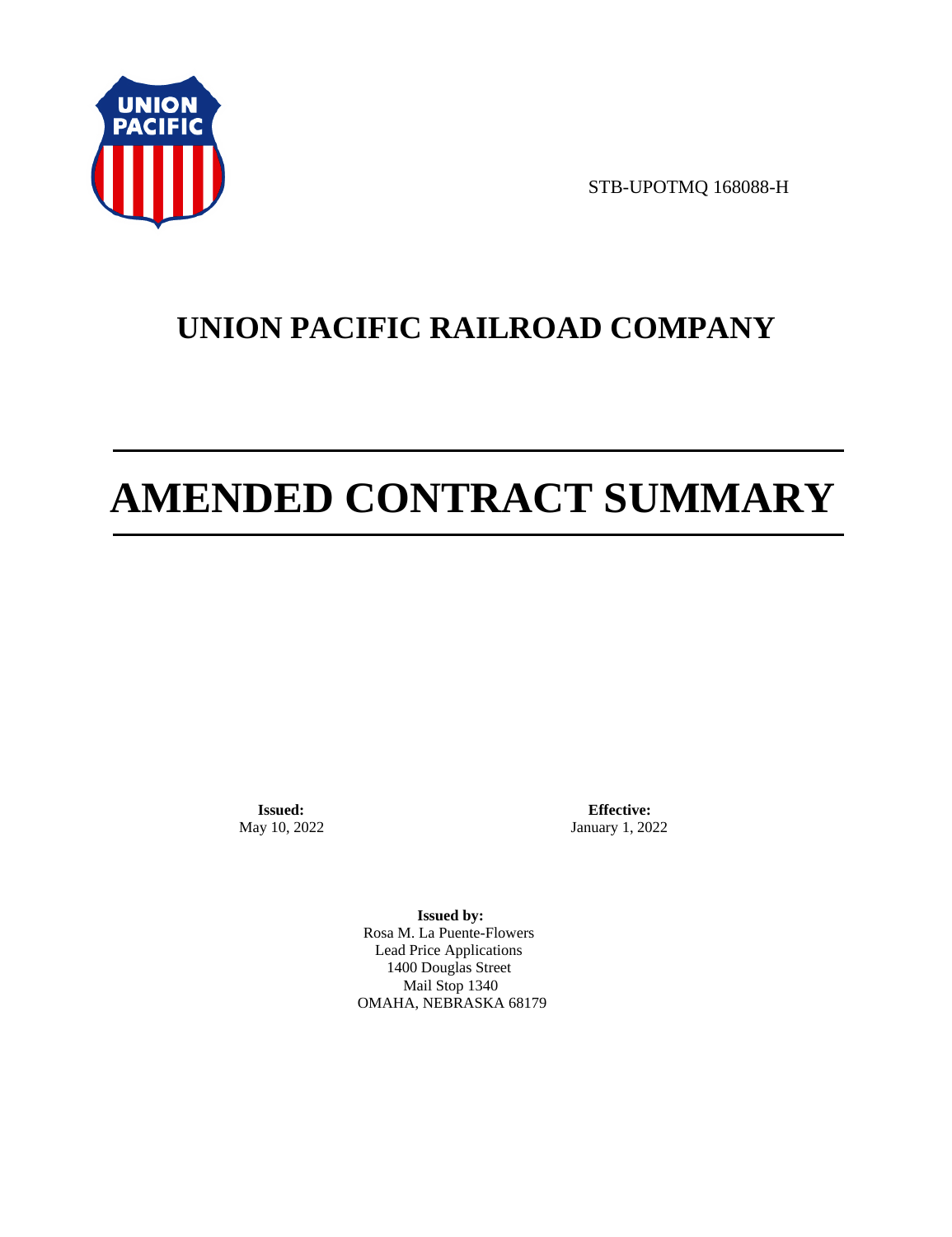UNION PACIFIC RAILROAD COMPANY 1400 Douglas St. Omaha, NE 68179

# **COMMODITY:**

 Wheat Middlings Or Shorts,Pelletized **ADDITION**  Corn Exc.Popcorn See 01152 **ADDITION**  Soybeans (Soya Beans) **ADDITION** 

### **SHIPPER:**

JD HEISKELL HOLDINGS LLC **ADDITION** 

#### **ORIGIN(S):**

 BOONE, IA **ADDITION**  ST LOUIS, MO **ADDITION**  SHELBY, NE **ADDITION**  EVANSVILLE, WI **ADDITION**  WEST BEND, IA **ADDITION**  BREWSTER, MN **ADDITION** 

# **DESTINATION(S):**

 JORDAN, IA **ADDITION**  WENDELL, ID **ADDITION**  CALIPATRIA, CA **ADDITION**  RUSSELLVILLE, AR **ADDITION**  SPADRA, AR **ADDITION**  MARICOPA, AZ **ADDITION**  WELLTON, AZ **ADDITION**  ROLL, AZ **ADDITION**  EAGLE PASS, TX **ADDITION** 

### **PORT(S):**

Not Applicable

# **DURATION:**

 Effective Date: January 1, 2022 Amendment Effective Date: January 1, 2022 **ADDITION**  Expiration Date: December 31, 2022 **EXTENSION** 

### **RAIL CAR DATA:**

 Carrier Equipment not involved. **ADDITION**  No cars dedicated to service under this Contract. Cars are provided on a common carrier basis only. **DELETION** 

### **RATES & CHARGES:**

Not applicable

### **VOLUME:**

 Minimum shipment of 107 carloads. **ADDITION**  Multiple Car Shipments **ADDITION** 

# **SPECIAL FEATURES:**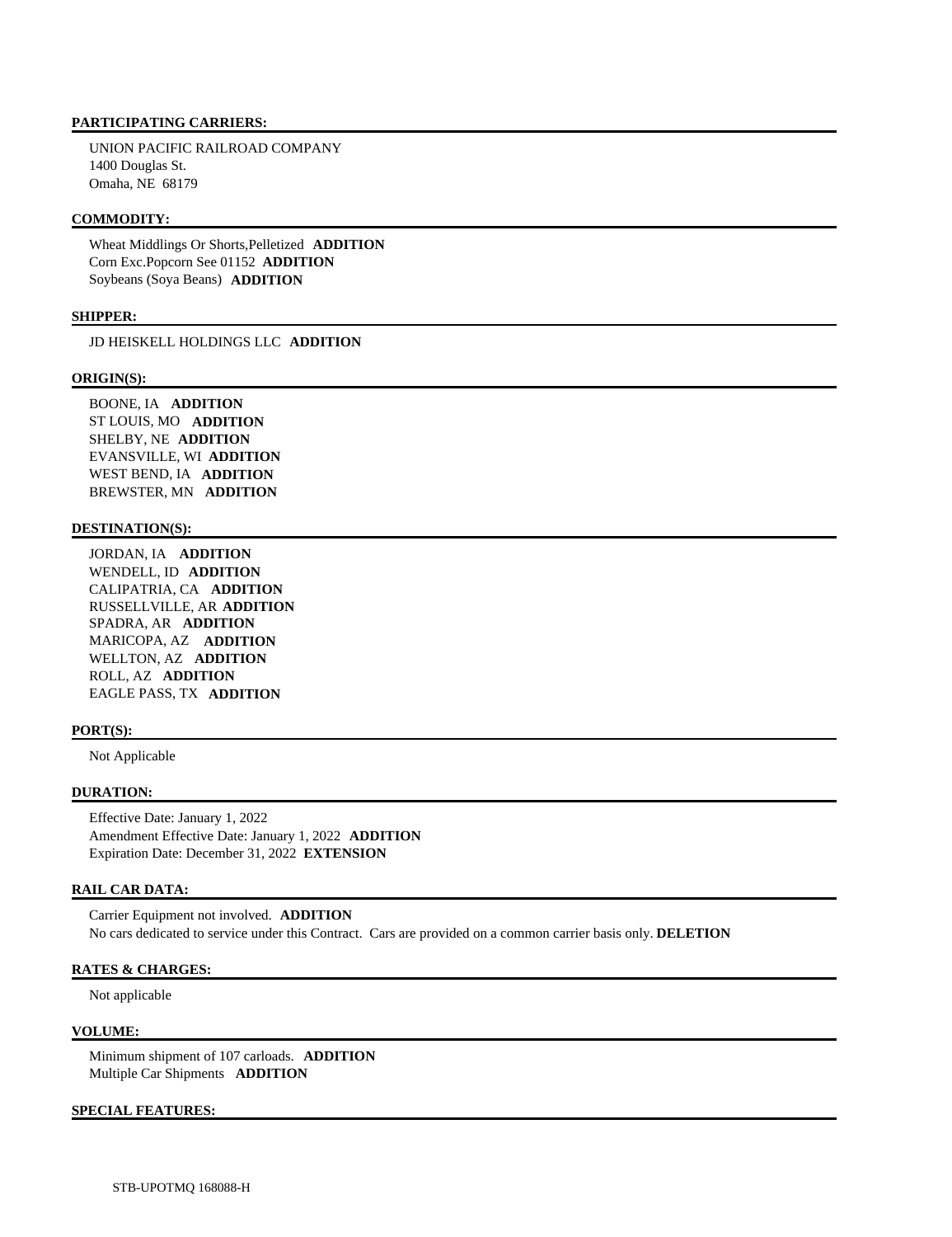Special Switching Provision Not Applicable. This change pertained only to confidential data. (Switching)

# **SPECIAL NOTICE:**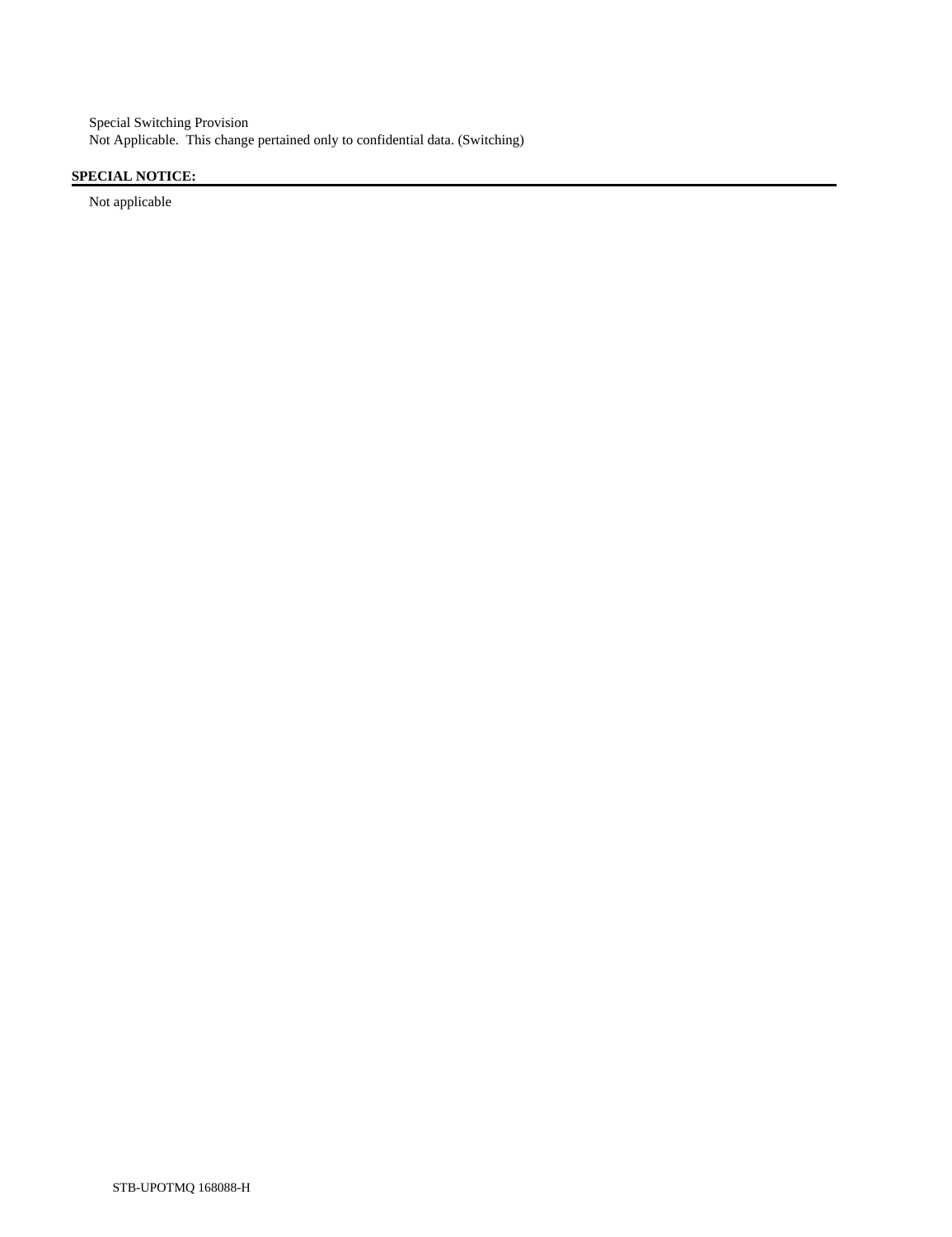

STB-UPOTMQ 168126-E

# **UNION PACIFIC RAILROAD COMPANY**

# **AMENDED CONTRACT SUMMARY**

**Issued:**  May 10, 2022

**Effective:** January 1, 2022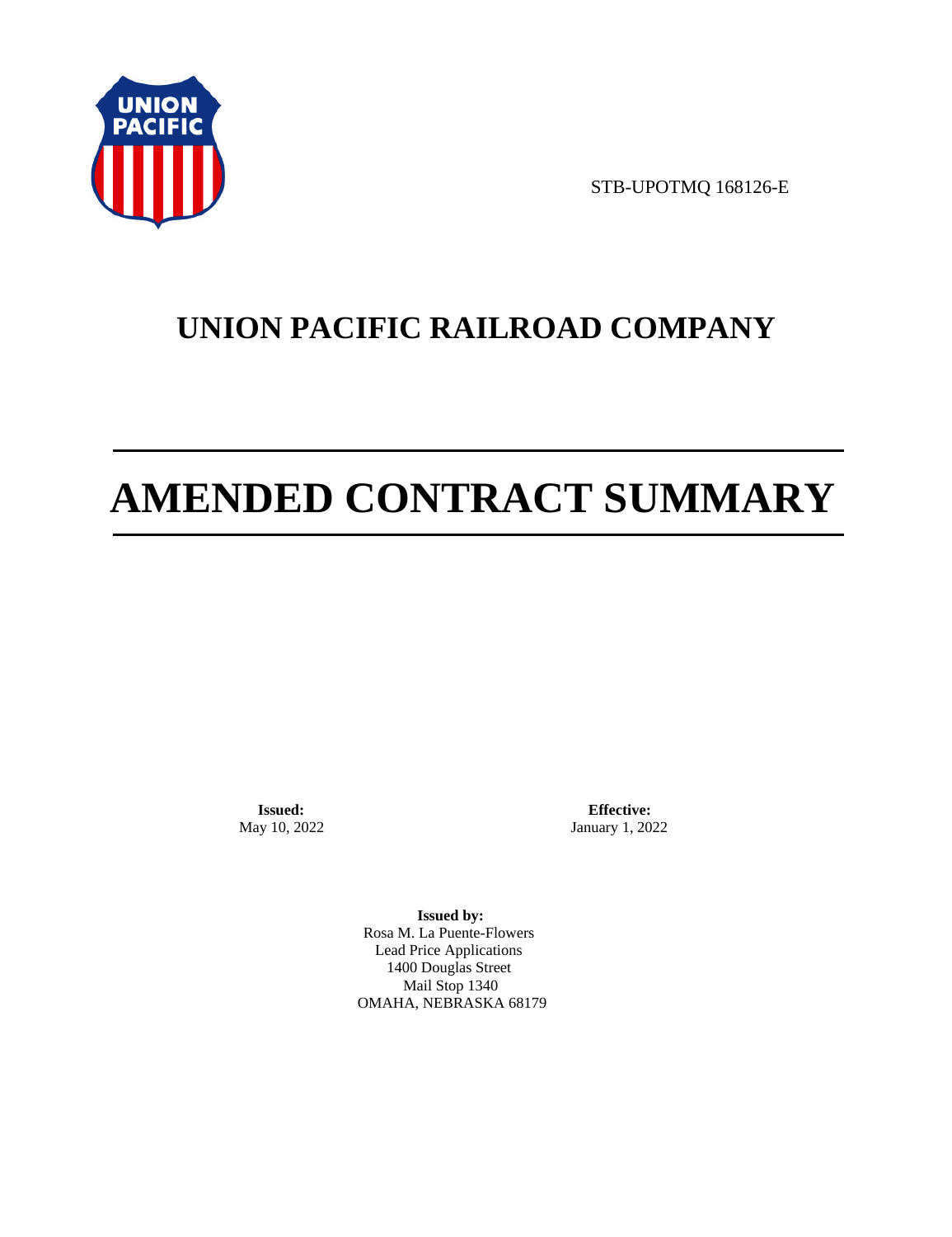UNION PACIFIC RAILROAD COMPANY 1400 Douglas St. Omaha, NE 68179

### **COMMODITY:**

 Corn Exc.Popcorn See 01152 **ADDITION**  Flour Or Other Grain Mill Products,Nec **ADDITION** 

### **SHIPPER:**

AGMOTION INC **ADDITION** 

### **ORIGIN(S):**

 REDWOOD FALLS, MN **ADDITION**  CHICAGO, IL **ADDITION** 

### **DESTINATION(S):**

 HATCH, CA **ADDITION**  PINE BLUFF, AR **ADDITION**  COQUILLE, OR **ADDITION**  CHINESE CAMP, CA **ADDITION**  COOS BAY, OR **ADDITION**  NORTH BEND, OR **ADDITION**  PETALUMA, CA **ADDITION** 

### **PORT(S):**

Not Applicable

# **DURATION:**

 Effective Date: January 1, 2022 Amendment Effective Date: January 1, 2022 **ADDITION**  Expiration Date: December 31, 2022 **EXTENSION** 

# **RAIL CAR DATA:**

No cars dedicated to service under this Contract. Cars are provided on a common carrier basis only.

# **RATES & CHARGES:**

Not applicable

### **VOLUME:**

Single Car Shipments **ADDITION** 

# **SPECIAL FEATURES:**

 Special Switching Provision Not Applicable. This change pertained only to confidential data. (Switching)

# **SPECIAL NOTICE:**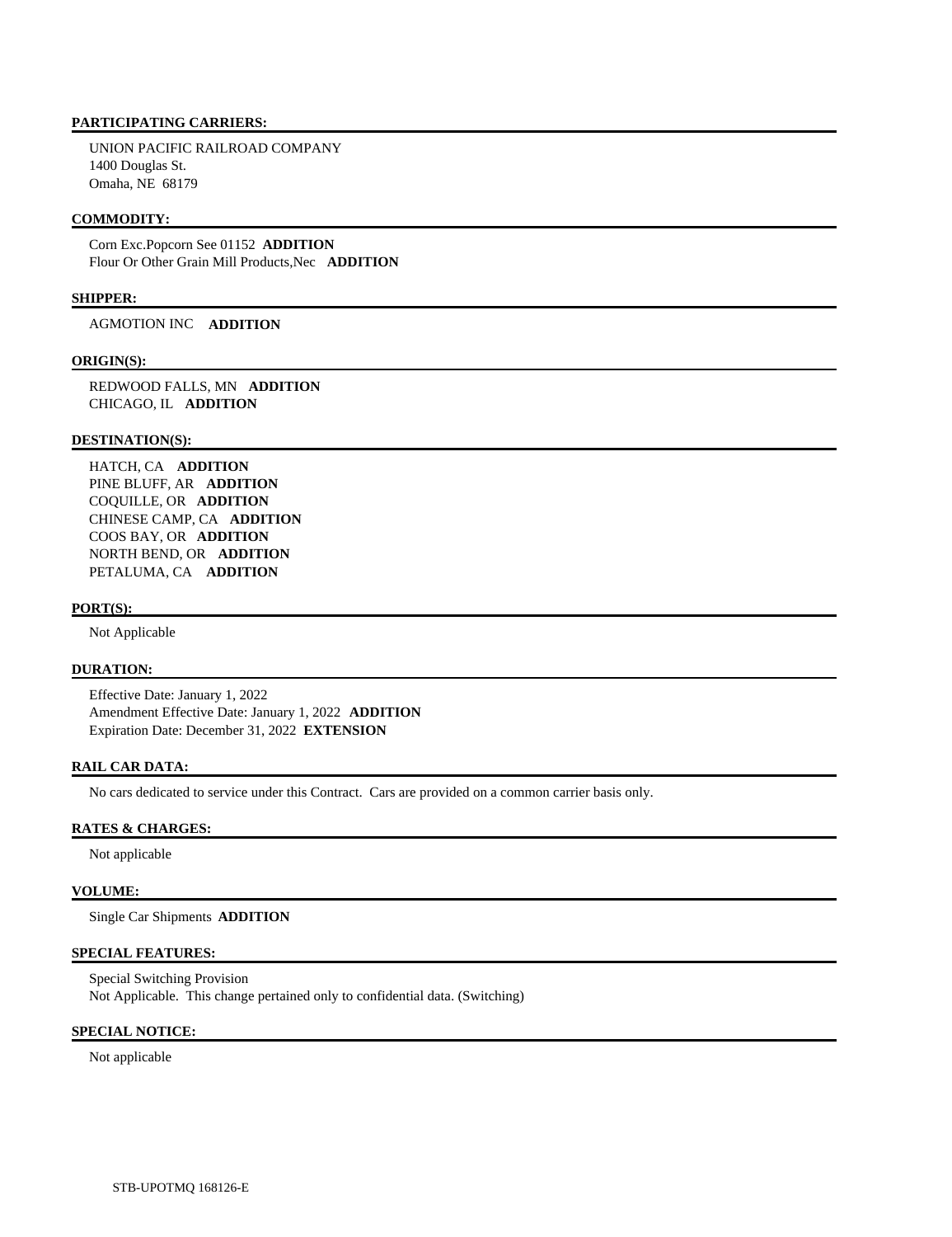

STB-UPUPCQ 101030-AX

# **UNION PACIFIC RAILROAD COMPANY**

# **AMENDED CONTRACT SUMMARY**

**Issued:**  May 13, 2022

**Effective:** June 1, 2022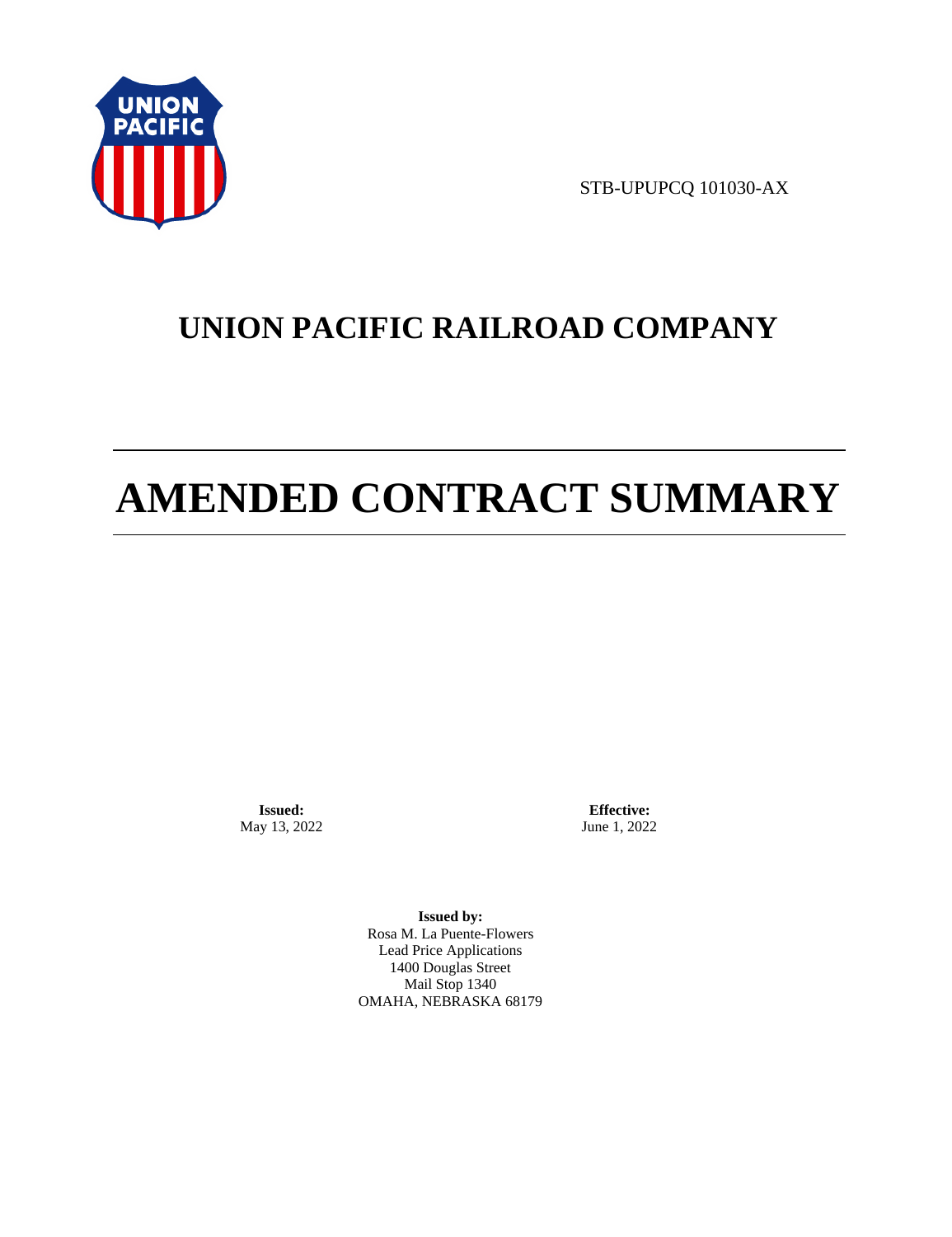UNION PACIFIC RAILROAD COMPANY 1400 Douglas St. Omaha, NE 68179

### **COMMODITY:**

 Wheat Flour Exc.Blended Or Prepared See 20451- 20452 Wheat Flour Clears, Not A Cereal Preparation, Not For Human Consumption Wheat Middlings Or Shorts,Pelletized Wheat Middlings Or Shorts,Non- Pelletized

### **SHIPPER:**

ITALGRANI USA INC

### **ORIGIN(S):**

 ST LOUIS, MO LEES SUMMIT, MO IVORY, MO

### **DESTINATION(S):**

 GORMAN, TX CHICAGO, IL OKLAHOMA CITY, OK OGDEN, UT KANSAS CITY, MO LEES SUMMIT, MO ST LOUIS, MO ALTUS, OK CHICKASHA, OK MFC SPUR, LA EL PASO, TX VAN BUREN, AR NACOGDOCHES, TX DURANT, OK WENDELL, ID GOODING, ID VALLA, CA AMES, IA ABILENE, TX GIDDINGS, TX SEGUIN, TX TEMPLE, TX GONZALES, TX COMMERCE CITY, CO SECO, AZ PLEASANTON, TX KANSAS CITY, KS **DELETION**  CALEXICO, CA **DELETION**  ARROWHEAD, NV **DELETION**  SAGINAW, TX **DELETION**  LINCOLN, NE **DELETION**  PARIS, TX **DELETION**  SANTA FE SPRINGS, CA **DELETION**  LE COMPTE, LA **DELETION**  VANCOUVER, WA **DELETION**  SHREVEPORT, LA **DELETION** 

### **PORT(S):**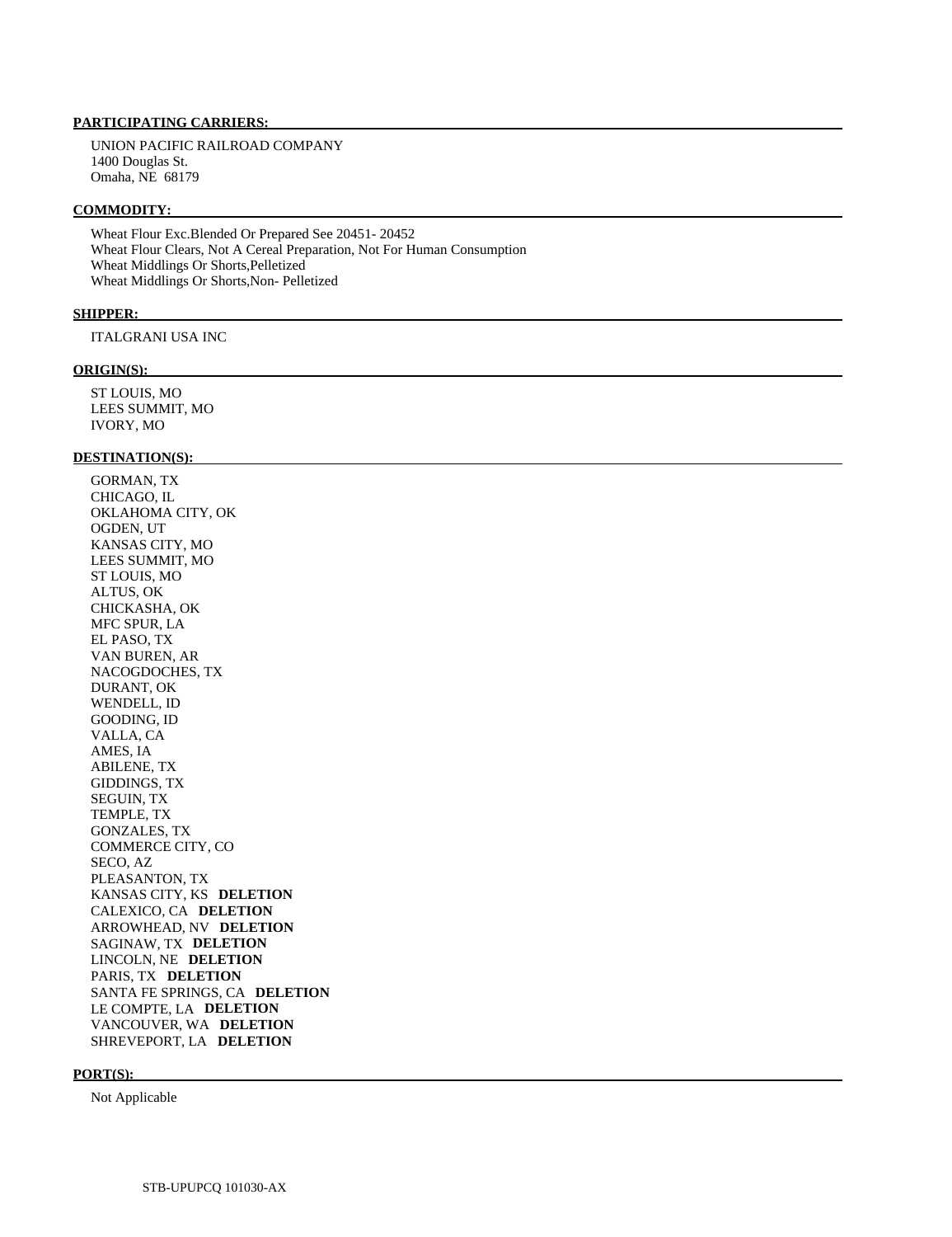# **DURATION:**

 Effective Date: October 1, 2016 Amendment Effective Date: June 1, 2022 **ADDITION**  Expiration Date: May 31, 2023 **EXTENSION** 

# **RAIL CAR DATA:**

No cars dedicated to service under this Contract. Cars are provided on a common carrier basis only.

# **RATES & CHARGES:**

 As published in Tariff(s) 4050 Subject to increases.

# **VOLUME:**

Single Car Shipments

# **SPECIAL FEATURES:**

Special Switching Provision

# **SPECIAL NOTICE:**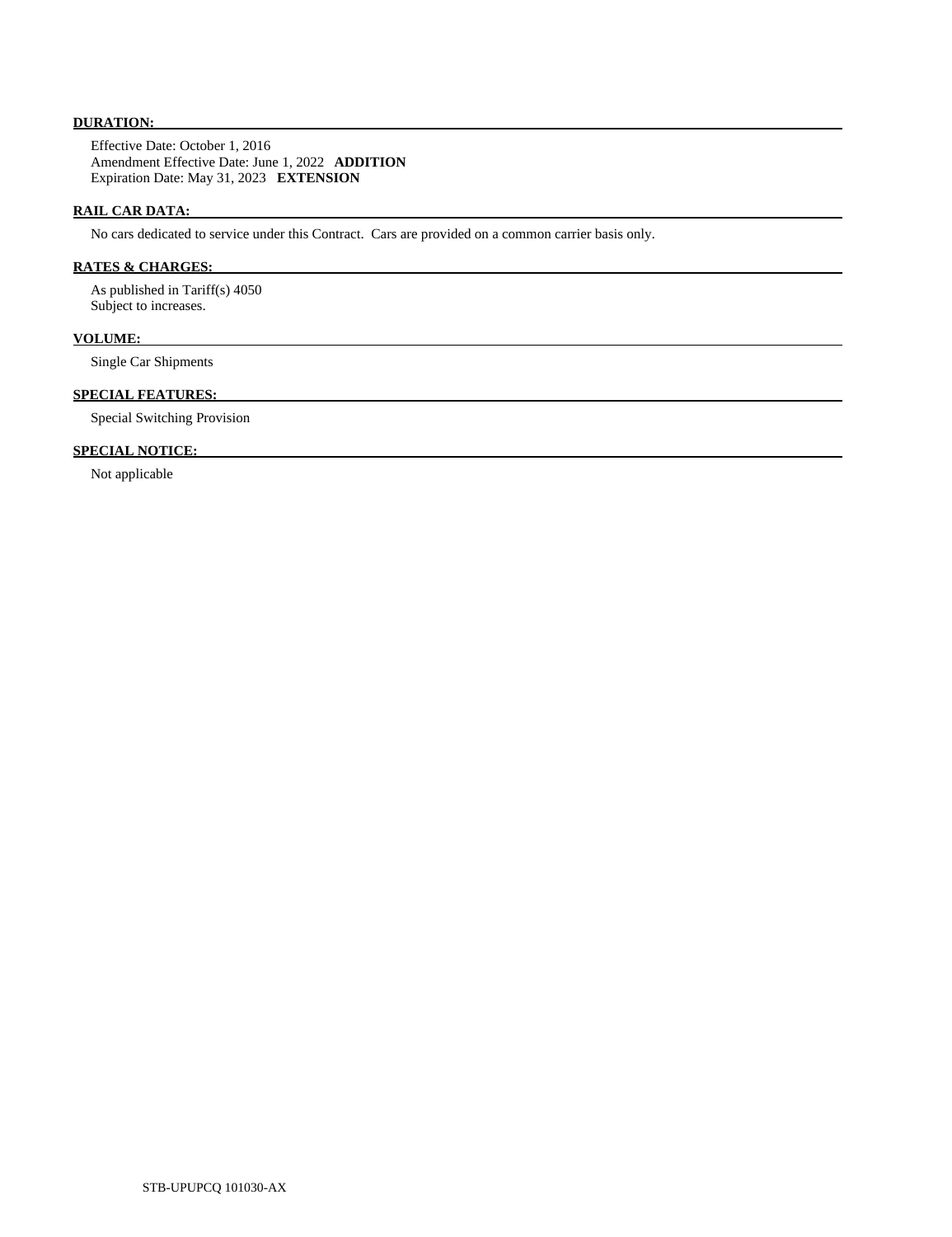

STB-UPUPCQ 101813-DM

# **UNION PACIFIC RAILROAD COMPANY**

# **AMENDED CONTRACT SUMMARY**

**Issued:**  May 10, 2022

**Effective:** June 1, 2021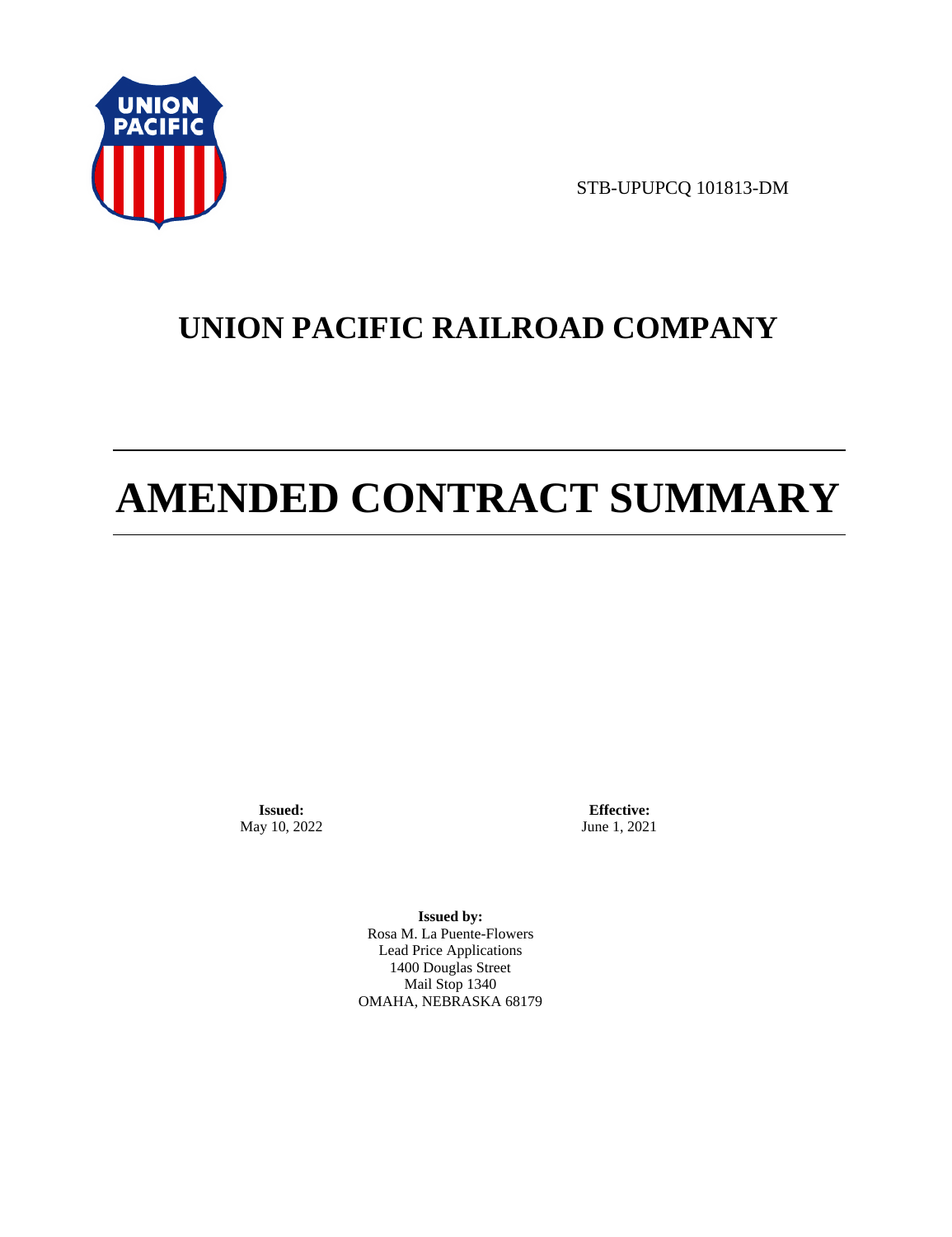UNION PACIFIC RAILROAD COMPANY 1400 Douglas St. Omaha, NE 68179

### **COMMODITY:**

 Wheat Exc.Buckwheat See 01139 Barley **ADDITION** 

### **SHIPPER:**

THE SCOULAR COMPANY

### **ORIGIN(S):**

 DOWNS, KS GOODLAND, KS SIDNEY, NE GRAINFIELD, KS BUFFALO PARK, KS GORHAM, KS HAYS, KS HOISINGTON, KS TOULON, KS VICTORIA, KS WALKER, KS YOCEMENTO, KS DENMARK, KS LINCOLN, KS WINONA, KS BUCKLIN, KS PRATT, KS FREMONT, NE BROWNSON, NE SALINA, KS LEVANT, KS PITTSBURG, KS ADRIAN, MO SEIBERT, CO BAZINE, KS **ADDITION**  BISON, KS ALBERT, KS **ADDITION**  AMY, KS **ADDITION**  DIGHTON, KS **ADDITION**  BEELER, KS **ADDITION**  HANSTON, KS **ADDITION**  MARIENTHAL, KS **ADDITION**  TEXHOMA, OK **ADDITION**  JEROME, ID **ADDITION**  HERSHEY, NE PINE BLUFFS, WY LINDBERGH, WY HOOKER, OK TYHEE, ID BANCROFT, ID MICHAUD, ID RIRIE, ID REXBURG, ID OGDEN, UT LINCOLN, ID **ADDITION**  KANSAS CITY, MO **ADDITION**  STRATTON, CO **ADDITION**  FREDERICK, OK **ADDITION**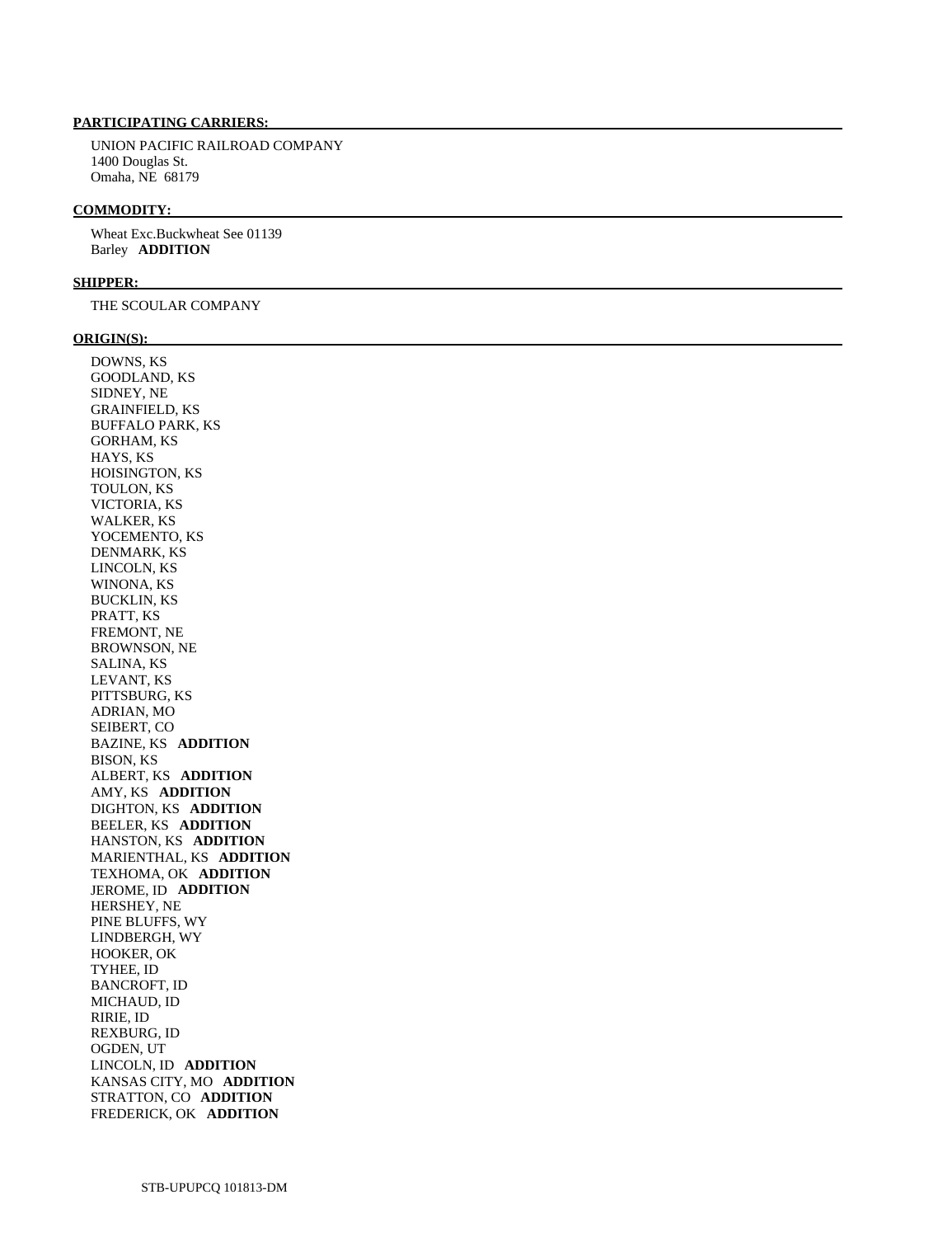GRANDFIELD, OK **ADDITION**  HOLLISTER, OK **ADDITION**  AVON, IA **ADDITION**  DRESDEN, KS **ADDITION**  SELDEN, KS **ADDITION**  TALMAGE, ID

# **DESTINATION(S):**

 CHICAGO, IL DENVER, CO STOCKTON, CA AVON, IA KANSAS CITY, MO ALTON, IL EAST ST LOUIS, IL MT VERNON, IL ST LOUIS, MO MEMPHIS, TN KENOSHA, WI PENDLETON, OR PORT ALLEN, LA TRAVER, CA MODESTO, CA PETALUMA, CA TOLLESON, AZ COLTON, CA LOS ANGELES, CA SAN BERNARDINO, CA FAMOSO, CA FRESNO, CA GOSHEN JCT, CA OAKLAND, CA TAGUS, CA CITY OF COMMERCE, CA PHOENIX, AZ **ADDITION**  PNW GROUP (See Exhibit Definition) EAGLE PASS, TX EL PASO, TX LAREDO, TX NOGALES, AZ CARLISLE, IA KEARNEY, CA WINONA, MN MILFORD, UT **ADDITION**  MANKATO, MN **ADDITION**  BAIN, WI **ADDITION**  DENTON, TX **ADDITION**  MINNEAPOLIS, MN **ADDITION**  WA - SEATTLE AGS (See Exhibit Definition) OR - PORTLAND AGS (See Exhibit Definition) HATCH, CA PORTLAND, OR SEATTLE, WA WILLIAMS, CA BUCKEYE, AZ VERDEMONT, CA ADRIAN, MO **ADDITION**  NEW BRAUNFELS, TX SAN ANTONIO, TX TURLOCK, CA

#### **PORT(S):**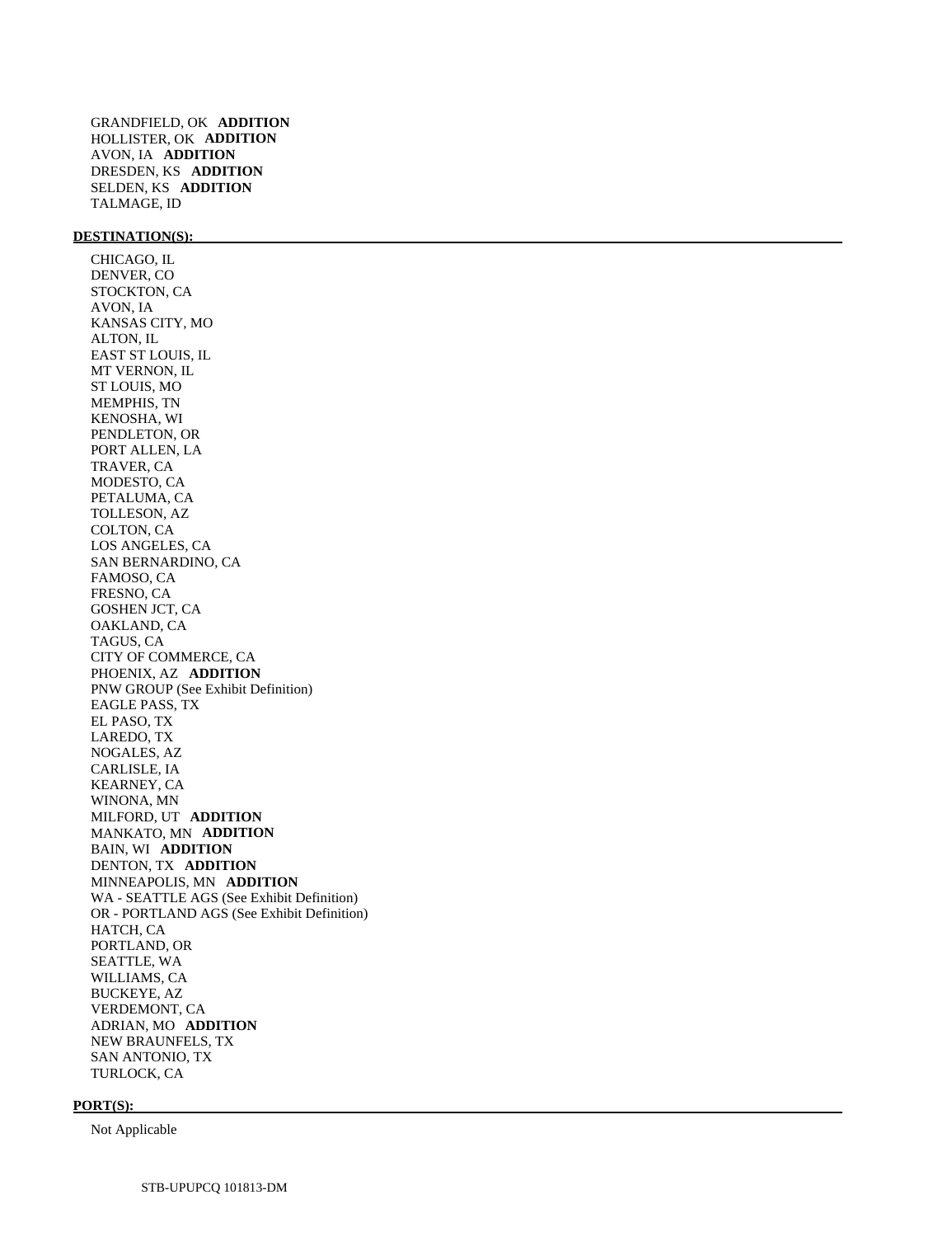# **DURATION:**

 Effective Date: January 1, 2018 Amendment Effective Date: June 1, 2021 **ADDITION**  Expiration Date: May 31, 2022 **EXTENSION** 

# **RAIL CAR DATA:**

 Carrier Equipment not involved. **ADDITION**  No cars dedicated to service under this Contract. Cars are provided on a common carrier basis only. **DELETION** 

# **RATES & CHARGES:**

Not applicable

### **VOLUME:**

 Minimum shipment of 107 carloads. Multiple Car Shipments Single Car Shipments **DELETION** 

# **SPECIAL FEATURES:**

 Special Switching Provision Not Applicable. This change pertained only to confidential data. (Switching)

# **SPECIAL NOTICE:**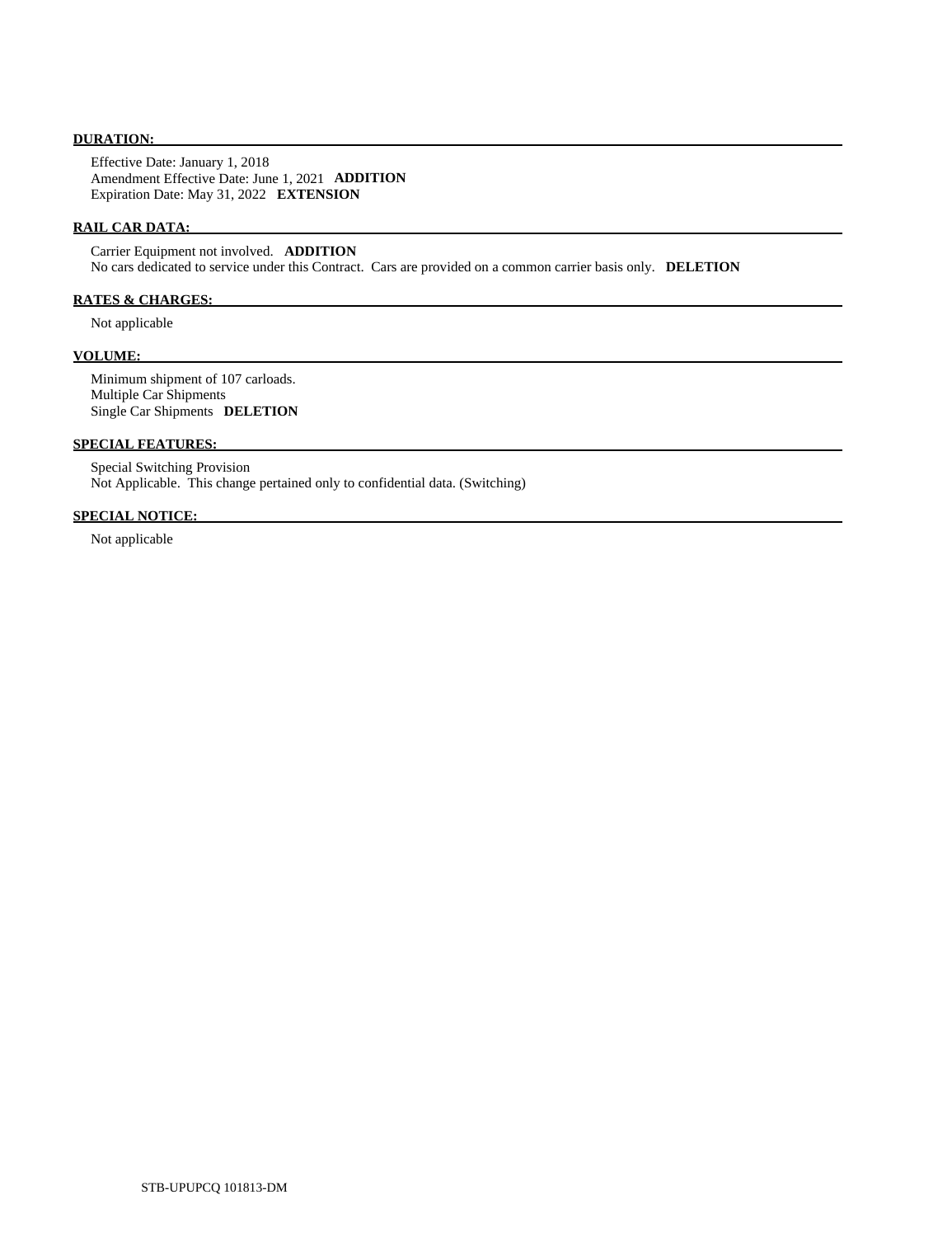PNW GROUP consist of: PORTLAND, OR RIVER GATE, OR KALAMA, WA LONGVIEW, WA WA - SEATTLE AGS consist of: ABERDEEN, WA ABERDEEN JCT, WA ALDERTON, WA ALLISON, WA ANDOVER, WA ARGO, WA AUBURN, WA BALLARD, WA BALLARD JCT, WA BANGOR, WA BAY SHORE, WA BELFAIR, WA BELLINGHAM, WA BELMORE, WA BLACK RIVER, WA BLAJCT, WA BLAKESLEE JCT, WA BREMERTON, WA BRIARWOOD, WA BUCODA, WA BURLINGTON, WA CAMP MURRAY, WA CAPITOL, WA CENPARK, WA CENTRALIA, WA CHEHALIS, WA CLAY CITY, WA CONCORA, WA DIVIDE, WA DUPONT, WA EAST OLYMPIA, WA EAST PUYALLUP, WA EATONVILLE JCT, WA EDMOND, WA EDMONDS, WA ELBE, WA ELMA, WA ESSEX, WA EVERETT, WA EVERETT, WA FERNDALE, WA FIFE, WA FREDERICKSON, WA FT LEWIS, WA GATE, WA GLOBAL GATEWAY NO, WA GRAHAM, WA GRAND MOUND, WA GREENDALE, WA HARBOR ISLAND, WA HILLSDALE, WA HOQUIAM, WA INTERBAY, WA JUNCTION CITY, WA KAPOWSIN, WA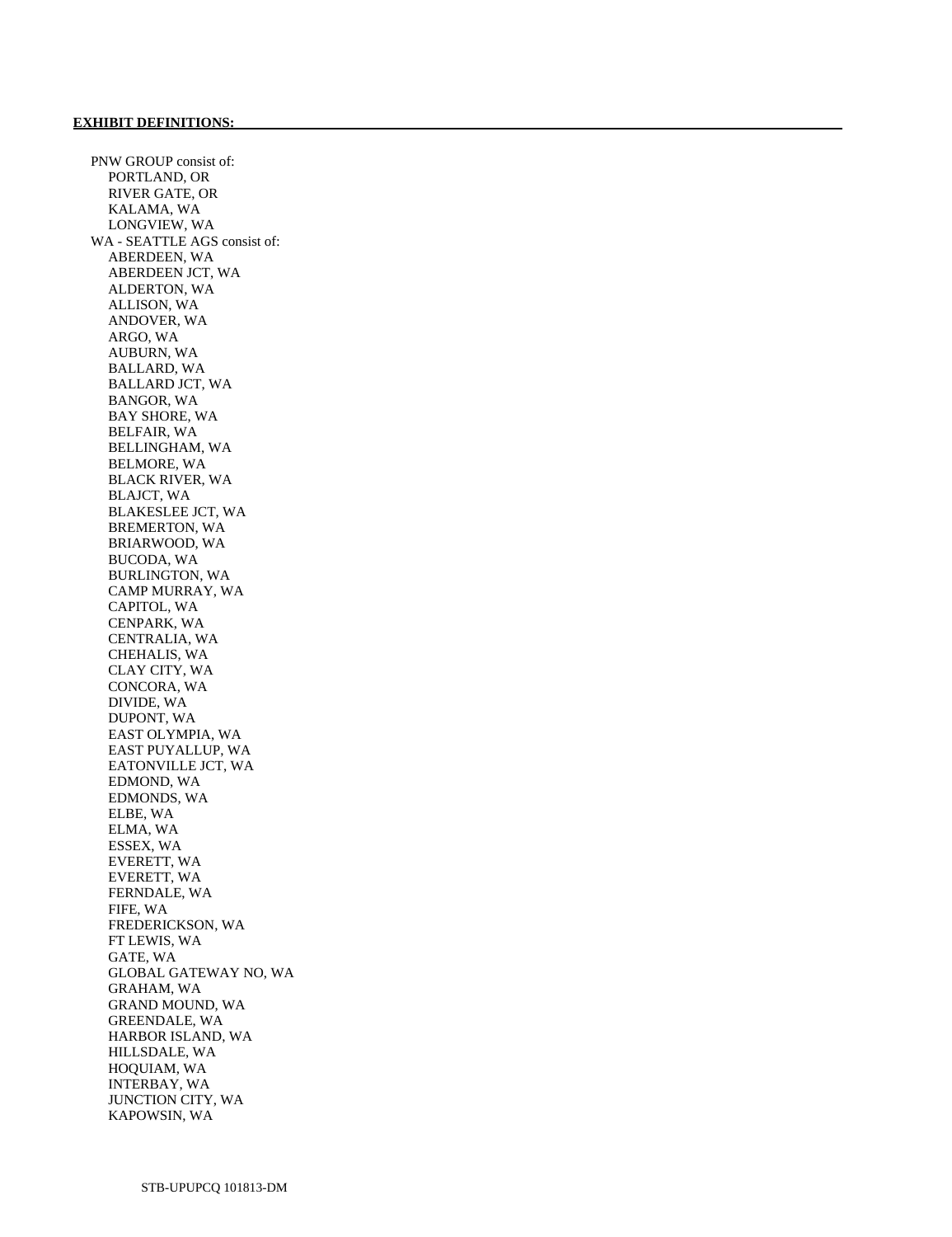KENT, WA KETRON, WA KYRO, WA LAKESIDE, WA LAKEVIEW, WA LOVELAND, WA LYNCH CREEK, WA LYNDEN, WA MALTBY, WA MARMAC, WA MAYTOWN, WA MCCLEARY, WA MCKENNA, WA MCMILLIN, WA MEEKER, WA MIDLAND, WA MINERAL, WA MONROE, WA MONTESANO, WA MORTON, WA MOUNT VERNON, WA MT VERNON, WA NAD JCT, WA NAPAVINE, WA NEW RELIANCE, WA NISQUALLY, WA NORTH PUYALLUP, WA OAKVILLE, WA OFFLAKE, WA OFFUTT LAKE, WA OHOP, WA OLYMPIA, WA PARK JCT, WA PIONEER, WA PORT TOWNSEND, WA PUYALLUP, WA RAINIER, WA RAISH, WA RESERVATION, WA ROCHESTER, WA ROY, WA SEATTLE, WA SEATTLE PIER, WA SHELTON, WA SILVERDALE, WA SKOOKUMCH, WA SKOOKUMCHUCK, WA SOUTH BELFAIR, WA SOUTH TACOMA, WA ST CLAIR, WA STEILACOOM, WA STIMSON, WA SUMNER, WA TACOMA, WA TACOMA EXP, WA TACOMA EXPORT, WA TACOMA JCT, WA TACOMA PCT, WA TAYLOR WAY, WA TENINO, WA THRIFT, WA TITLOW, WA TUKWILA, WA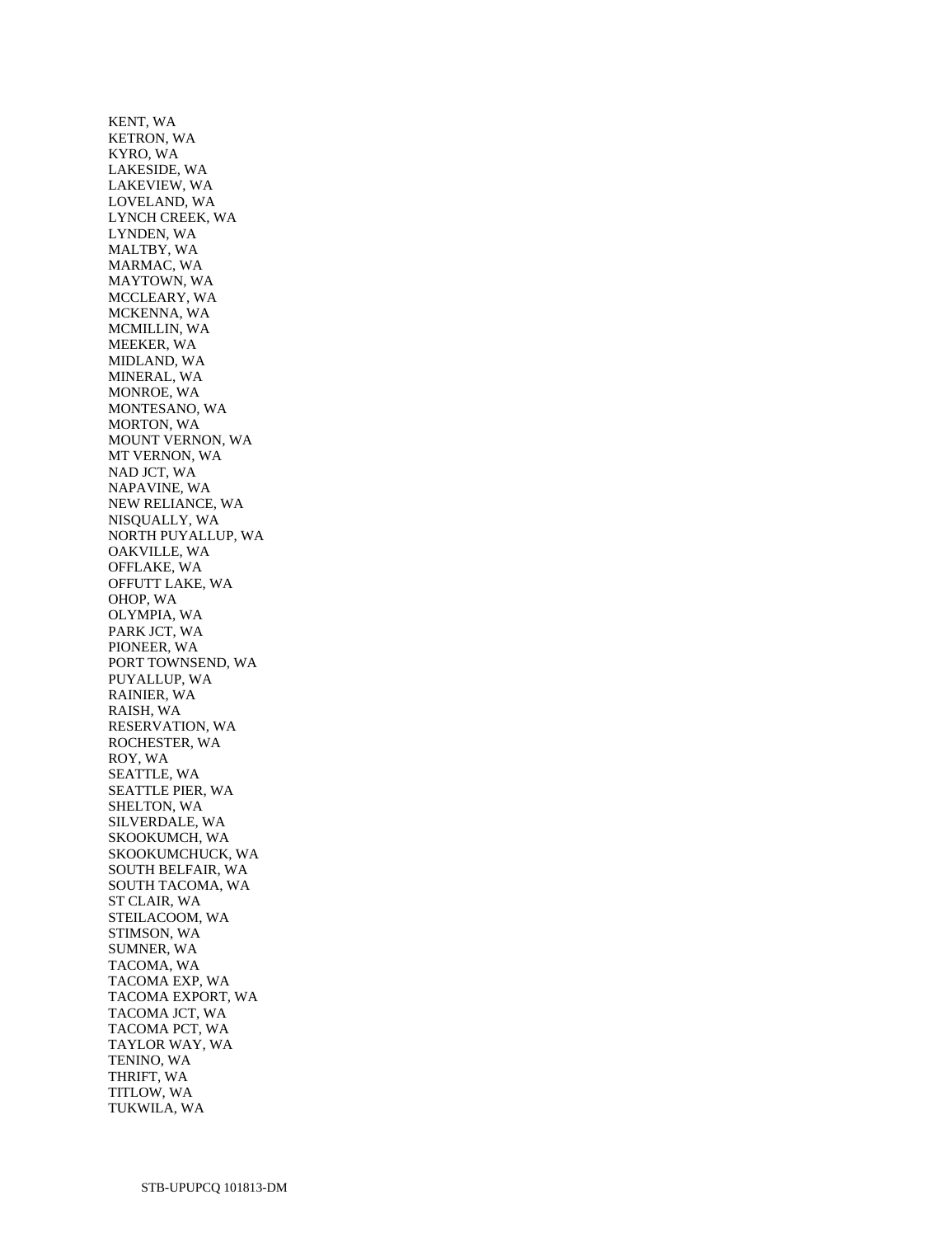TUMWATER, WA VADER, WA WABASH, WA WESCO, WA WEST BLAIR, WA WEST HILLSDALE, WA WEST TACOMA, WA WESTERN JCT, WA WHITES, WA WINLOCK, WA WJCT, WA WOODINVILLE, WA YELM, WA OR - PORTLAND AGS consist of: ALBINA, OR ASTORIA, OR AUMSVILLE, OR AURORA, OR BARNES YARD, OR BATTERSON, OR BONNEVILLE, OR BRIDAL VEIL, OR BROOKS, OR BUXTON, OR CANBY, OR CLACKAMAS, OR COALCA, OR COCHRAN, OR DODSON, OR EAST MILWAUKIE, OR EAST PORTLAND, OR FIR, OR GARBALDI, OR GARIBALDI, OR GEER, OR GERVAIS, OR HEMLOCK, OR HITO, OR HUBBARD, OR KENTON, OR LAKE YARD, OR LIBERAL, OR MILWAUKIE, OR MOHLER, OR MT ANGEL, OR NORTH PORTLAND, OR OREGON CITY, OR OSWEGO, OR PORTLAND, OR PRATUM, OR PULP, OR RENARD, OR RIVER GATE, OR ROCKWOOD, OR SHAW, OR SILVERTON, OR ST JOHNS, OR STAYTON, OR TILLAMOOK, OR TROUTDALE, OR WARRENTON, OR WEST LINN, OR WHEELER, OR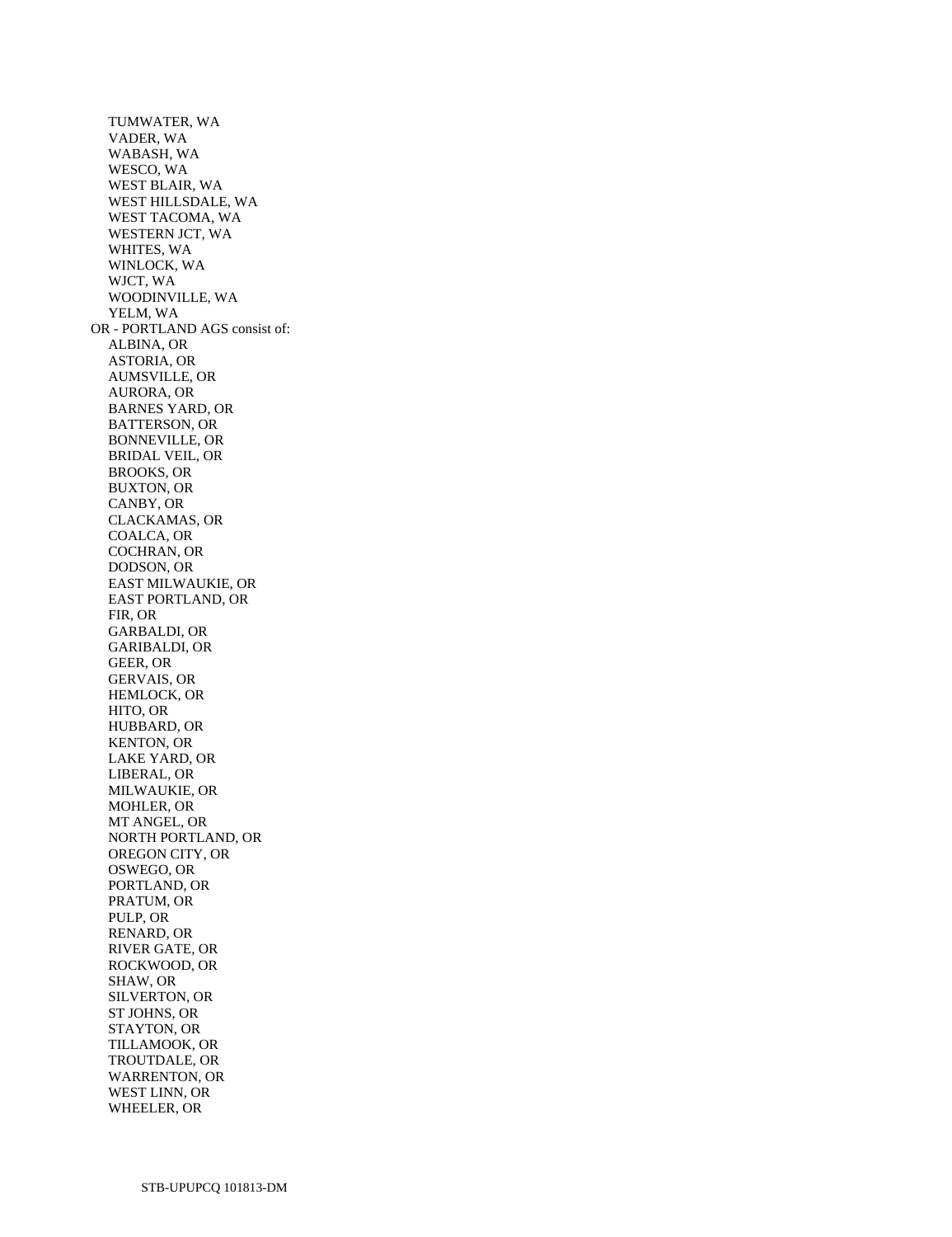WOODBURN, OR AMPERE, WA BARBERTON, WA BATTLE GROUND, WA BRUSH PRAIRIE, WA CAMAS, WA CASTLE ROCK, WA CATHLAMET, WA CHELATCHIE, WA COLUMBIA JCT, WA HEISON, WA HOMAN, WA KALAMA, WA KELSO, WA LONGVIEW, WA OSTRANDER, WA RIDGEFIELD, WA ROCKY POINT, WA RYE JCT, WA VANCOUVER, WA VANCOUVER JCT, WA WASHOUGAL, WA WOODLAND, WA YACOLT, WA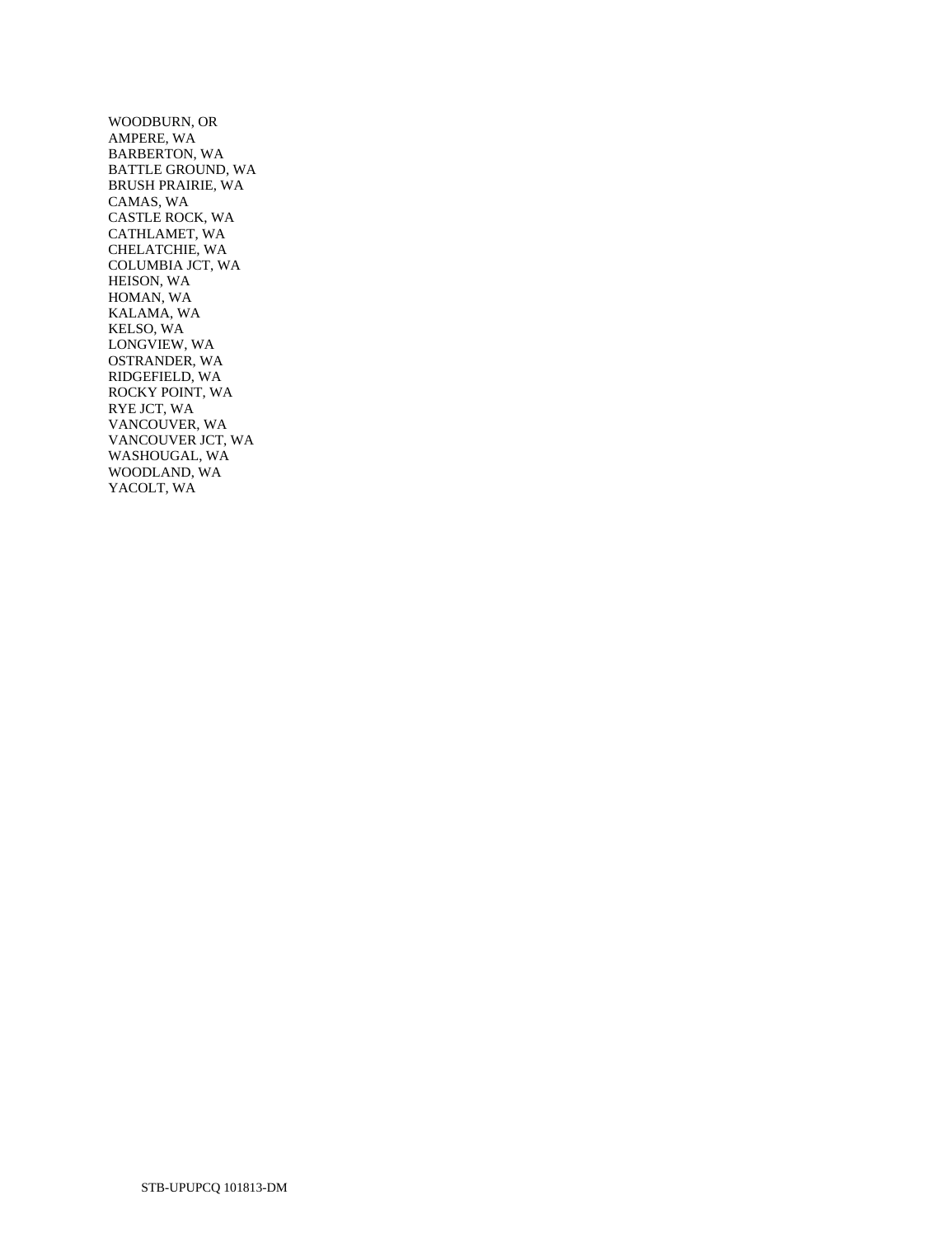

STB-UPUPCQ 102908-D

# **UNION PACIFIC RAILROAD COMPANY**

# **AMENDED CONTRACT SUMMARY**

**Issued:**  May 13, 2022

**Effective:** June 1, 2021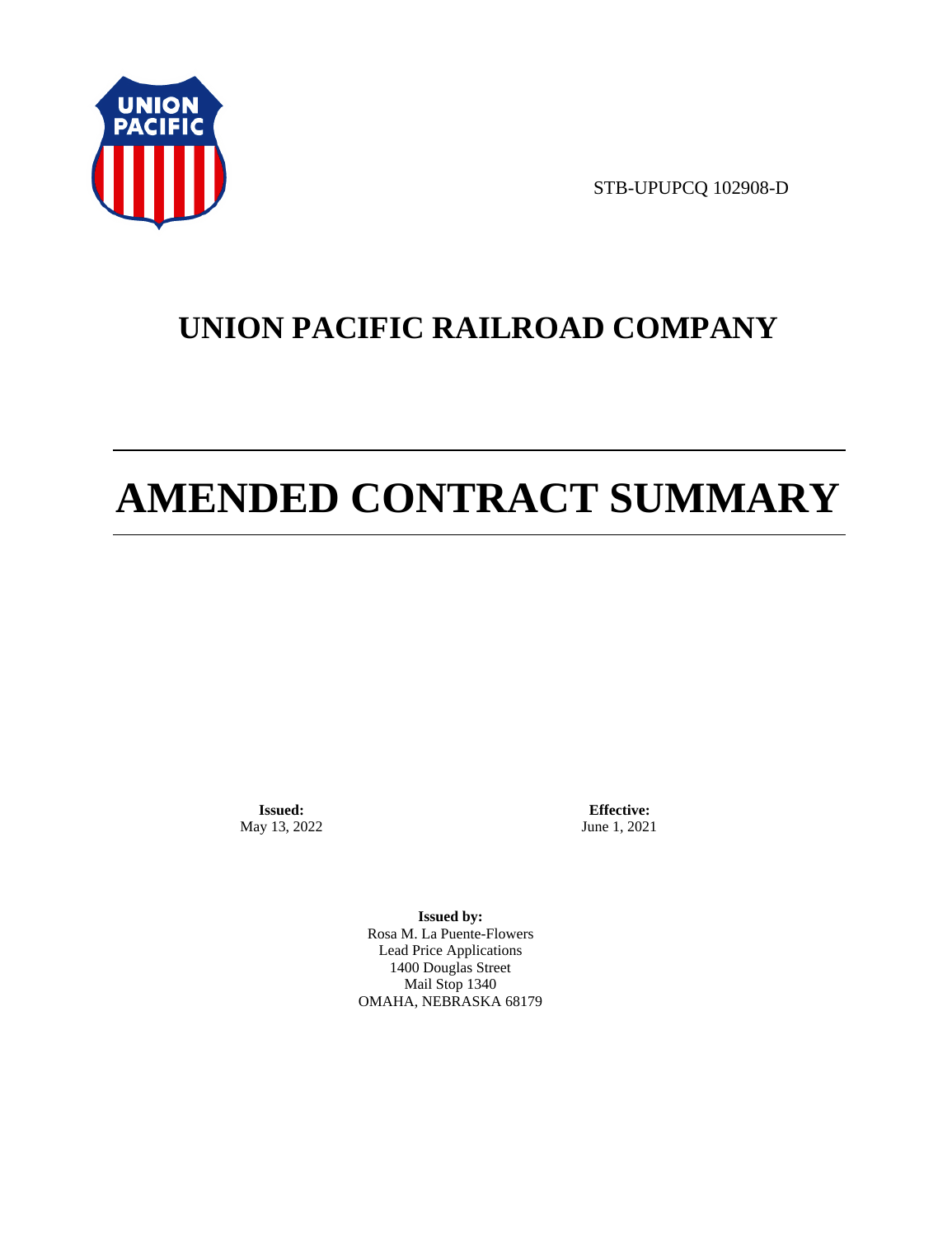RAPID CITY PIERRE & EASTERN RAILROAD, INC

 UNION PACIFIC RAILROAD COMPANY 1400 Douglas St. Omaha, NE 68179

# **COMMODITY:**

Wheat Exc.Buckwheat See 01139

### **SHIPPER:**

 ARCHER DANIELS MIDLAND COMPANY **ADDITION**  SHAWNEE MILLING CO **ADDITION** 

### **ORIGIN(S):**

 BLUNT, SD **ADDITION**  HARROLD, SD PHILIP, SD ONIDA, SD LAKE PRESTON, SD

### **DESTINATION(S):**

SHAWNEE, OK

### **PORT(S):**

Not Applicable

### **DURATION:**

 Effective Date: June 1, 2020 Amendment Effective Date: June 1, 2021 **ADDITION**  Expiration Date: May 31, 2022 **EXTENSION** 

### **RAIL CAR DATA:**

No cars dedicated to service under this Contract. Cars are provided on a common carrier basis only.

### **RATES & CHARGES:**

Subject to increases.

### **VOLUME:**

Single Car Shipments

# **SPECIAL FEATURES:**

 Special Switching Provision Not Applicable. This change pertained only to confidential data. (Switching)

# **SPECIAL NOTICE:**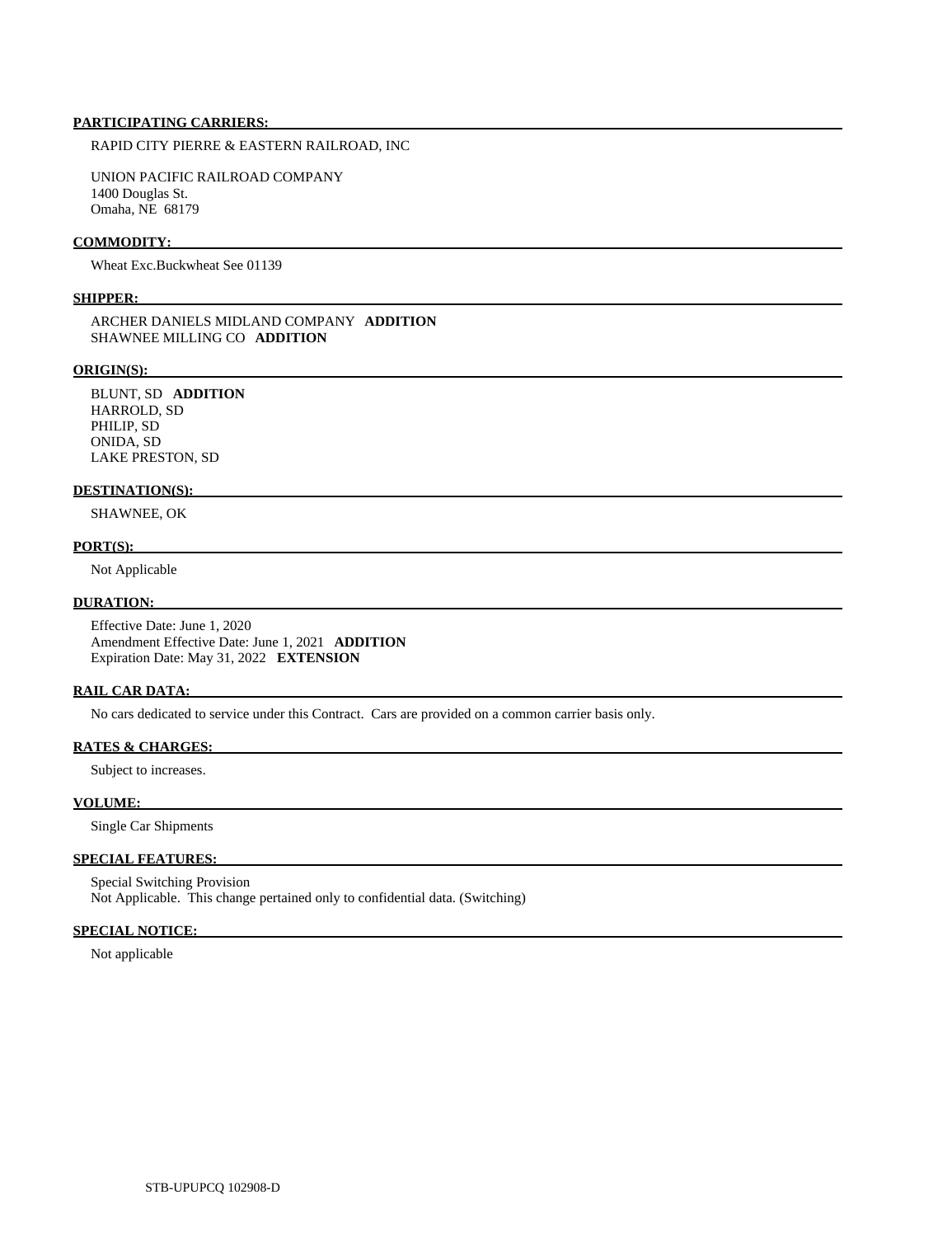

STB-UPUPCQ 103415-C

# **UNION PACIFIC RAILROAD COMPANY**

# **AMENDED CONTRACT SUMMARY**

**Issued:**  May 13, 2022

**Effective:** January 1, 2022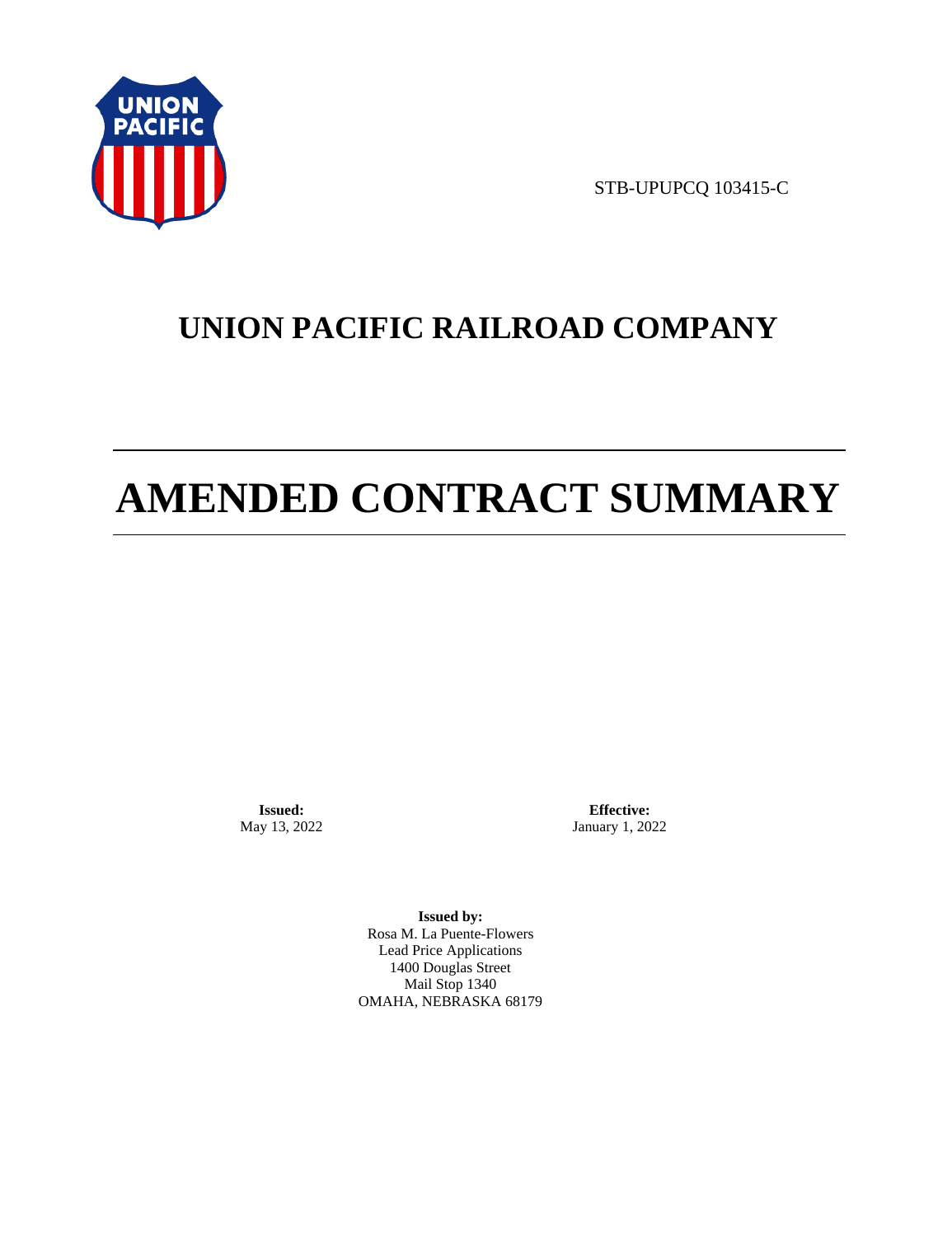UNION PACIFIC RAILROAD COMPANY 1400 Douglas St. Omaha, NE 68179

### **COMMODITY:**

 Sorghum Grains Wheat Exc.Buckwheat See 01139

# **SHIPPER:**

THE SCOULAR COMPANY

### **ORIGIN(S):**

 PRATT, KS DOWNS, KS SALINA, KS GOODLAND, KS SAN ANTONIO, TX **ADDITION**  CHICAGO, IL **ADDITION** 

### **DESTINATION(S):**

 TX - HOUSTON AGS (See Exhibit Definition) CORPUS CHRISTI, TX OR - PORTLAND AGS (See Exhibit Definition) WA - SEATTLE AGS (See Exhibit Definition) NOGALES, AZ GALVESTON, TX

### **PORT(S):**

Not Applicable

# **DURATION:**

 Effective Date: January 1, 2022 Amendment Effective Date: January 1, 2022 **ADDITION**  Expiration Date: September 30, 2022 **EXTENSION** 

### **RAIL CAR DATA:**

No cars dedicated to service under this Contract. Cars are provided on a common carrier basis only.

### **RATES & CHARGES:**

Subject to increases.

### **VOLUME:**

 Minimum shipment of 92 carloads. Multiple Car Shipments Single Car Shipments **DELETION**  Minimum shipment of 107 carloads. **DELETION** 

# **SPECIAL FEATURES:**

Special Switching Provision

### **SPECIAL NOTICE:**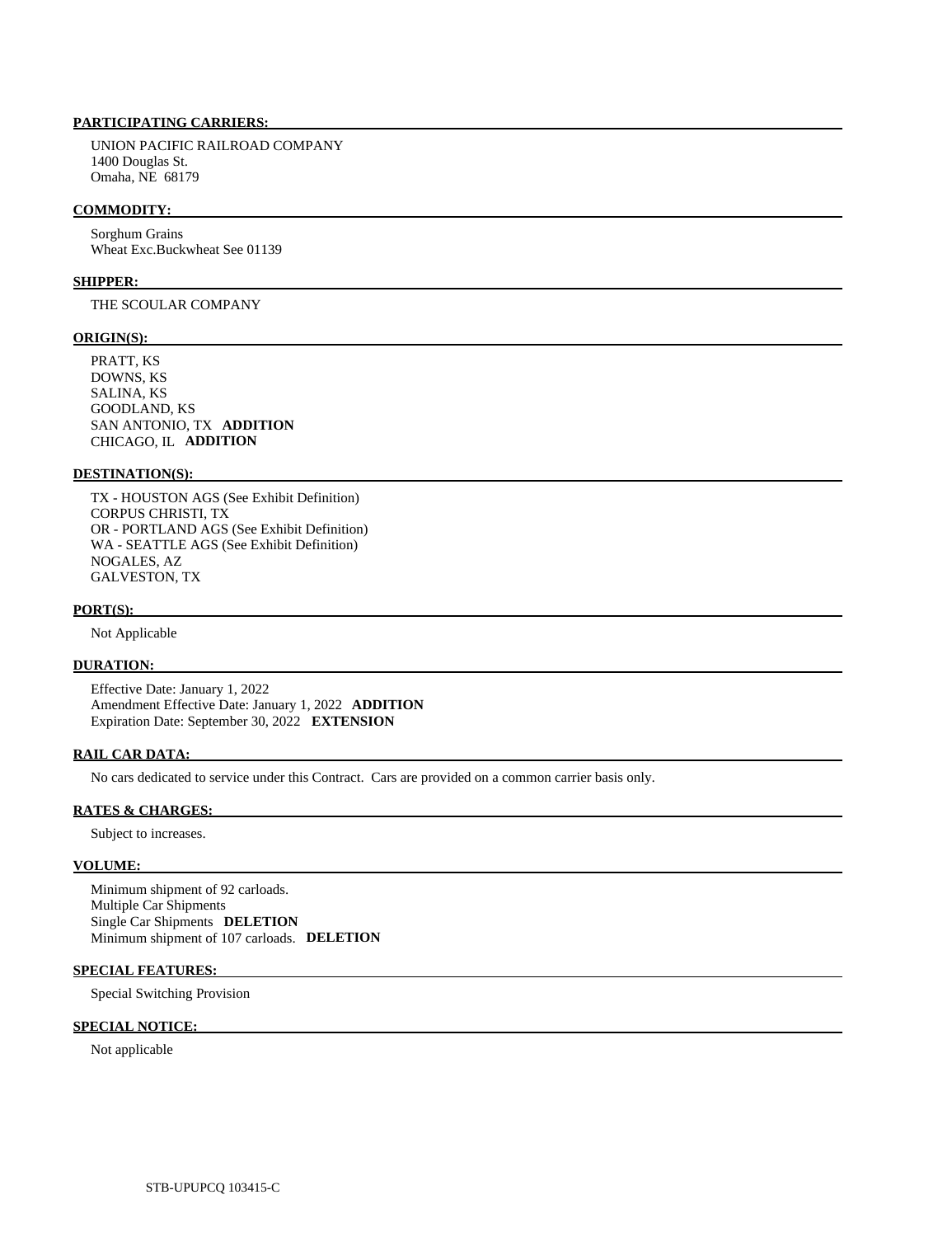TX - HOUSTON AGS consist of: AB CHANCE, TX ALDINE, TX ALGOA, TX ALLENHURST, TX ALMEDA, TX ALVIN, TX AMELBULK, TX AMELIA, TX AMES, TX ANGLETON, TX ARCOLA, TX ARENAL, TX ARMCO, TX ATRECO, TX AUDREY, TX BANCROFT, TX BARBOURS CUT, TX BASIN YARD, TX BAY CITY, TX BAYPORT, TX BAYTOWN, TX BEAUMONT, TX BENDER, TX BESSMAY, TX BILLPARK, TX BLESSING, TX BOBSHER, TX BOOTH YARD, TX BRAZORIA, TX BROOKSHIRE, TX BUCKEYE, TX CAMP STRAKE, TX CANDLERIDGE, TX CARDIFF, TX CAT SPRING, TX CHAISON, TX CHANNELVIEW, TX CHINA, TX CHOCOLATE BAYOU, TX CLEVELAND, TX CLUTE, TX COADY, TX CONNELL, TX CONROE, TX COTTON CREEK, TX CROSBY, TX CYPRESS, TX DANBURY, TX DAWES, TX DAYTON, TX DAYTON STORAGE, TX DEER PARK, TX DEVERS, TX DICKINSON, TX DIXICO, TX DODGE, TX DOWLING, TX DYERSDALE, TX E BAYTOWN STORAGE, TX EAGLE LAKE, TX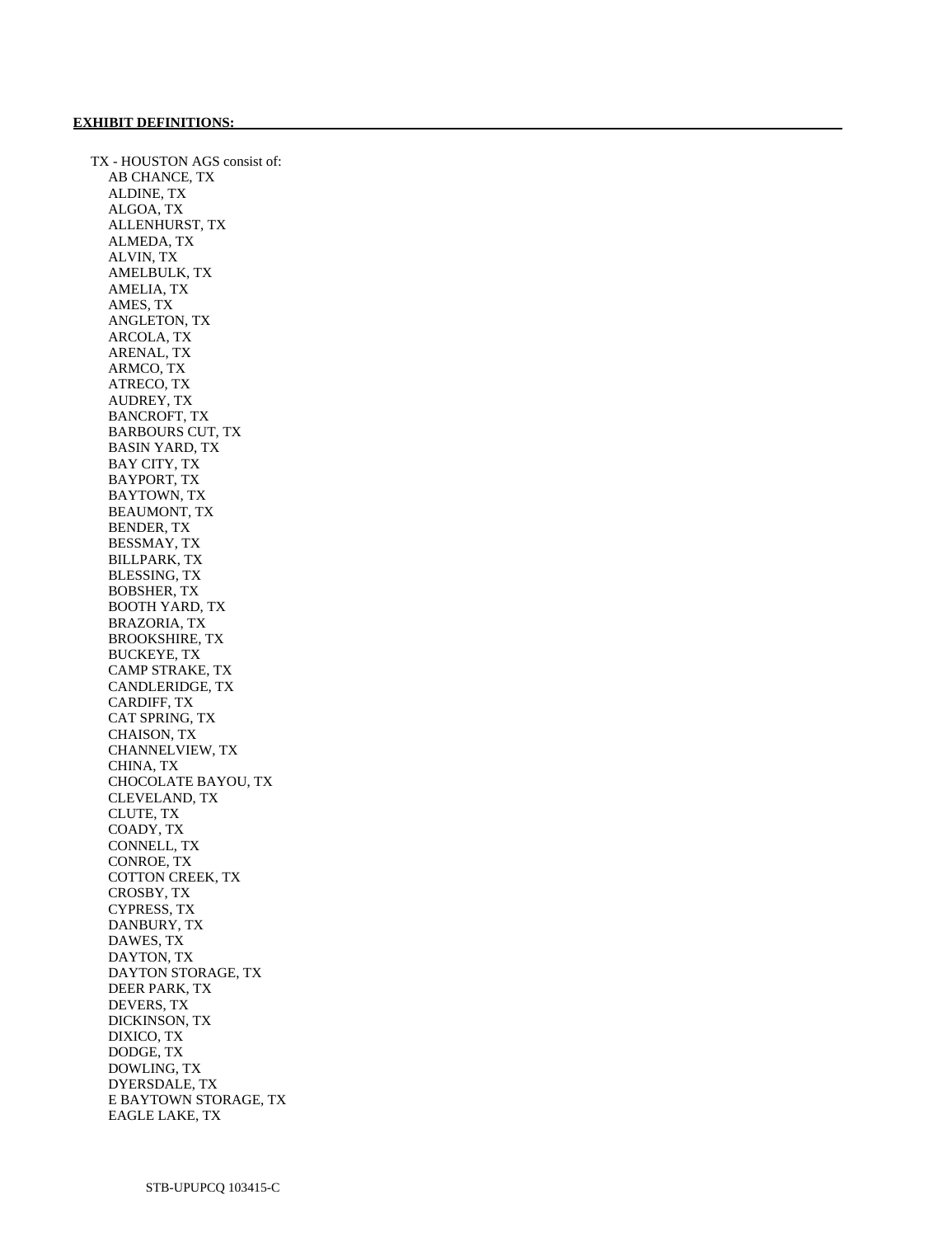EAST BAYTOWN, TX EAST BERNARD, TX ELDON, TX ELDON JCT, TX ELIZABETH, TX ELMATON, TX ENGLEWOOD, TX FAIRBANKS, TX FAUNA, TX FELICIA, TX FERN, TX FONDREN, TX FORMOSA, TX FRANCIS, TX FREEPORT, TX FRESNO, TX GALENA PARK, TX GALVESTON, TX GENOA, TX GISH, TX GOODRICH, TX GRAYBURG, TX GROVES, TX GUFFEY, TX HARDIN, TX HARDY, TX HASTINGS, TX HEACKER, TX HEMPSTEAD, TX HIGHLANDS, TX HOCKLEY, TX HOSKINS JCT, TX HOUSTON, TX HUFSMITH, TX HULL, TX HUMBLE, TX IGLOO SPUR, TX JETERO, TX JOYCE, TX KATY, TX KENEFICK, TX KILOWATT, TX KORF, TX LA MARQUE, TX LA PORTE, TX LA WARD, TX LAPACIFIC, TX LEAGUE CITY, TX LIBERTY, TX LISSIE, TX LIVERPOOL, TX LIVINGSTON, TX LOCKWOOD, TX LOIS, TX MAGNOLIA, TX MANTU, TX MARKET ST YARD, TX MARTHA, TX MCDONOUGH, TX MCHATTIE, TX MEDIO, TX MELENDY, TX MIMS, TX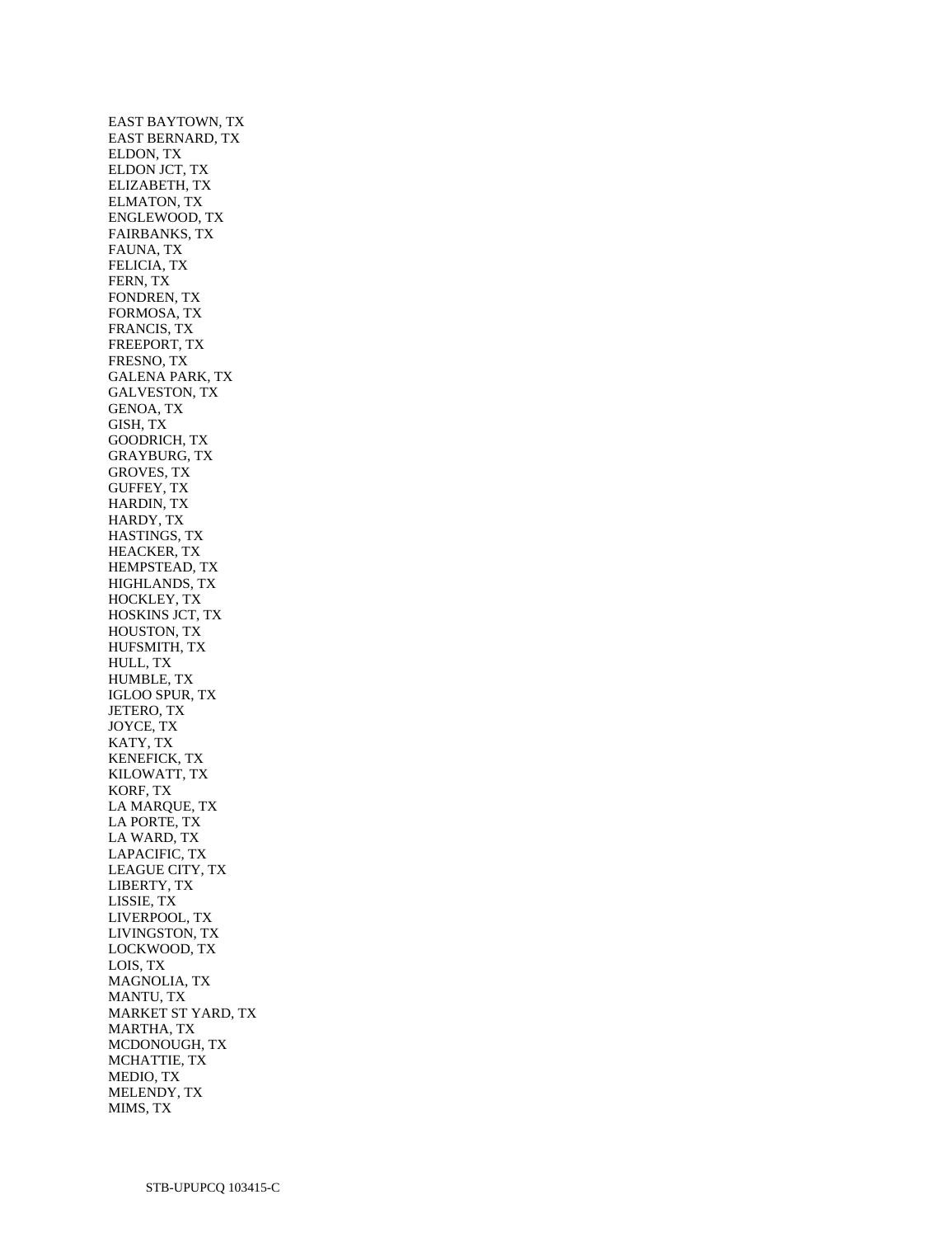MISSOURI CITY, TX MONT BELVIEU, TX MYKAWA, TX NADEAU, TX NEDERLAND, TX NEW WAVERLY, TX NOME, TX OLCOTT, TX OLD OCEAN, TX ORANGE, TX PASADENA, TX PEARLAND, TX PEDECO, TX PEVETO, TX PHELPS, TX PIERCE JCT, TX PINEHURST, TX PORT ACRES, TX PORT ARTHUR, TX PRAIRIE VIEW, TX RAMSEY, TX RAYWOOD, TX RESCAR, TX RICHMOND, TX ROSENBERG, TX RULIFF, TX SALT MINE SPUR, TX SAN JACINTO, TX SAN LEON, TX SANDUNE, TX SCHINDLER, TX SEABROOK, TX SEALY, TX SHELDON, TX SINCO, TX SKULL CREEK, TX SMITHERS LAKE, TX SMITHS BLUFF, TX SOUTH BAY CITY, TX SPENCE, TX SPINDLETOP, TX SPLENDORA, TX SPRING, TX STAFFORD, TX STALLINGS, TX STEELTOWN, TX STELLA, TX STRANG, TX SUGAR LAND, TX SWEENY, TX TAMINA, TX TEXAS CITY, TX TEXAS CITY JCT, TX TOWNLEY, TX VIDOR, TX VIRGINIA POINT, TX VITERBO, TX WALLER, TX WEBSTER, TX WEST JUNCTION, TX WEST PORT ARTHUR, TX WESTFIELD, TX WILLIAMS, TX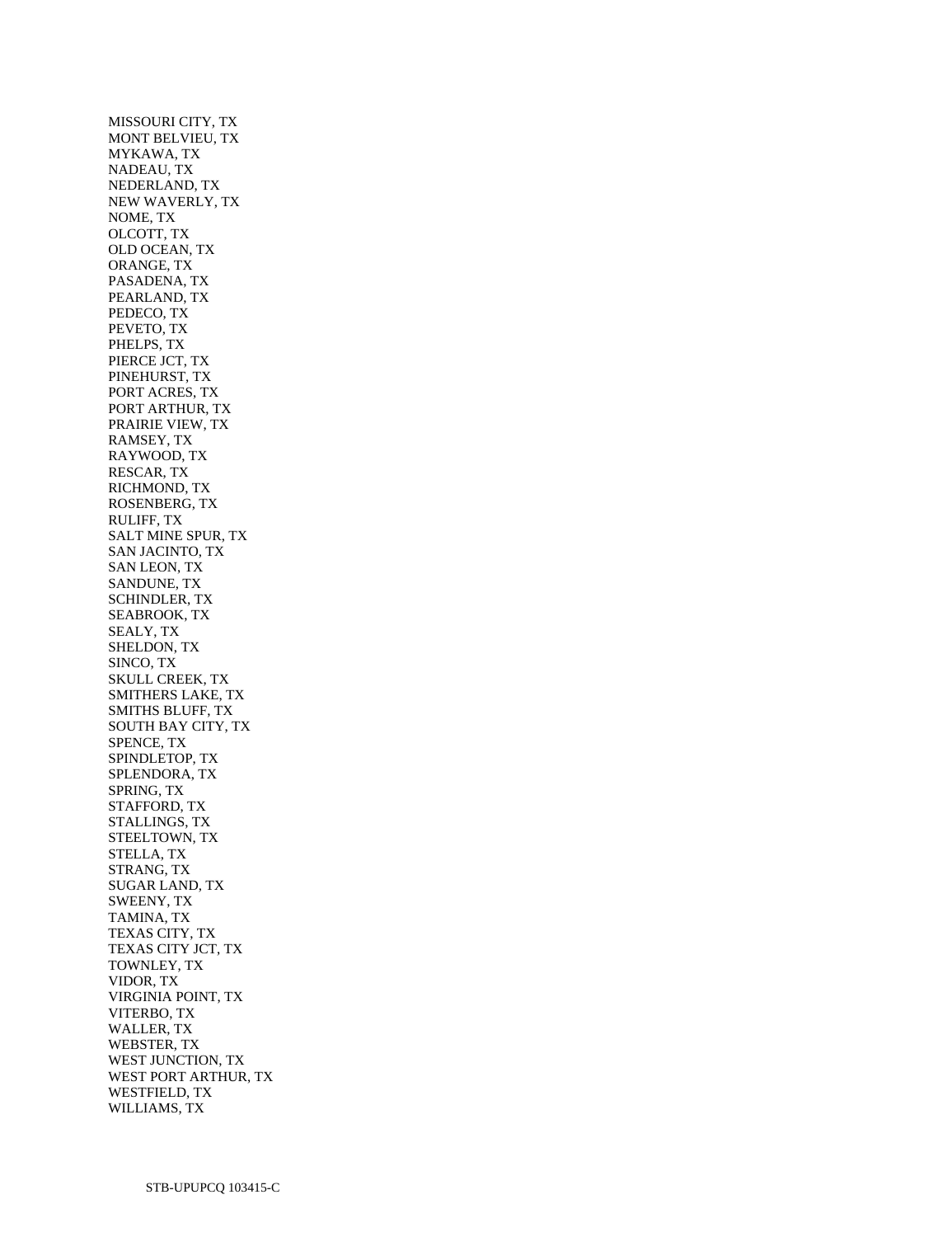WILLIS, TX WORKMAN, TX ZUMMO, TX OR - PORTLAND AGS consist of: ALBINA, OR ASTORIA, OR AUMSVILLE, OR AURORA, OR BARNES YARD, OR BATTERSON, OR BONNEVILLE, OR BRIDAL VEIL, OR BROOKS, OR BUXTON, OR CANBY, OR CLACKAMAS, OR COALCA, OR COCHRAN, OR DODSON, OR EAST MILWAUKIE, OR EAST PORTLAND, OR FIR, OR GARBALDI, OR GARIBALDI, OR GEER, OR GERVAIS, OR HEMLOCK, OR HITO, OR HUBBARD, OR KENTON, OR LAKE YARD, OR LIBERAL, OR MILWAUKIE, OR MOHLER, OR MT ANGEL, OR NORTH PORTLAND, OR OREGON CITY, OR OSWEGO, OR PORTLAND, OR PRATUM, OR PULP, OR RENARD, OR RIVER GATE, OR ROCKWOOD, OR SHAW, OR SILVERTON, OR ST JOHNS, OR STAYTON, OR TILLAMOOK, OR TROUTDALE, OR WARRENTON, OR WEST LINN, OR WHEELER, OR WOODBURN, OR AMPERE, WA BARBERTON, WA BATTLE GROUND, WA BRUSH PRAIRIE, WA CAMAS, WA CASTLE ROCK, WA CATHLAMET, WA CHELATCHIE, WA COLUMBIA JCT, WA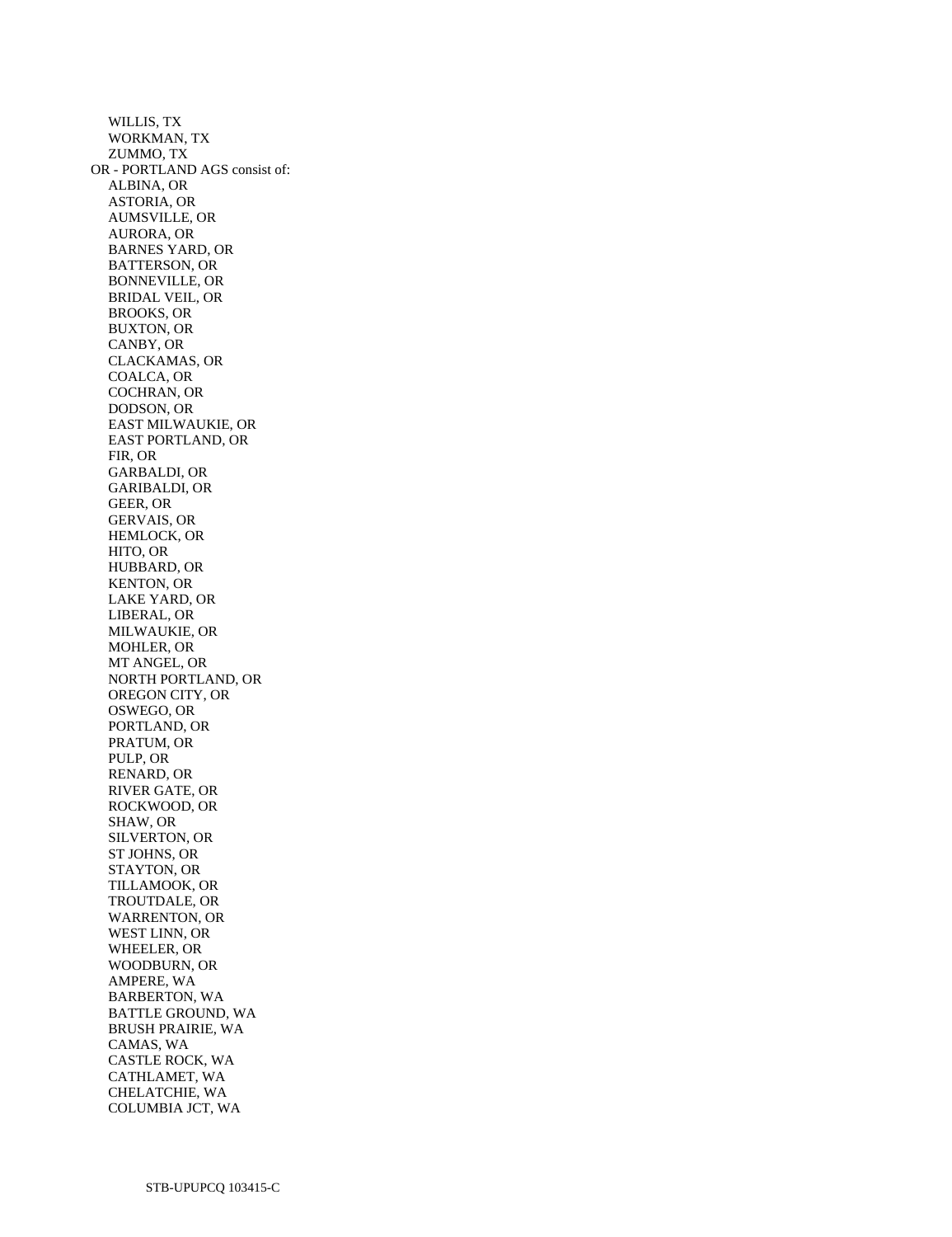HEISON, WA HOMAN, WA KALAMA, WA KELSO, WA LONGVIEW, WA OSTRANDER, WA RIDGEFIELD, WA ROCKY POINT, WA RYE JCT, WA VANCOUVER, WA VANCOUVER JCT, WA WASHOUGAL, WA WOODLAND, WA YACOLT, WA WA - SEATTLE AGS consist of: ABERDEEN, WA ABERDEEN JCT, WA ALDERTON, WA ALLISON, WA ANDOVER, WA ARGO, WA AUBURN, WA BALLARD, WA BALLARD JCT, WA BANGOR, WA BAY SHORE, WA BELFAIR, WA BELLINGHAM, WA BELMORE, WA BLACK RIVER, WA BLAJCT, WA BLAKESLEE JCT, WA BREMERTON, WA BRIARWOOD, WA BUCODA, WA BURLINGTON, WA CAMP MURRAY, WA CAPITOL, WA CENPARK, WA CENTRALIA, WA CHEHALIS, WA CLAY CITY, WA CONCORA, WA DIVIDE, WA DUPONT, WA EAST OLYMPIA, WA EAST PUYALLUP, WA EATONVILLE JCT, WA EDMOND, WA EDMONDS, WA ELBE, WA ELMA, WA ESSEX, WA EVERETT, WA EVERETT, WA FERNDALE, WA FIFE, WA FREDERICKSON, WA FT LEWIS, WA GATE, WA GLOBAL GATEWAY NO, WA GRAHAM, WA GRAND MOUND, WA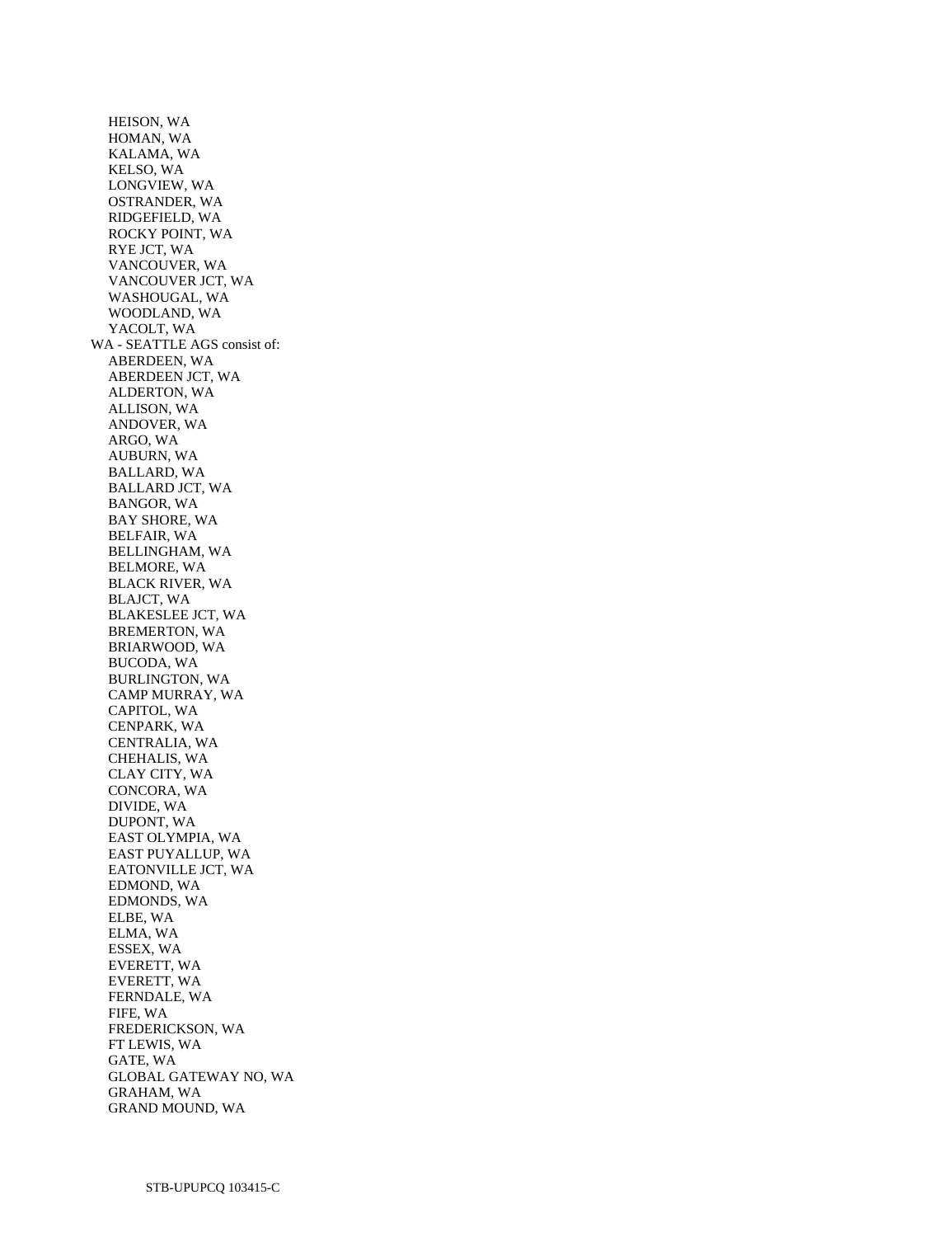GREENDALE, WA HARBOR ISLAND, WA HILLSDALE, WA HOQUIAM, WA INTERBAY, WA JUNCTION CITY, WA KAPOWSIN, WA KENT, WA KETRON, WA KYRO, WA LAKESIDE, WA LAKEVIEW, WA LOVELAND, WA LYNCH CREEK, WA LYNDEN, WA MALTBY, WA MARMAC, WA MAYTOWN, WA MCCLEARY, WA MCKENNA, WA MCMILLIN, WA MEEKER, WA MIDLAND, WA MINERAL, WA MONROE, WA MONTESANO, WA MORTON, WA MOUNT VERNON, WA MT VERNON, WA NAD JCT, WA NAPAVINE, WA NEW RELIANCE, WA NISQUALLY, WA NORTH PUYALLUP, WA OAKVILLE, WA OFFLAKE, WA OFFUTT LAKE, WA OHOP, WA OLYMPIA, WA PARK JCT, WA PIONEER, WA PORT TOWNSEND, WA PUYALLUP, WA RAINIER, WA RAISH, WA RESERVATION, WA ROCHESTER, WA ROY, WA SEATTLE, WA SEATTLE PIER, WA SHELTON, WA SILVERDALE, WA SKOOKUMCH, WA SKOOKUMCHUCK, WA SOUTH BELFAIR, WA SOUTH TACOMA, WA ST CLAIR, WA STEILACOOM, WA STIMSON, WA SUMNER, WA TACOMA, WA TACOMA EXP, WA TACOMA EXPORT, WA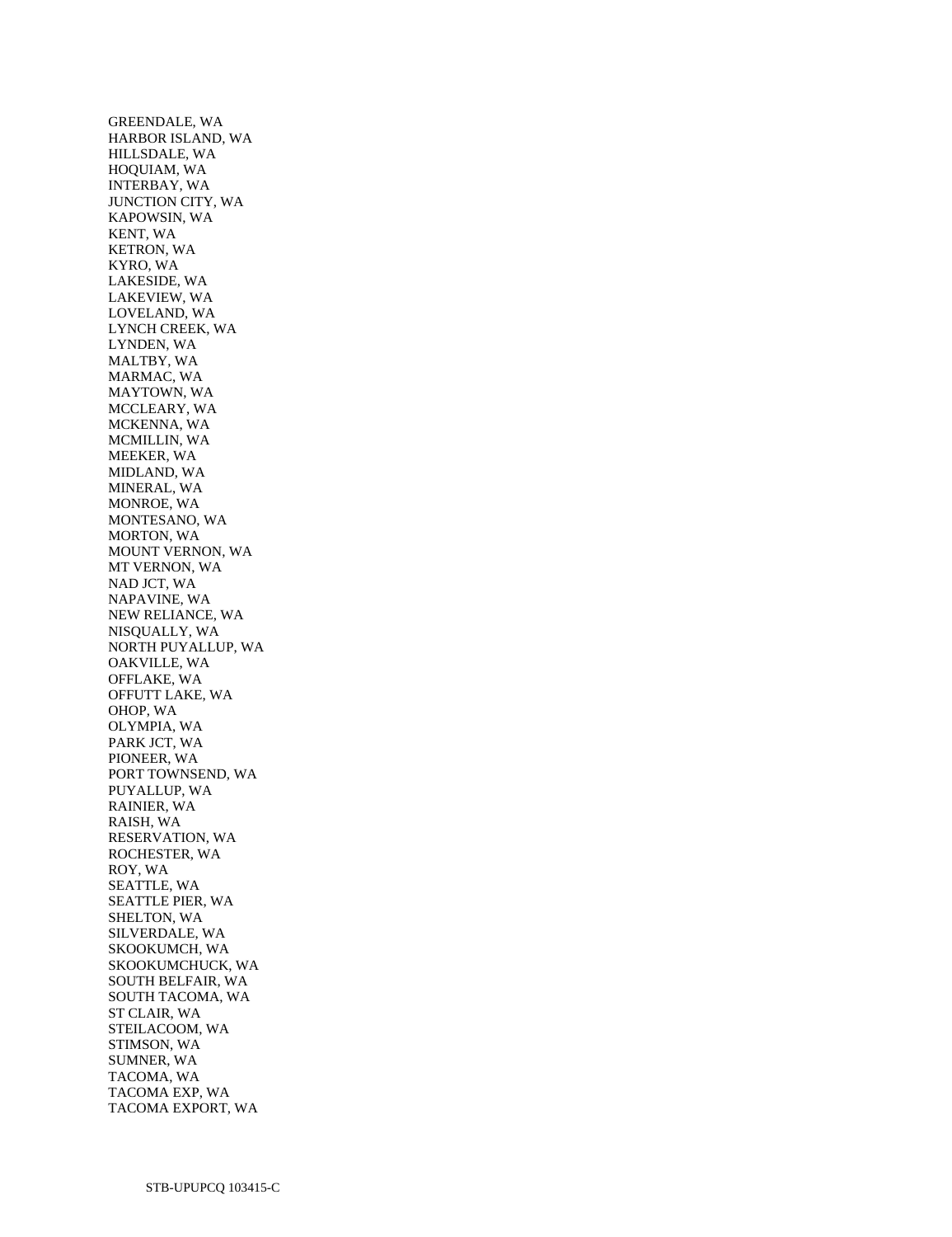TACOMA JCT, WA TACOMA PCT, WA TAYLOR WAY, WA TENINO, WA THRIFT, WA TITLOW, WA TUKWILA, WA TUMWATER, WA VADER, WA WABASH, WA WESCO, WA WEST BLAIR, WA WEST HILLSDALE, WA WEST TACOMA, WA WESTERN JCT, WA WHITES, WA WINLOCK, WA WJCT, WA WOODINVILLE, WA YELM, WA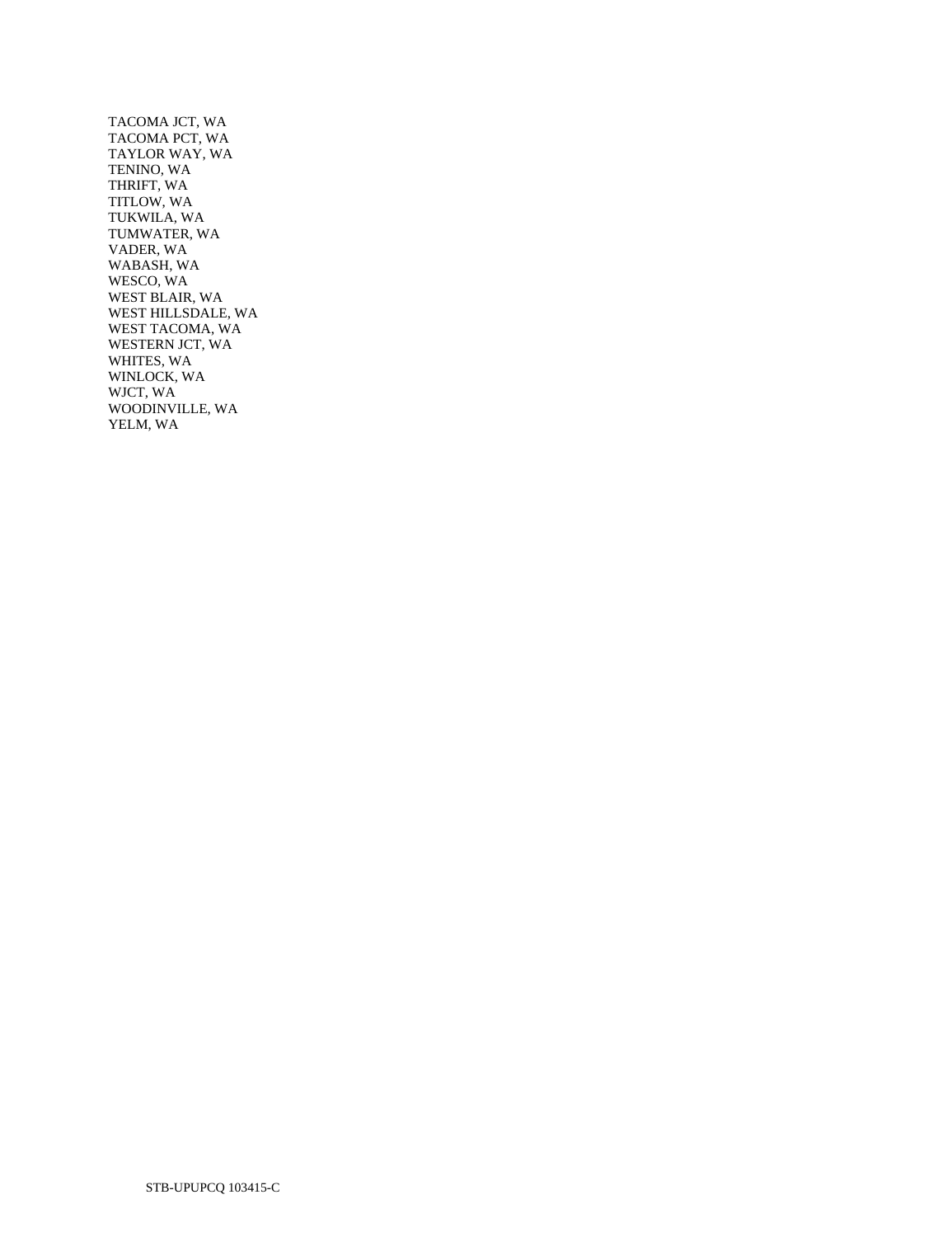

STB-UPUPCQ 103458-E

# **UNION PACIFIC RAILROAD COMPANY**

# **AMENDED CONTRACT SUMMARY**

**Issued:**  May 10, 2022

**Effective:** October 1, 2021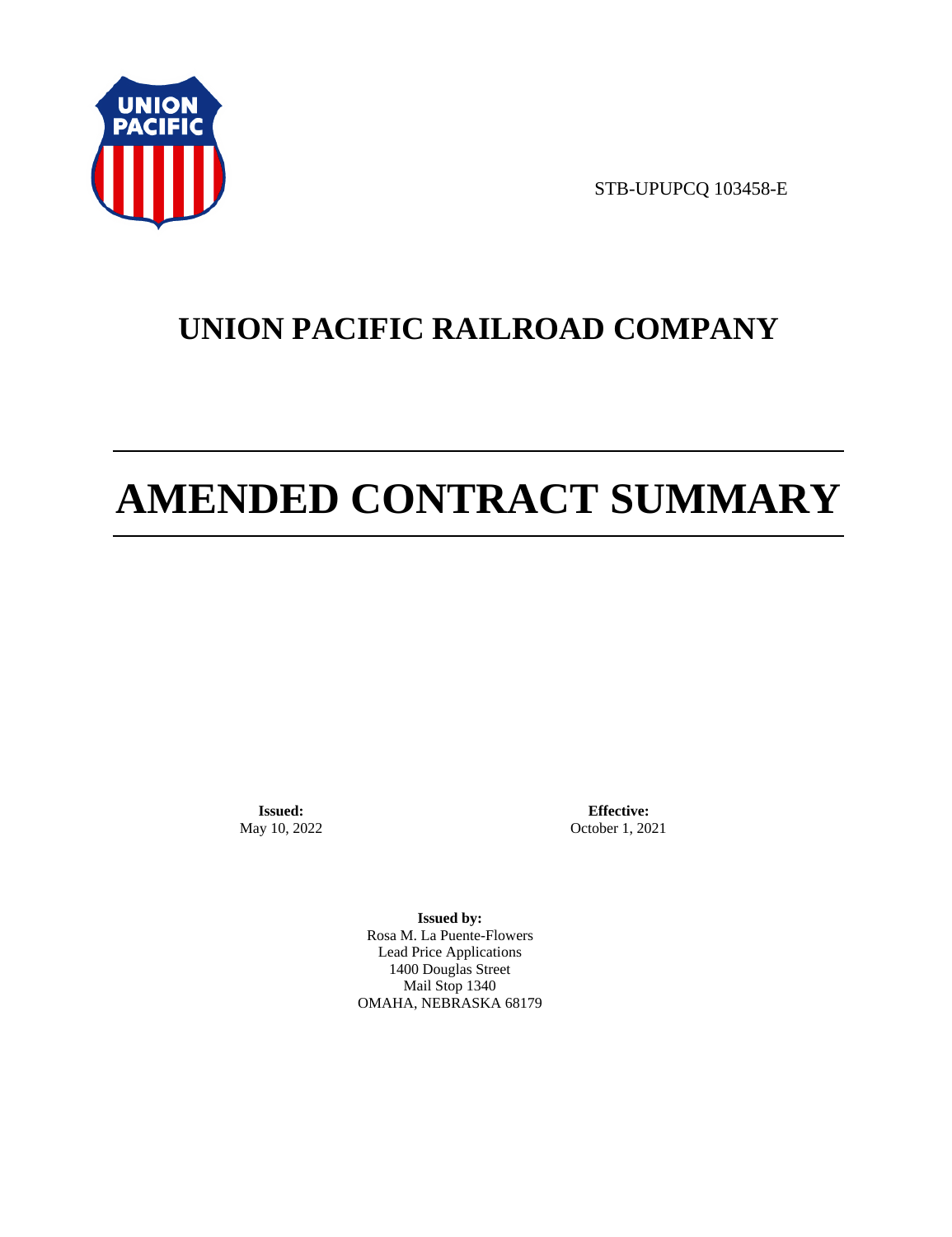UNION PACIFIC RAILROAD COMPANY 1400 Douglas St. Omaha, NE 68179

### **COMMODITY:**

 Corn,Not Approved For Food Use,Organically Grown Free Of Fertilizer& Or Pesticide Applications **ADDITION**  Wheat,Organically Grown Free Of Fertilizer & Or Pesticide Applications **ADDITION**  Oats **ADDITION**  Soybeans,Dried, Organically Grown Free Of Fertilizer & Or Pesticide Applications **ADDITION** 

### **SHIPPER:**

CGB ENTERPRISES INC **ADDITION** 

### **ORIGIN(S):**

 PEORIA, IL **ADDITION**  ROCHELLE, IL **ADDITION**  SOMMER, IL **ADDITION** 

### **DESTINATION(S):**

 EAST MODESTO, CA **ADDITION**  NOTARB, CA **ADDITION**  MODESTO, CA **ADDITION**  WOODBURN, OR **ADDITION** 

#### **PORT(S):**

Not Applicable

### **DURATION:**

 Effective Date: October 1, 2021 Amendment Effective Date: October 1, 2021 **ADDITION**  Expiration Date: September 30, 2022 **EXTENSION** 

### **RAIL CAR DATA:**

No cars dedicated to service under this Contract. Cars are provided on a common carrier basis only.

#### **RATES & CHARGES:**

Not applicable

### **VOLUME:**

Single Car Shipments **ADDITION** 

### **SPECIAL FEATURES:**

 Special Switching Provision Not Applicable. This change pertained only to confidential data. (Switching)

### **SPECIAL NOTICE:**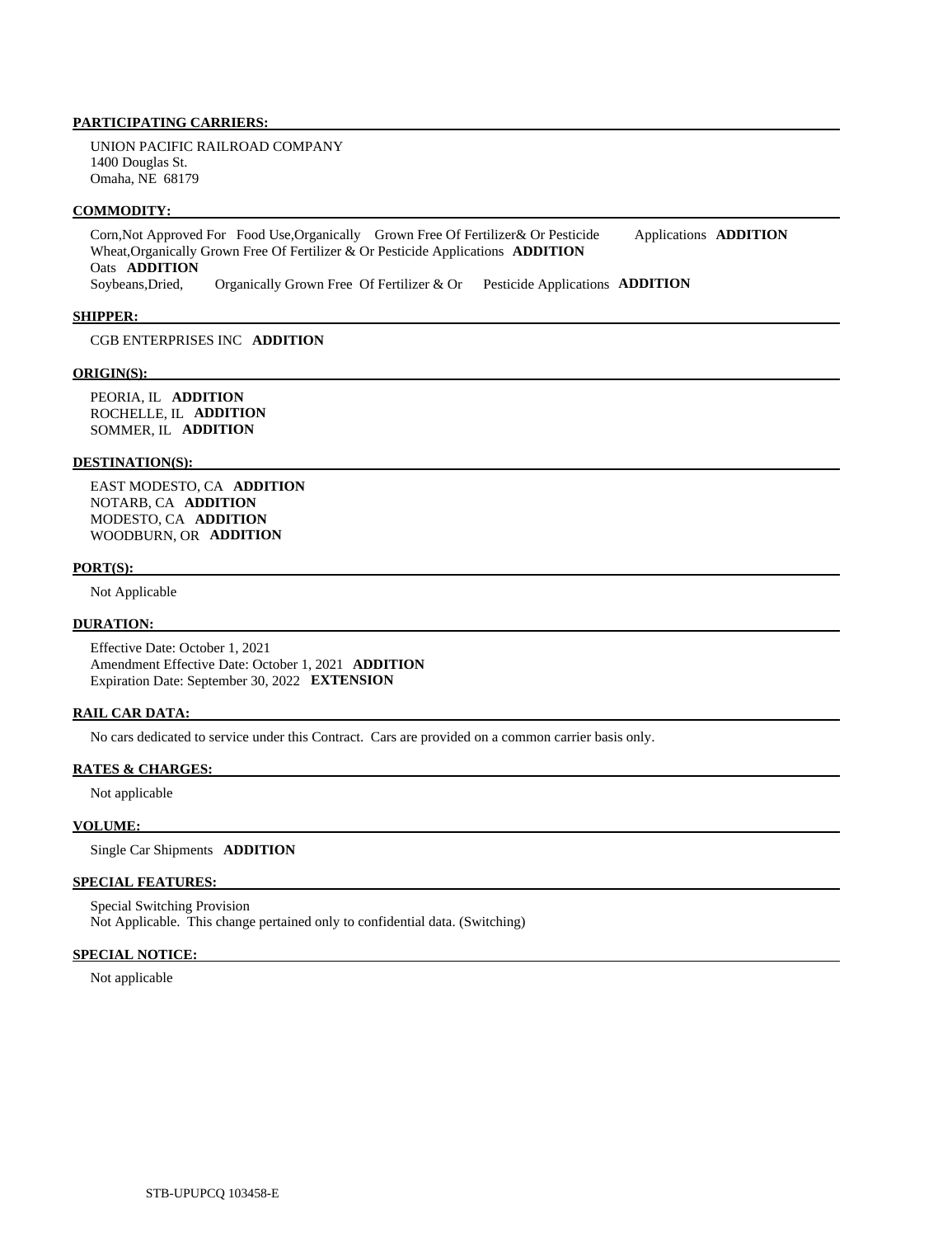

STB-UPUPCQ 103522

# **UNION PACIFIC RAILROAD COMPANY**

# **CONTRACT SUMMARY**

**Issued:**  May 10, 2022

**Effective:** June 1, 2022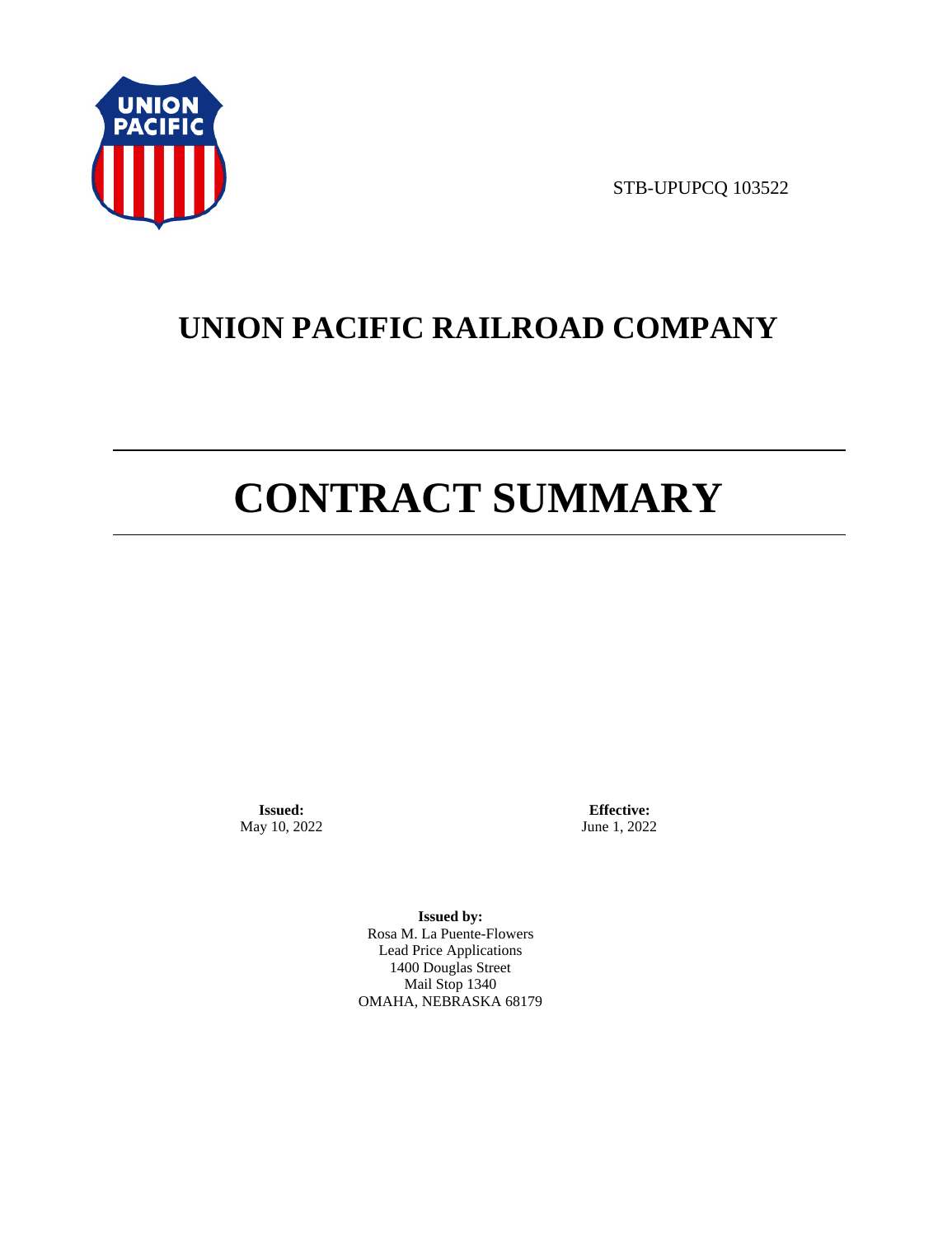UNION PACIFIC RAILROAD COMPANY 1400 Douglas St. Omaha, NE 68179

### **COMMODITY:**

Wheat Exc.Buckwheat See 01139

### **SHIPPER:**

 SHAY GRAIN CO MIDWAY COOP ASSOCIATION

### **ORIGIN(S):**

 OSBORNE, KS KS, OSBORNE (See Exhibit Definition) KS - KYLE EAST AGS (See Exhibit Definition) DOWNS, KS

### **DESTINATION(S):**

 OAKLAND, CA IL - ST LOUIS AGS (See Exhibit Definition) KANSAS CITY, MO MEMPHIS, TN NEW BRAUNFELS, TX TX - AUSTIN AGS (See Exhibit Definition) LOS ANGELES, CA

#### **PORT(S):**

Not Applicable

# **DURATION:**

 Effective Date: June 1, 2022 Expiration Date: May 31, 2023

### **RAIL CAR DATA:**

No cars dedicated to service under this Contract. Cars are provided on a common carrier basis only.

# **RATES & CHARGES:**

Subject to increases.

# **VOLUME:**

Single Car Shipments

# **SPECIAL FEATURES:**

Special Switching Provision

# **SPECIAL NOTICE:**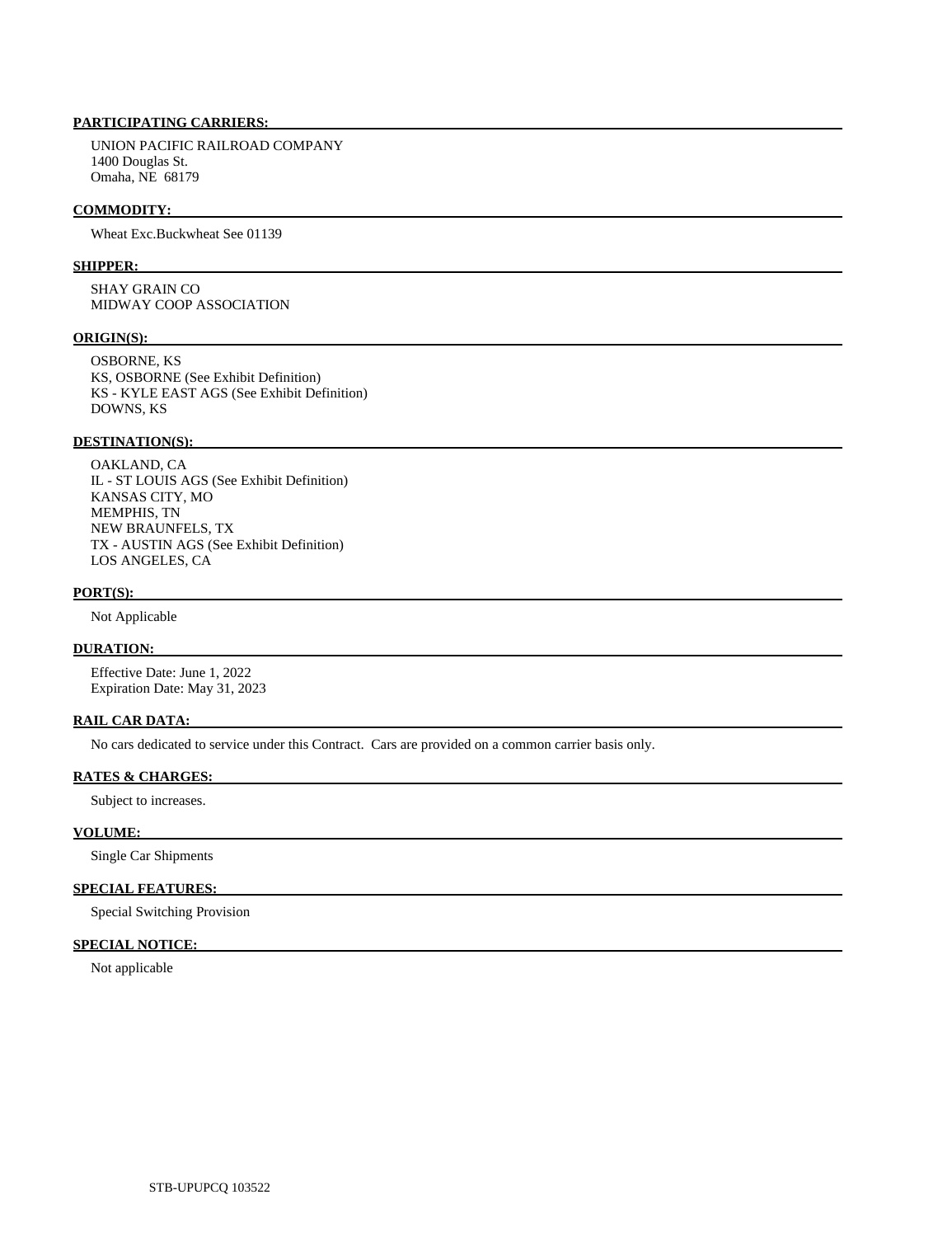### **EXHIBIT DEFINITIONS:**

 KS, OSBORNE consist of: KS - KYLE EAST AGS consist of: AGRA, KS ALMENA, KS ATHOL, KS BELLAIRE, KS BELLEVILLE, KS BRETON, KS CLAYTON, KS COURTLAND, KS DRESDEN, KS ESBON, KS FORMOSO, KS FORMOSO, KS GEM, KS GRETNA, KS JENNINGS, KS KACKLEY, KS KENSINGTON, KS LEBANON, KS LOVEWELL, KS MAHASKA, KS MAHASKA, KS MANKATO, KS MONTROSE, KS MONTROSE, KS MUNDEN, KS MUNDEN, KS NARKA, KS NARKA, KS NORTON, KS NORWAY, KS OTEGO, KS OTEGO, KS PHILLIPSBURG, KS PRAIRIE VIEW, KS REAGER, KS REXFORD, KS RYDAL, KS RYDAL, KS SCANDIA, KS SELDEN, KS SMITH CENTER, KS STUTTGART, KS WEBBER, KS IL - ST LOUIS AGS consist of: ALTON, IL BALDWIN, IL BEAUCOUP, IL BRIDGE JUNCTION, IL BRIGHTON, IL BROOKLYN, IL BURNING STAR 2, IL BURNING STAR 3, IL CAHOKIA, IL CAPTAIN MINE, IL CARLINVILLE, IL CENTREVILLE, IL CHESTER, IL COULTERVILLE, IL CUTLER, IL DUPO, IL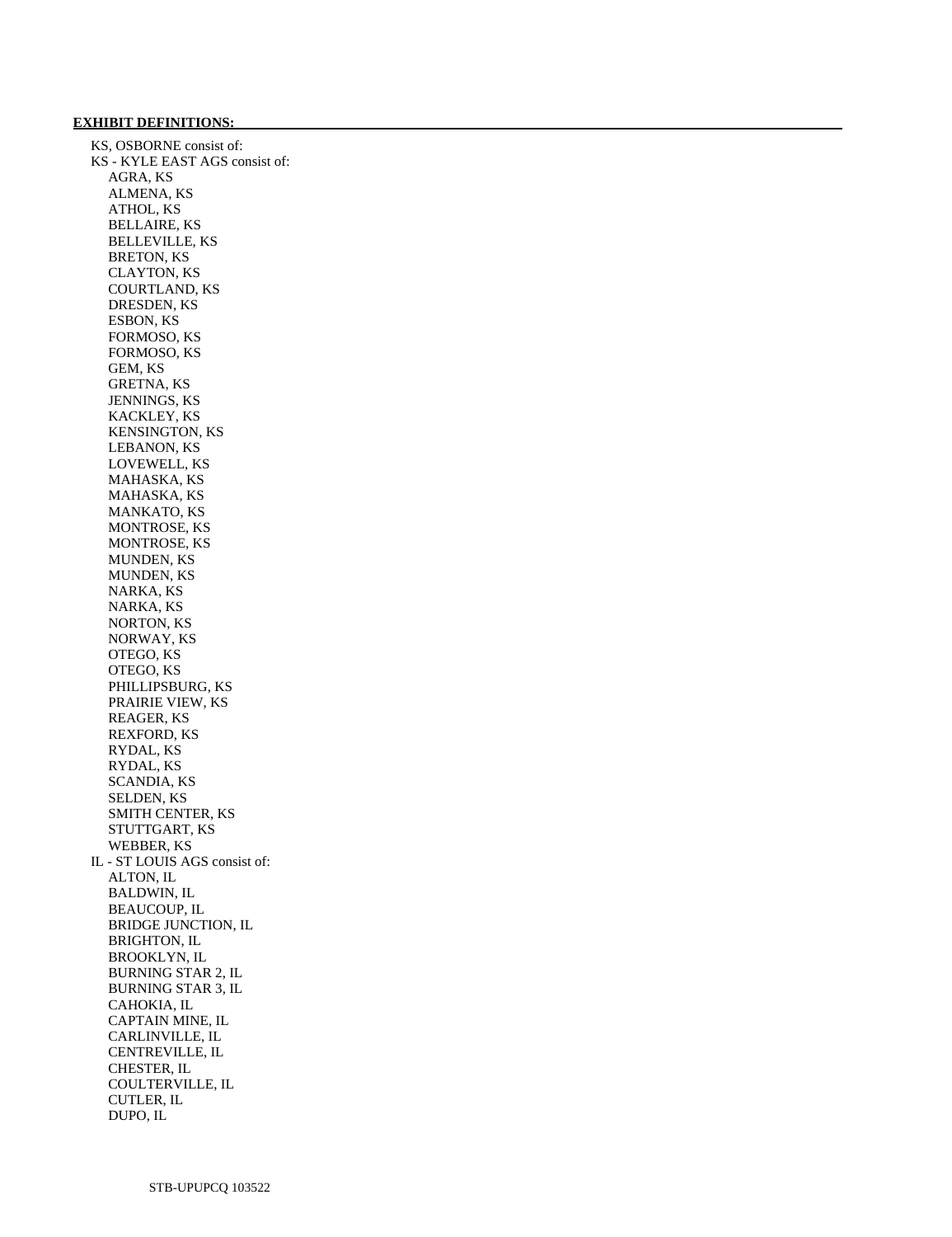EAST ALTON, IL EAST ALTON, IL EAST GREENVILLE, IL EAST ST LOUIS, IL FEDERAL, IL FLINTON, IL FORD, IL FOUNTAIN, IL FULTS, IL GATEWAY MINE, IL GATEWAY YARD, IL GIRARD, IL GODFREY, IL GRANITE CITY, IL HARTFORD, IL HILLSBORO, IL IRVING, IL KELLOGG, IL LENOX, IL LENZBURG, IL LIVINGSTON, IL MADISON, IL MAPLEWOOD, IL MENARD, IL MITCHELL, IL MITCHELL YARD, IL MONTEREY MINE 1, IL NAMEOKI, IL NATIONAL STOCK YARD, IL NEW WILSON, IL NILWOOD, IL NOKOMIS, IL OHLMAN, IL PERCY, IL PINCKNEYVILLE, IL PLAINVIEW, IL PRAIRIE DU ROCHER, IL REILY LAKE, IL ROSAMOND, IL ROXANA, IL SAUGET, IL SHIPMAN, IL SPARTA, IL SPARTAN MINE, IL STEELEVILLE, IL TAMAROA, IL TAYLOR SPRINGS, IL TOLSON, IL VALLEY JCT, IL VALMEYER, IL VENICE, IL VENICE JCT, IL VINER, IL VIRDEN, IL WANN, IL WARNOCK, IL WASHINGTON PARK, IL WELGE, IL WEST SMITHBORO, IL WITT, IL WOMAC, IL WOOD RIVER, IL AIR PARK, MO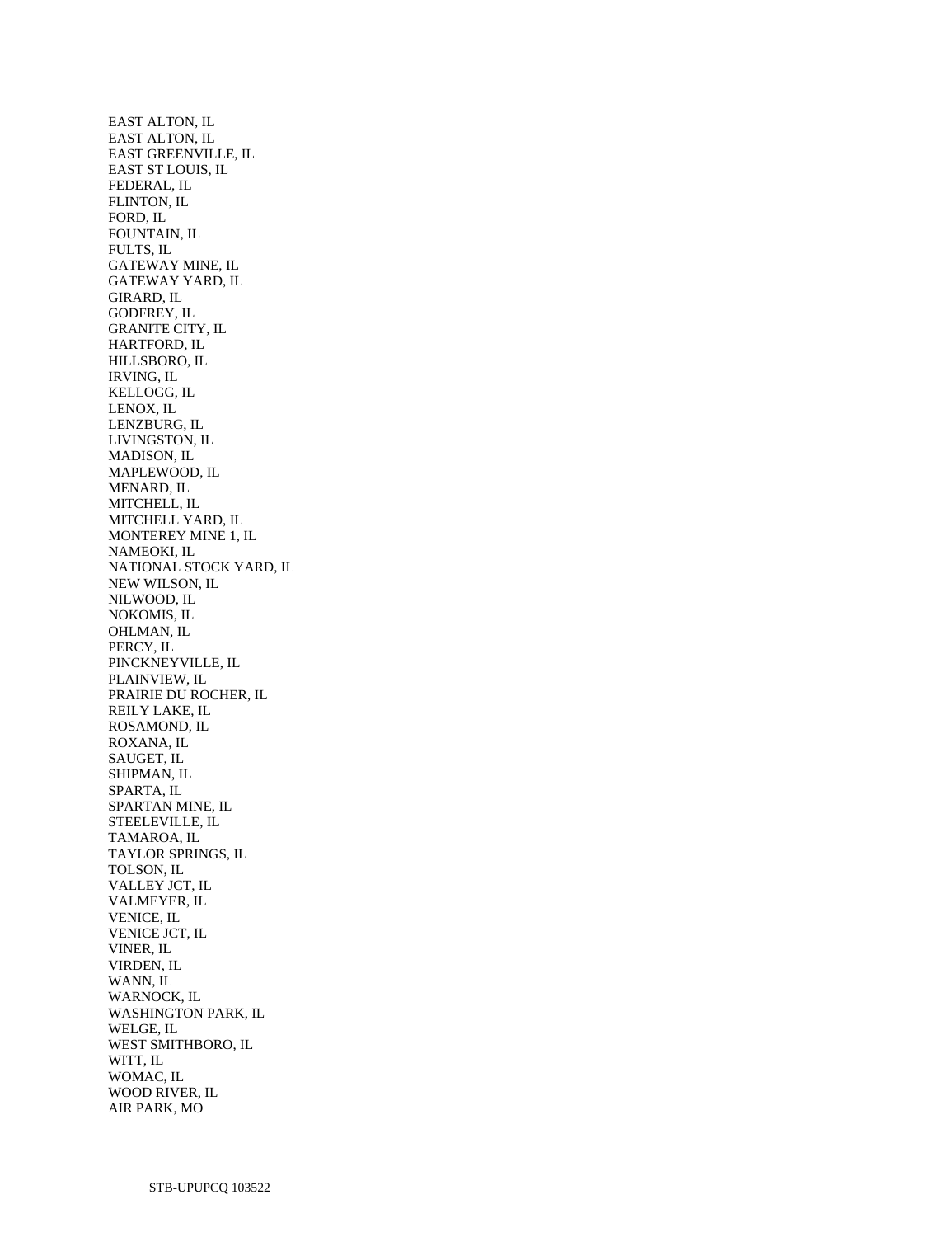BADEN, MO BARRETTS, MO BEAUFORT, MO BON HOMME, MO BONHOMME, MO BRENTWOOD, MO BUSSEN SPUR, MO CENTAUR, MO CHESTERFIELD, MO CRYSTAL CITY, MO DESOTO, MO EUREKA, MO FESTUS, MO GLENDALE, MO GRAY SUMMIT, MO HERCULANEUM, MO HILL CREST, MO HILLSDALE, MO HINE, MO HORINE, MO IVORY, MO JEDBURG, MO JEFFERSON BARRACKS, MO JEFFRIESBURG, MO KIRKWOOD, MO LABADIE, MO LACKLAND, MO LADUE, MO LAKE JCT, MO LARKIN, MO MAPLEWOOD, MO MARYLAND HEIGHTS, MO OLIVETTE, MO OVERLAND, MO PACIFIC, MO PAGEDALE, MO PAGEDALE, MO PEVELY, MO SOUTH POINT, MO ST ALBANS, MO ST LOU MP, MO ST LOUIS, MO ST LOUIS (MP), MO UNION, MO UNIVERSITY CITY, MO VALLEY PARK, MO VIGUS, MO VILLA RIDGE, MO VILLAGE OF CHARLACK, MO VINITA PARK, MO WASHINGTON, MO WEBSTER GROVES, MO WELLSTON, MO WEST LABADIE, MO TX - AUSTIN AGS consist of: ABERCROMBIE, TX ADAMS, TX ALLEYTON, TX ALTAIR, TX AUSTIN, TX BARTLETT, TX BASTROP, TX BECKMANN, TX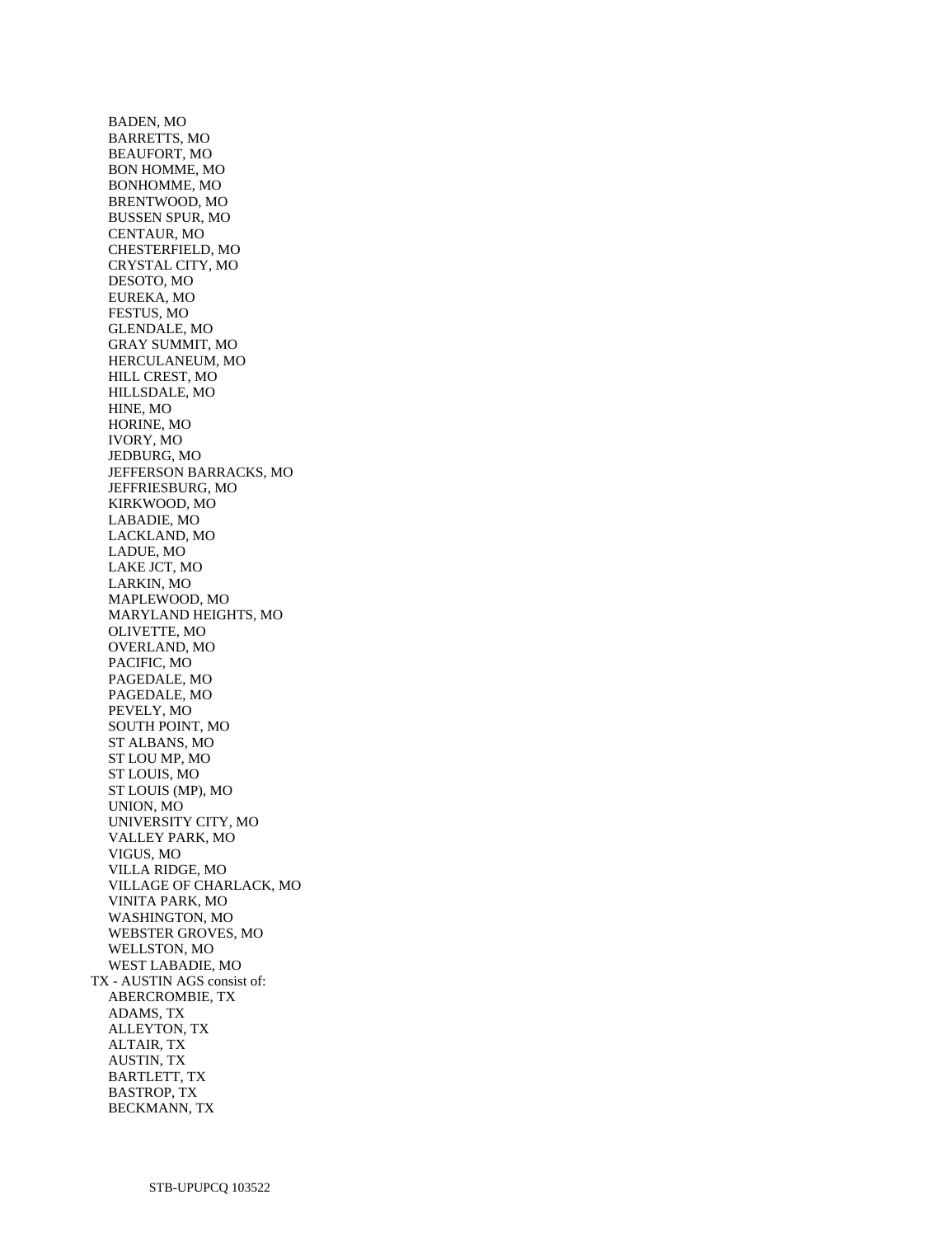BERGS, TX BERTRAM, TX BLEWETT, TX BLUMBERG SPUR, TX BRACKEN, TX BUDA, TX BURNET, TX BUTLER, TX BUTTER KRUST, TX CADET, TX CALDWELL, TX CAMPBELLTON, TX CEDAR PARK, TX CEMENTVILLE, TX CENTEX, TX CHARLES, TX CIBOLO, TX CLINE, TX COLUMBUS, TX CONVERSE, TX CORBYN, TX COUGHRAN, TX COUPLAND, TX CUERO, TX D HANIS, TX DABNEY, TX DECKER, TX DEMARCO, TX DIME BOX, TX DITTLINGER, TX DUNLAY, TX DUNLAY, TX DUNSTAN, TX ELGIN, TX ELMENDORF, TX ESPEY SAND PIT, TX FAIRLAND, TX FAYETTEVILLE, TX FELD, TX FLATONIA, TX FLORINE, TX FRATT, TX FROMME, TX GANDY, TX GARWOOD, TX GEORGETOWN, TX GIDDINGS, TX GLIDDEN, TX GONZALES, TX GOODWIN, TX GRANGER, TX GRANITE MOUNTAIN, TX GRANITE MTN, TX HALSTED, TX HARWOOD, TX HEAFER, TX HEBCO, TX HILLS, TX HOLLAND, TX HONDO, TX HOOPER, TX HUNTER, TX HUTTO, TX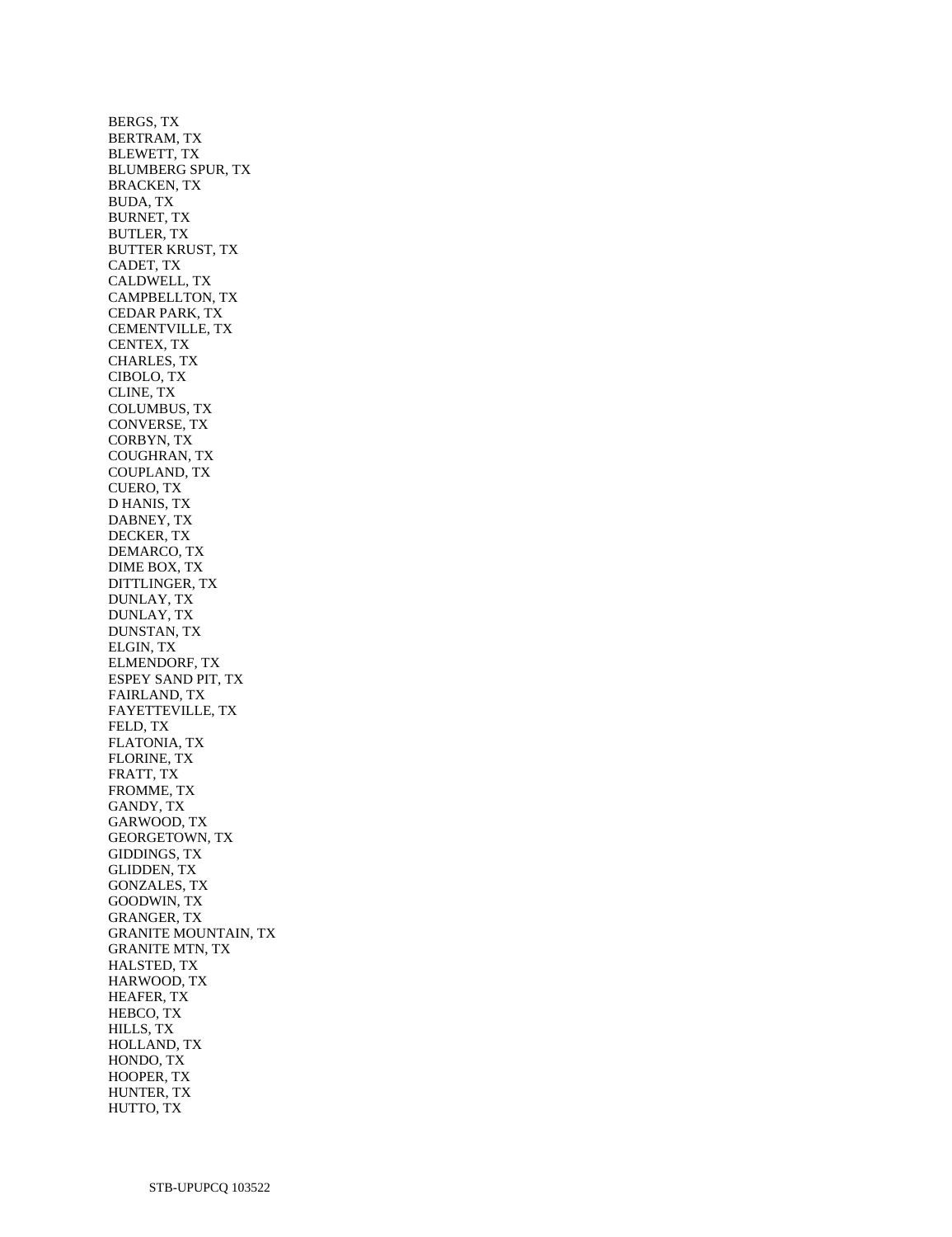KERR, TX KINGSLAND, TX KIRBY, TX KNIPPA, TX KYLE, TX LA COSTE, TX LA GRANGE, TX LAKELINE, TX LEANDER, TX LEHR, TX LEMING, TX LIBERTY HILL, TX LITTIG, TX LITTLE RIVER, TX LLANO, TX LOCKHART, TX LONGHORN, TX LULING, TX LUXELLO, TX LYTLE, TX MANOR, TX MARBLE FALLS, TX MARION, TX MARJORIE, TX MAXWELL, TX MCCOY, TX MCDADE, TX MCNEIL, TX MILBY, TX MOULTON, TX MULDOON, TX NEW BRAUNFELS, TX NEW ULM, TX NOLTE, TX NORTH LOOP, TX OGDEN, TX OLD MANOR, TX OLD ROUND ROCK, TX PAIGE, TX PERSHING, TX PHELAN, TX PLEASANTON, TX PLUM, TX PURCELL, TX RED ROCK, TX REEDVILLE, TX REMOUNT, TX ROBARDS, TX ROCKDALE, TX ROUND ROCK, TX RUTLEDGE, TX SABINAL, TX SAIT, TX SAN ANTONIO, TX SAN ANTONIO EYARD, TX SAN JOSE, TX SAN MARCOS, TX SAN MIGUEL, TX SANDOW, TX SANSOM, TX SCHULENBURG, TX SCOBEE, TX SEGUIN, TX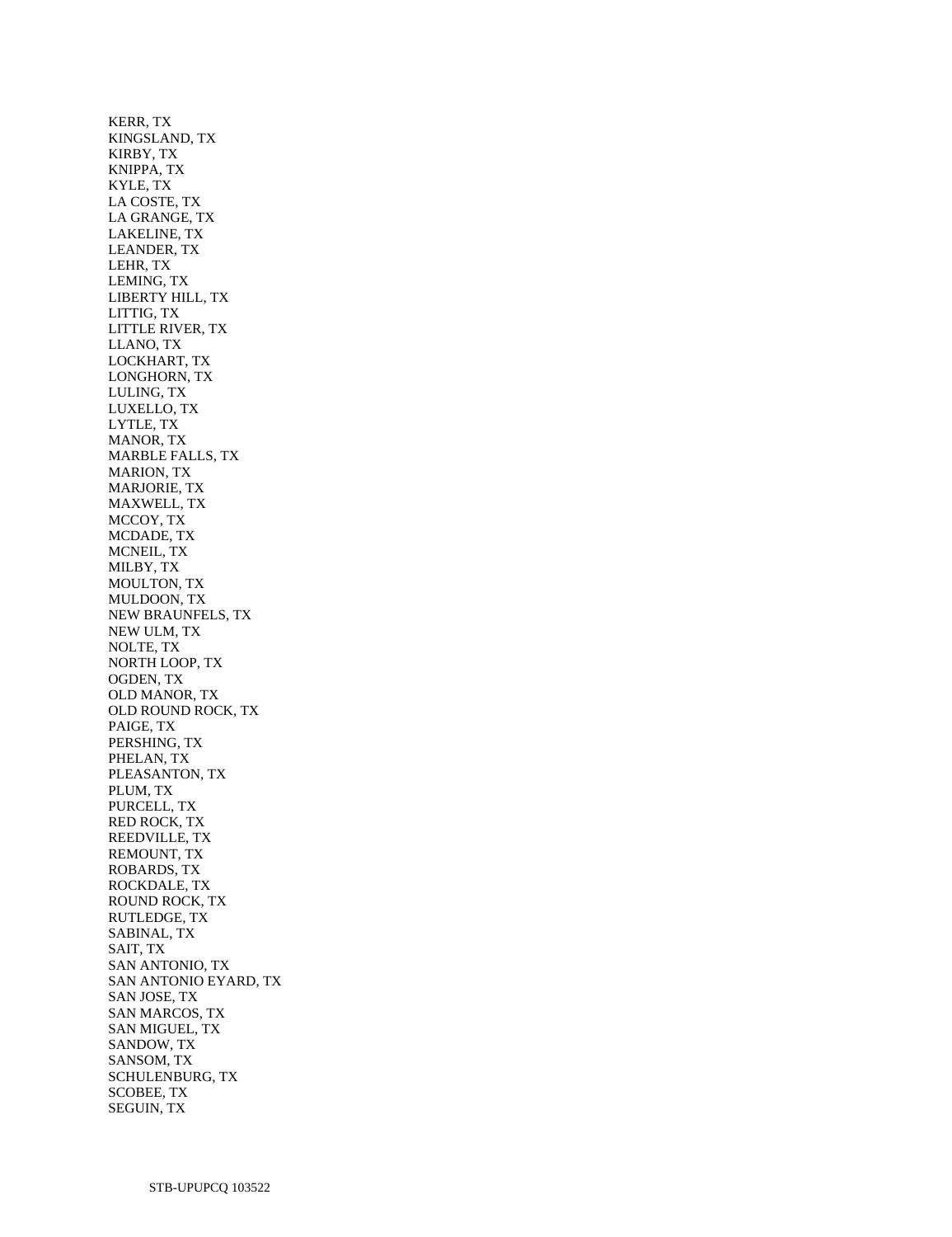SHINER, TX SID, TX SMITHVILLE, TX SMOOT, TX SNEED, TX SOUTHTON, TX STACKS, TX STOLZ, TX STONETOWN, TX SUDDUTH, TX SUMMIT, TX TAYLOR, TX THORNDALE, TX THRALL, TX TRAPROCK, TX TRAVIS, TX UTILITY, TX UVALDE, TX VARISCO, TX VINSON, TX WAELDER, TX WEIMAR, TX WEIR, TX WETMORE, TX WHITESTONE, TX WHITSETT, TX YOAKUM, TX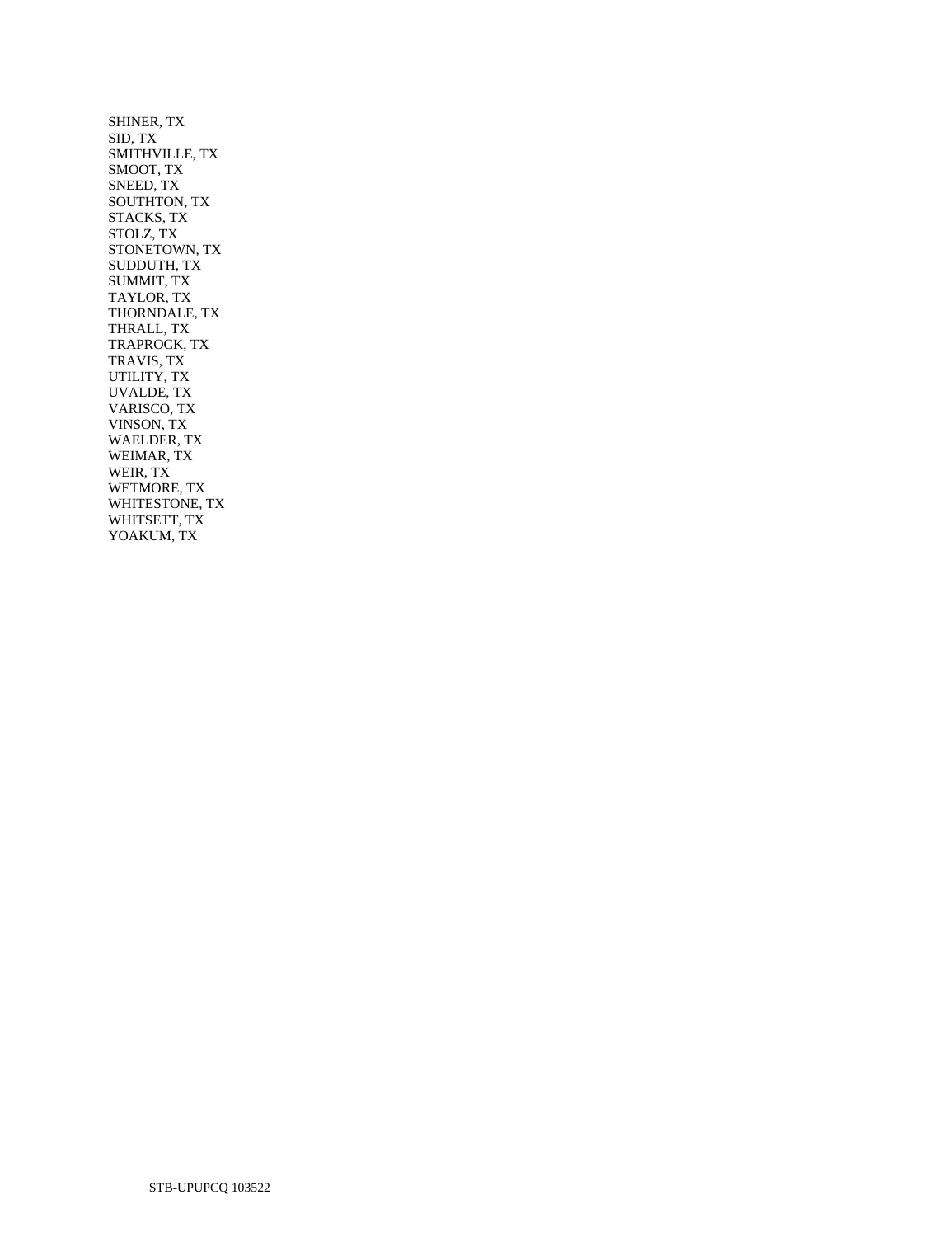

STB-UPUPCQ 103523

# **UNION PACIFIC RAILROAD COMPANY**

# **CONTRACT SUMMARY**

**Issued:**  May 10, 2022

**Effective:** May 1, 2022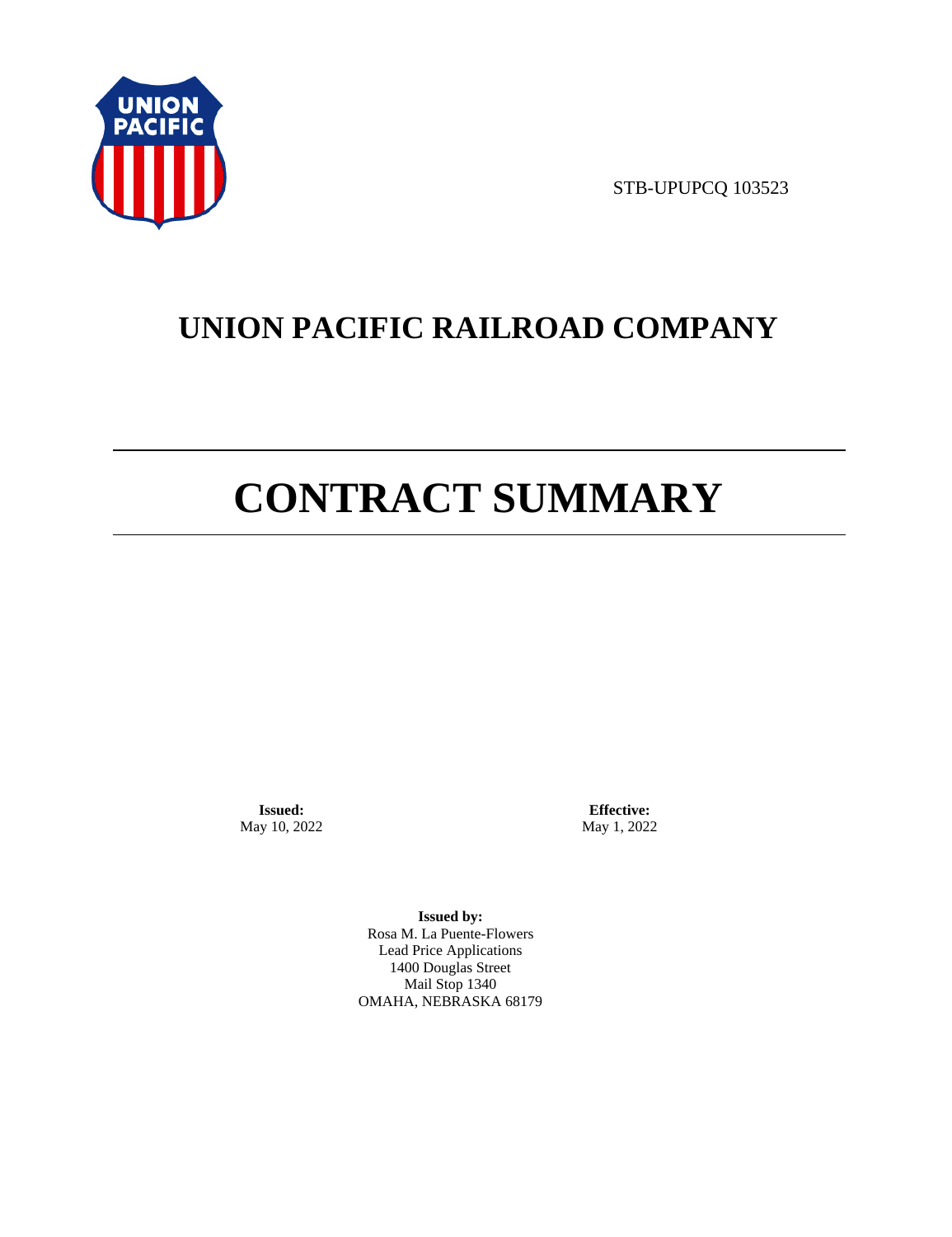UNION PACIFIC RAILROAD COMPANY 1400 Douglas St. Omaha, NE 68179

### **COMMODITY:**

 Oat Flour Groats

# **SHIPPER:**

 GRAIN MILLERS INC GRAIN MILLERS INC

### **ORIGIN(S):**

 JUNCTION CITY, OR COUNCIL BLUFFS, IA

# **DESTINATION(S):**

 OMAHA, NE HARRISVILLE, UT TREMONTON, UT EASTPORT, ID FT WORTH, TX CHICAGO, IL

# **PORT(S):**

Not Applicable

# **DURATION:**

 Effective Date: May 1, 2022 Expiration Date: May 31, 2022

# **RAIL CAR DATA:**

No cars dedicated to service under this Contract. Cars are provided on a common carrier basis only.

## **RATES & CHARGES:**

Subject to increases.

# **VOLUME:**

Single Car Shipments

# **SPECIAL FEATURES:**

Special Switching Provision

# **SPECIAL NOTICE:**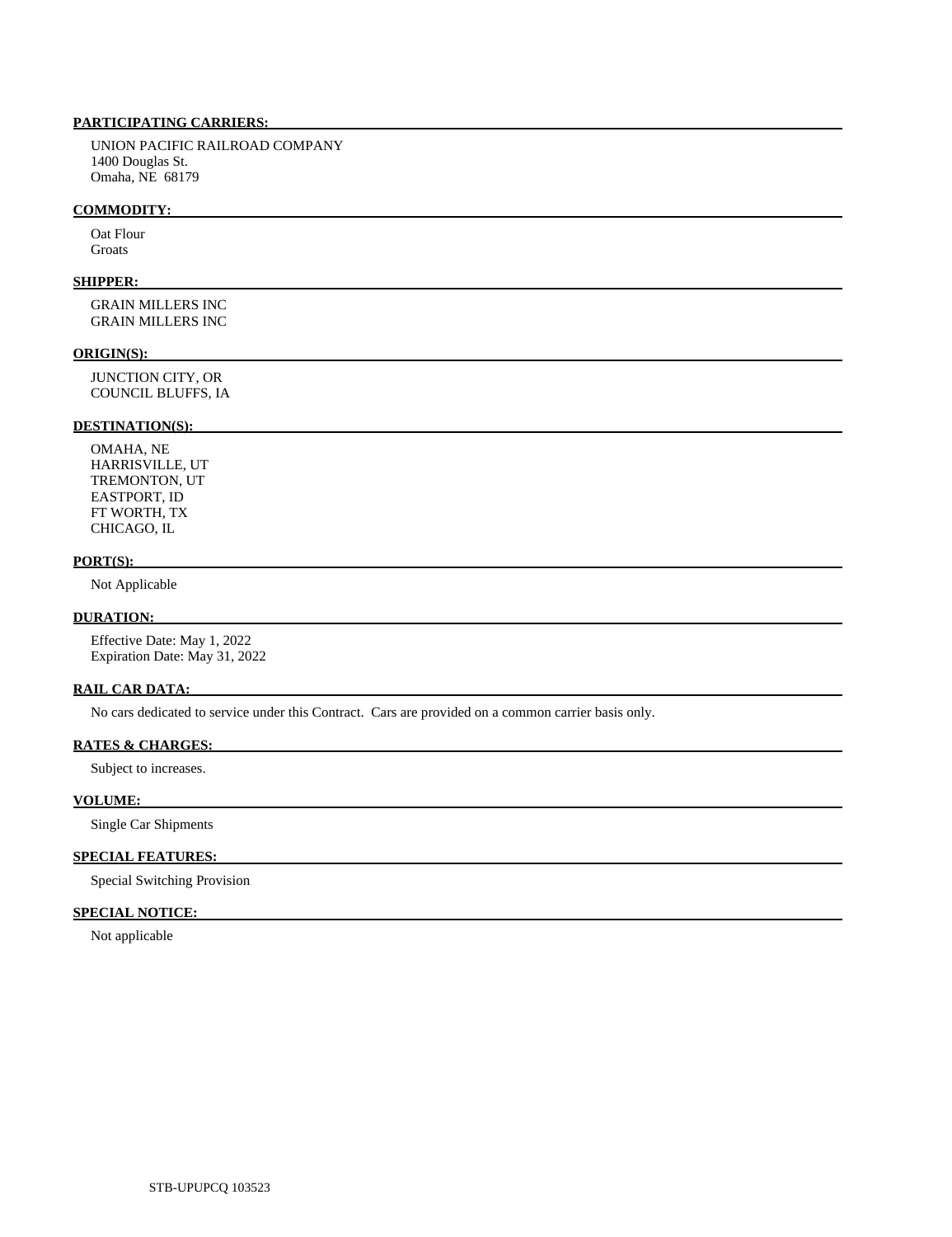

STB-UPUPCQ 103523-A

# **UNION PACIFIC RAILROAD COMPANY**

# **AMENDED CONTRACT SUMMARY**

**Issued:**  May 10, 2022

**Effective:** June 1, 2022